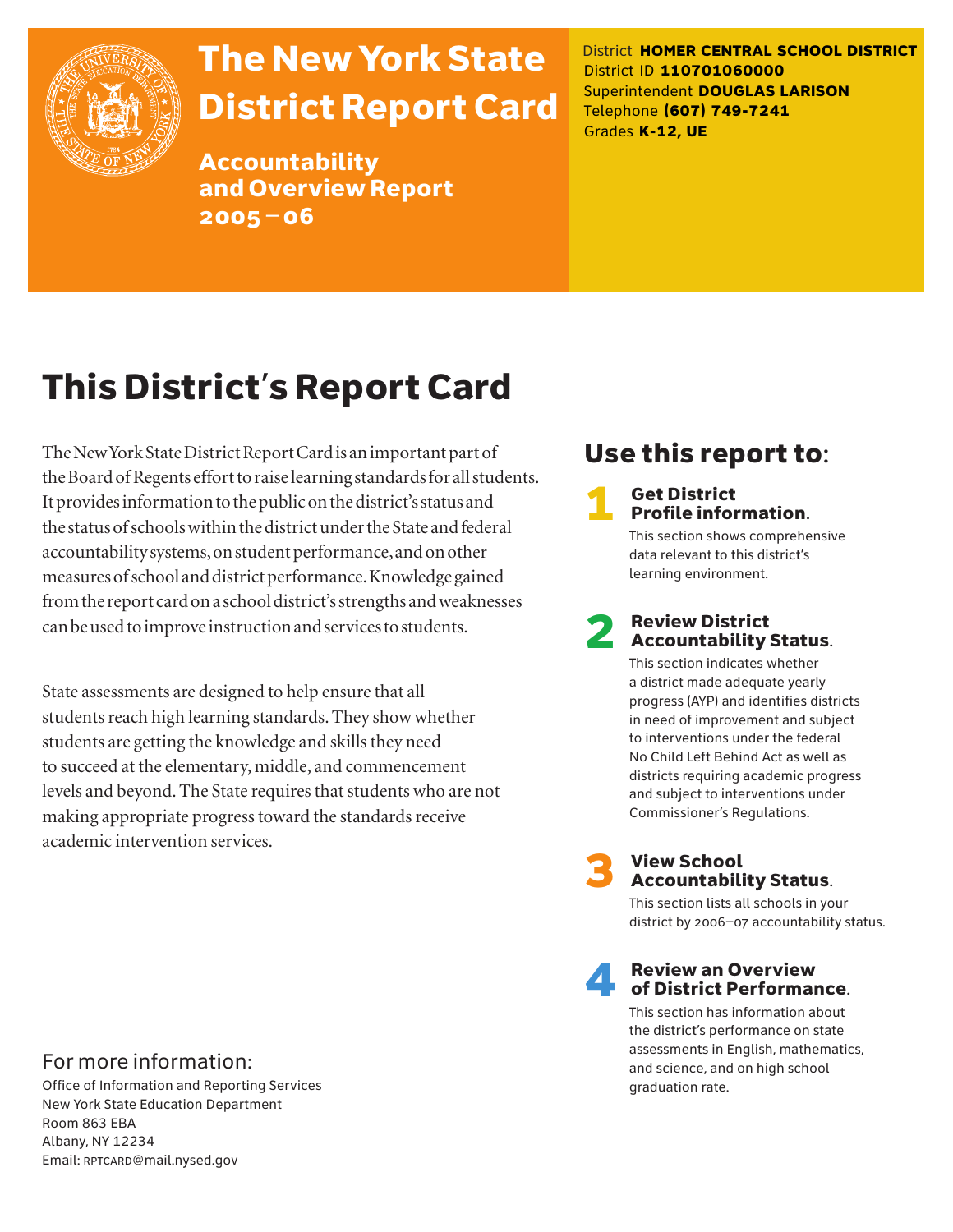## District Profile

This section shows comprehensive data relevant to this school district's learning environment, including information about enrollment, average class size, and teacher qualifications.

## Enrollment

|                            | $2003 - 04$ | $2004 - 05$ | $2005 - 06$ |
|----------------------------|-------------|-------------|-------------|
| Pre-K                      | 0           | 0           | 0           |
| Kindergarten               | 163         | 157         | 146         |
| Grade 1                    | 176         | 157         | 136         |
| Grade 2                    | 143         | 169         | 149         |
| Grade 3                    | 161         | 147         | 171         |
| Grade 4                    | 177         | 174         | 148         |
| Grade 5                    | 177         | 171         | 177         |
| Grade 6                    | 182         | 177         | 178         |
| <b>Ungraded Elementary</b> | 0           | 0           | 40          |
| Grade 7                    | 205         | 197         | 191         |
| Grade 8                    | 208         | 193         | 191         |
| Grade 9                    | 223         | 208         | 207         |
| Grade 10                   | 187         | 193         | 195         |
| Grade 11                   | 182         | 169         | 179         |
| Grade 12                   | 183         | 176         | 177         |
| <b>Ungraded Secondary</b>  | 0           | 0           | 0           |
| Total K-12                 | 2367        | 2288        | 2285        |

## Enrollment Information

*Enrollment* counts are as of Basic Educational Data System (BEDS) day, which is typically the first Wednesday of October of the school year. Students who attend BOCES programs on a part-time basis are included in a district's enrollment. Students who attend BOCES on a full-time basis or who are placed full time by the district in an out-of-district placement are not included in a district's enrollment. Students classified by districts as "pre-first" are included in first grade counts.

## Average Class Size

|                       | $2003 - 04$ | $2004 - 05$ | $2005 - 06$ |
|-----------------------|-------------|-------------|-------------|
| <b>Common Branch</b>  | 20          | 21          | 20          |
| Grade 8               |             |             |             |
| English               | 17          | 17          | 19          |
| <b>Mathematics</b>    | 19          | 17          | 18          |
| Science               | 21          | 19          | 20          |
| <b>Social Studies</b> | 21          | 19          | 19          |
| Grade 10              |             |             |             |
| English               | 20          | 19          | 20          |
| <b>Mathematics</b>    | 19          | 14          | 15          |
| Science               | 15          | 15          | 20          |
| <b>Social Studies</b> | 21          | 21          | 20          |

## Average Class Size Information

*Average Class Size* is the total registration in specified classes divided by the number of those classes with registration. *Common Branch* refers to self-contained classes in Grades 1–6.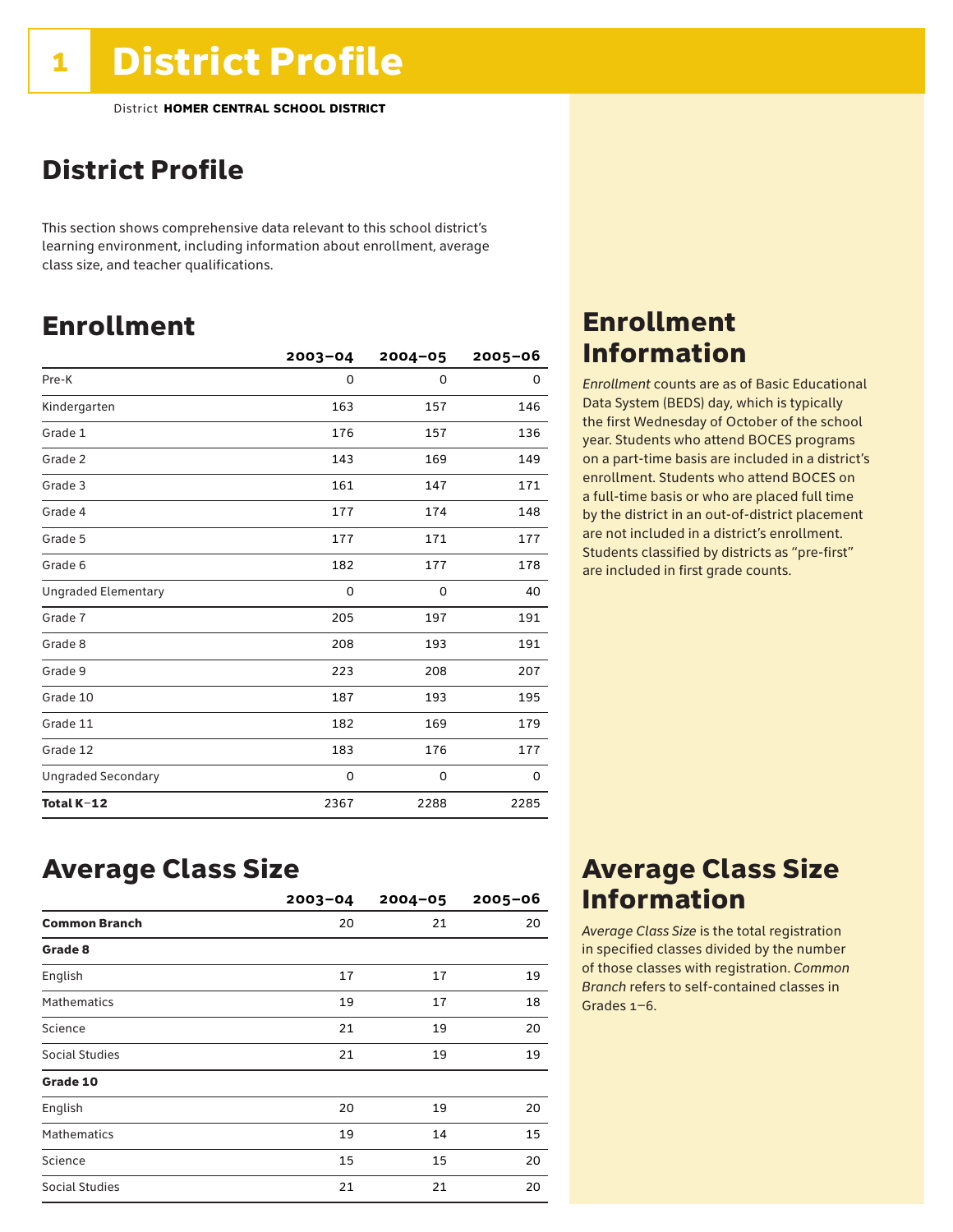## Demographic Factors

|                                                    |                | $2003 - 04$ |              | $2004 - 05$ |      | $2005 - 06$ |  |
|----------------------------------------------------|----------------|-------------|--------------|-------------|------|-------------|--|
|                                                    | #              | %           | #            | %           | #    | %           |  |
| Eligible for Free Lunch                            | 452            | 19%         | 430          | 19%         | 400  | 18%         |  |
| Reduced-Price Lunch                                | 215            | 9%          | 170          | 7%          | 177  | 8%          |  |
| Student Stability*                                 |                | N/A         |              | N/A         |      | N/A         |  |
| Limited English Proficient                         | 19             | 1%          | 9            | 0%          | 4    | 0%          |  |
| <b>Racial/Ethnic Origin</b>                        |                |             |              |             |      |             |  |
| American Indian or Alaska Native                   | $\overline{2}$ | 0%          | $\mathbf{1}$ | 0%          | 5    | 0%          |  |
| <b>Black or African American</b>                   | 28             | 1%          | 25           | 1%          | 13   | 1%          |  |
| Hispanic or Latino                                 | 22             | 1%          | 17           | 1%          | 16   | 1%          |  |
| Asian or Native<br>Hawaiian/Other Pacific Islander | 13             | 1%          | 14           | 1%          | 14   | 1%          |  |
| White                                              | 2302           | 97%         | 2231         | 98%         | 2237 | 98%         |  |

 \* Not available at the district level.

## Attendance and Suspensions

|                            |     | $2002 - 03$   |     | $2003 - 04$   | $2004 - 05$ |     |
|----------------------------|-----|---------------|-----|---------------|-------------|-----|
|                            | #   | $\frac{0}{0}$ | #   | $\frac{0}{6}$ | #           | %   |
| Annual Attendance Rate     |     | 95%           |     | 96%           |             | 95% |
| <b>Student Suspensions</b> | 111 | N/A           | 109 | 5%            | 65          | 3%  |

## Demographic Factors Information

*Eligible for Free Lunch* and *Reduced*-*Price Lunch* percentages are determined by dividing the number of approved lunch applicants by the Basic Educational Data System (BEDS) enrollment in full-day kindergarten through Grade 12. *Eligible for Free Lunch* and *Limited English Proficient* counts are used to determine *Similar Schools* groupings within a *Need*/*Resource Capacity* category.

## Attendance and Suspensions Information

*Annual Attendance Rate* is determined by dividing the school district's total actual attendance by the total possible attendance for a school year. A district's actual attendance is the sum of the number of students in attendance on each day the district's schools were open during the school year. Possible attendance is the sum of the number of enrolled students who should have been in attendance on each day schools were open during the school year. *Student Suspension* rate is determined by dividing the number of students who were suspended from school (not including in-school suspensions) for one full day or longer anytime during the school year by the Basic Educational Data System (BEDS) day enrollments for that school year. A student is counted only once, regardless of whether the student was suspended one or more times during the school year.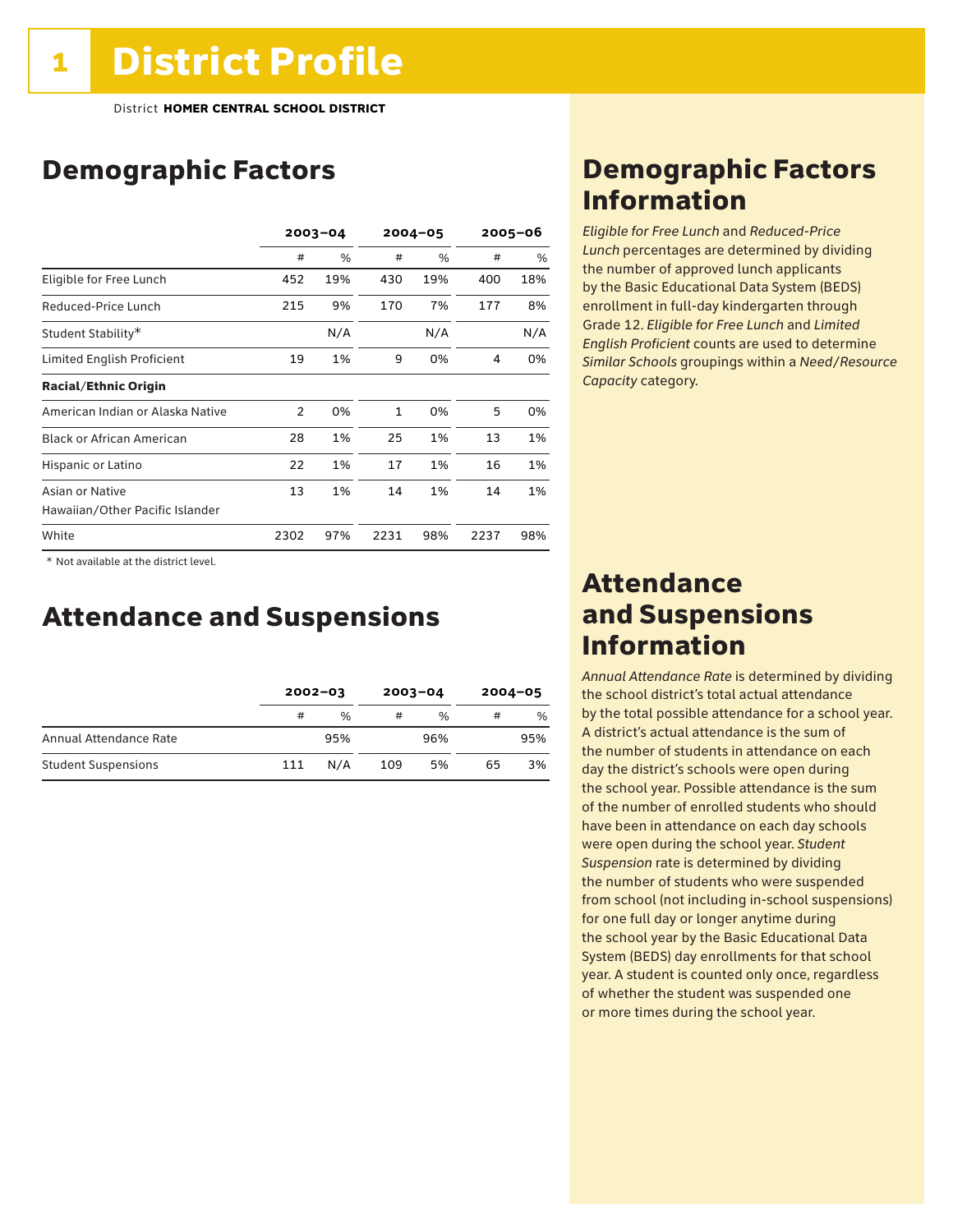## Teacher Qualifications

|                                                                                         | $2003 - 04$    | $2004 - 05$ | 2005-06 |
|-----------------------------------------------------------------------------------------|----------------|-------------|---------|
| <b>Core Classes Not Taught</b><br>by Highly Qualified Teachers                          |                |             |         |
| <b>Total Number of Core Classes</b>                                                     | 480            | 499         | 688     |
| Percent Not Taught by<br><b>Highly Qualified Teachers</b>                               | 4%             | 4%          | 1%      |
| <b>Teachers with</b><br><b>No Valid Teaching Certificate</b>                            |                |             |         |
| <b>Total Number of Teachers</b>                                                         | 3              | 4           | 2       |
| Percent with No Valid<br><b>Teaching Certificate</b>                                    | 2%             | 2%          | 1%      |
| <b>Individuals Teaching</b><br><b>Out of Certification</b>                              |                |             |         |
| Number of Teachers                                                                      | $\overline{7}$ | 6           | 2       |
| Percentage of Total                                                                     | 4%             | 3%          | 1%      |
| <b>Percent of Teachers with</b><br><b>Master's Degree Plus 30 Hours</b><br>or Doctorate | 9%             | 9%          | 8%      |

## Staff Counts

|                                       | $2003 - 04$ | $2004 - 05$ | $2005 - 06$ |
|---------------------------------------|-------------|-------------|-------------|
| <b>Total Teachers</b>                 | 196         | 194         | 187         |
| <b>Total Other Professional Staff</b> | 19          | 20          | 21          |
| Total Paraprofessionals*              | 55          | 59          | 61          |
| <b>Assistant Principals</b>           |             |             |             |
| Principals                            | 4           | 5           |             |

\* Not available at the school level.

## Teacher Qualifications Information

To be *Highly Qualified*, a teacher must have at least a Bachelor's degree, be certified to teach in the subject area, and show subject matter competency. The number of *Individuals Teaching Out of Certification* is the number doing so more than on an incidental basis; that is, teaching for five or fewer periods per week outside certification.

## Staff Counts Information

*Other Professionals* includes administrators, guidance counselors, school nurses, psychologists, and other professionals who devote more than half of their time to non-teaching duties. Teachers who are shared between buildings within a district are reported on the district report only.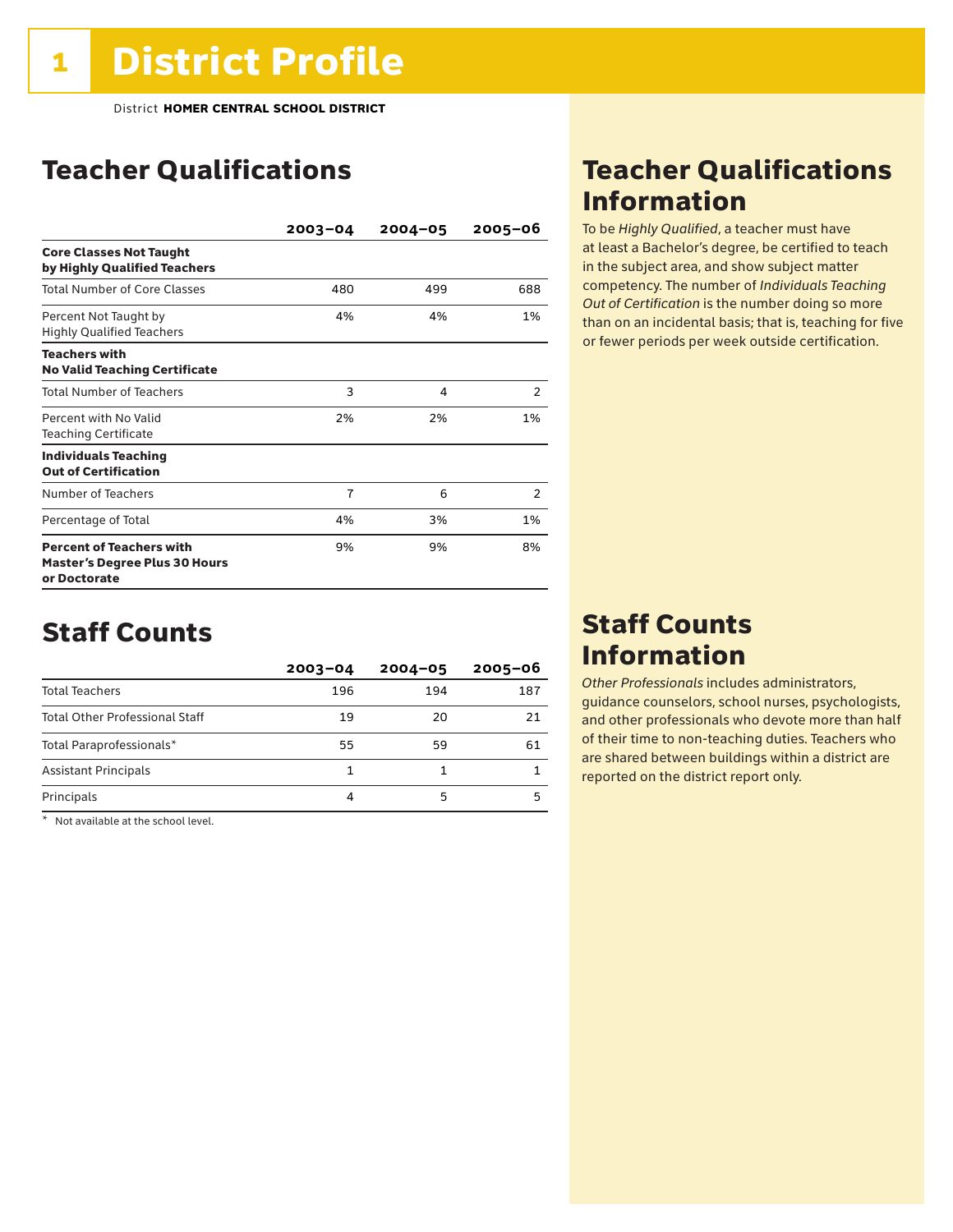## Understanding How Accountability Works in New York State

The federal No Child Left Behind (NCLB) Act requires that states develop and report on measures of student proficiency in 1) English language arts (ELA), in 2) mathematics, and on 3) a third indicator. In New York State in 2005–06, the third indicator is science at the elementary/middle level and graduation rate at the secondary level. Schools or districts that prove student proficiency on these measures are making Adequate Yearly Progress (AYP).

For more information about accountability in New York State, visit: www.emsc.nysed.gov/irts/accountability/home.shtml.

### 1 English Language Arts (ELA)

To make AYP in ELA, every accountability group must make AYP. For a group to make AYP, it must meet the participation *and* the performance criteria.

### A Participation Criterion

At the elementary/middle level, 95 percent of Grades 3–8 students enrolled during the test administration period in each group with 40 or more students must be tested on the New York State Testing Program (NYSTP) in ELA or, if appropriate, the New York State English as a Second Language Achievement Test (NYSESLAT), or the New York State Alternate Assessment (NYSAA) in ELA. At the secondary level, 95 percent of seniors in 2005–06 in each accountability group with 40 or more students must have taken an English examination that meets the students' graduation requirement.

### B Performance Criterion

At the elementary/middle level, the Performance Index (PI) of each group with 30 or more continuously enrolled tested students must equal or exceed its Effective Annual Measurable Objective (AMO) or the group must make Safe Harbor. At the secondary level, the PI of each group in the 2002 cohort with 30 or more members must equal or exceed its Effective AMO or the group must make Safe Harbor. To make Safe Harbor, the PI of the group must equal or exceed its Safe Harbor Target and the group must meet the qualification for Safe Harbor.

english language arts

mathematics **third indicator** 

### 2 Mathematics

The same criteria for making AYP in ELA apply to mathematics. At the elementary/middle level, the measures used to determine AYP are the NYSTP and the NYSAA in mathematics. At the secondary level, the measures are mathematics examinations that meet the students' graduation requirement.

### 3 Third Indicator

In addition to English language arts and mathematics, the school must also make AYP in a third area of achievement. This means meeting the criteria in science at the elementary/middle level and the criteria in graduation rate at the secondary level.

Elementary/Middle-Level Science: To make AYP, the All Students group must meet the participation criterion *and* the performance criterion.

### A Participation Criterion

Eighty percent of students in Grades 4 and/or 8 enrolled during the test administration period in the All Students group, if it has 40 or more students, must be tested on an accountability measure. In Grade 4, the measures are the Grade 4 elementary-level science test and the Grade 4 NYSAA in science. In Grade 8 science, the measures are the Grade 8 middle-level science test, Regents science examinations, and the Grade 8 NYSAA in science.

### B Performance Criterion

The PI of the All Students group must equal or exceed the State Science Standard (100) or the Science Progress Target.

Qualifying for Safe Harbor in Elementary/Middle-Level ELA and Math: To qualify, the PI must equal or exceed the State Science Standard or the Science Progress Target in elementary/middle-level science for that group.

Secondary-Level Graduation Rate: For a school to make AYP in graduation rate, the percent of students in the 2001 graduation-rate cohort in the All Students group earning a high school diploma by August 31, 2005 must equal or exceed the Graduation-Rate Standard (55%) or the Graduation-Rate Progress Target.

Qualifying for Safe Harbor in Secondary-Level ELA and Math: To qualify, the percent of the 2001 graduation-rate cohort earning a local diploma by August 31, 2005 must equal or exceed the Graduation-Rate Standard (55%) or the Graduation-Rate Progress Target for that group.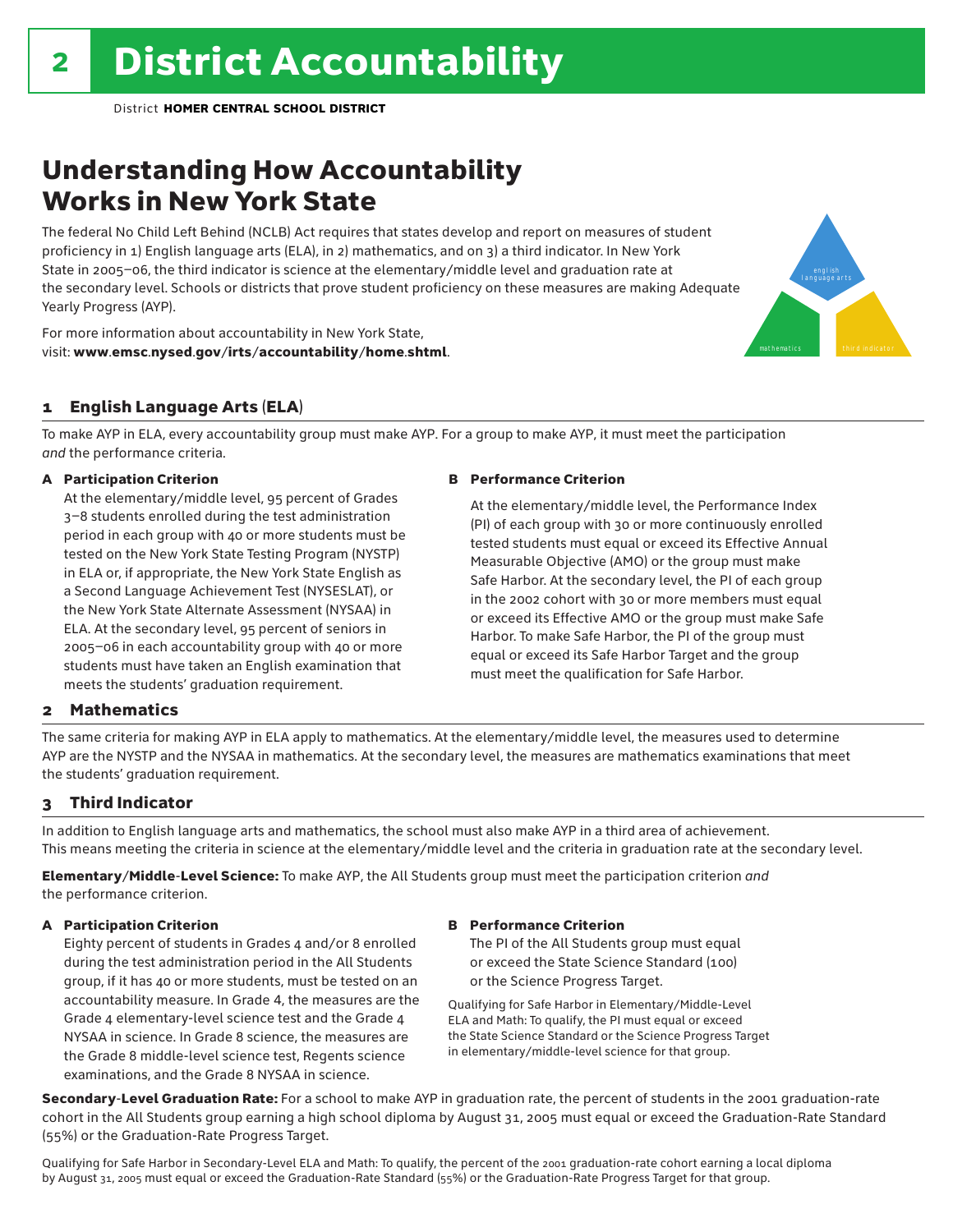## Useful Terms for Understanding Accountability

### Accountability Cohort

The 2002 school accountability cohort consists of all students who first entered Grade 9 anywhere in the 2002–03 school year, and all ungraded students with disabilities who reached their seventeenth birthday in the 2002–03 school year, who were enrolled on October 6, 2005 and did not transfer to a diploma granting program. Students who earned a high school equivalency diploma or enrolled in an approved high school equivalency preparation program by June 30, 2006, are not included in the 2002 school accountability cohort. The 2002 district accountability cohort consists of all students in each school accountability cohort plus students who transferred within the district after BEDS day plus students who were placed outside the district by the Committee on Special Education or district administrators and who met the other requirements for cohort membership. Cohort is defined in Section 100.2 (p) (16) of the Commissioner's Regulations.

### Adequate Yearly Progress (AYP)

Adequate Yearly Progress (AYP) indicates satisfactory progress by a district or a school toward the goal of proficiency for all students.

### Annual Measurable Objective (AMO)

The Annual Measurable Objective (AMO) is the Performance Index (PI) value that signifies that an accountability group is making satisfactory progress toward the goal that 100 percent of students will be proficient in the State's learning standards for English language arts and mathematics by 2013–14. The secondary-level AMO will be increased as specified in  $CR100.2(p)(14)$  and will reach 200 in 2013-14. (See Effective AMO for further information.)

### Continuously Enrolled Students

At the elementary/middle level, continuously enrolled students are those enrolled in the school or district on BEDS day (usually the first Wednesday in October) of the school year until the test administration period. At the secondary level, all students who meet the criteria for inclusion in the accountability cohort are considered to be continuously enrolled.

### Effective Annual Measurable Objective (Effective AMO)

The Effective Annual Measurable Objective (Effective AMO) is the Performance Index (PI) value that each accountability group within a school or district is expected to achieve to make Adequate Yearly Progress (AYP). The Effective AMO is the lowest PI that an accountability group of a given size can achieve in a subject for the group's PI not to be considered significantly different from the AMO for that subject. If an accountability group's PI equals or exceeds the Effective AMO, it is considered to have made AYP. A more complete definition of Effective AMO and a table showing the PI values that each group size must equal or exceed to make AYP are available at www.emsc.nysed.gov/irts.

### Performance Index (PI)

Performance Index is a value from 0 to 200 that is assigned to an accountability group, indicating how that group performed on a required State test (or approved alternative) in English language arts, mathematics, or science. Student scores on the tests are converted to four performance levels, from Level 1 (indicating no proficiency) to Level 4 (indicating advanced proficiency). At the elementary/middle level, the PI is calculated using the following equation:

100 × [(Count of Continuously Enrolled Tested Students Performing at Levels 2, 3, and 4 + the Count at Levels 3 and  $4$ ) ÷ Count of All Continuously Enrolled Tested Students]

At the secondary level, the PI is calculated using the following equation:

100 × [(Count of Cohort Members Performing at Levels 2, 3, and  $4 +$  the Count at Levels 3 and  $4$ ) ÷ Count of All Cohort Members]

A list of tests used to measure student performance for accountability is available at www.emsc.nysed.gov/irts.

### Progress Target

For accountability groups below the State Standard in science or graduation rate, the Progress Target is an alternate method for making Adequate Yearly Progress (AYP) or qualifying for Safe Harbor in English language arts and mathematics based on improvement over the previous year's performance.

### Safe Harbor

Safe Harbor provides an alternate means to demonstrate Adequate Yearly Progress (AYP) for accountability groups that do not achieve their Effective Annual Measurable Objectives (AMOs) in English or mathematics.

### Safe Harbor Targets

The original 2005–06 safe harbor targets were calculated using the following equation:

2005–06 PI + (200 – the 2005–06 PI) × 0.10

The resulting targets were adjusted so that their proportion of the 2005–06 AMO was the same as the original target's proportion of the 2004–05 AMO.

### Science Progress Target

The elementary/middle-level 2005–06 Science Progress Target is calculated by adding one point to the 2004–05 PI. The 2006–07 Science Progress Target is calculated by adding one point to the 2005–06 PI. The 2006–07 target is provided for groups whose PI was below the State Science Standard in 2005–06.

### Science Standard

The criterion value that represents a minimally satisfactory performance in science. In 2005–06, the State Science Standard at the elementary/middle level is a Performance Index (PI) of 100. The Commissioner may raise the State Science Standard at his discretion in future years.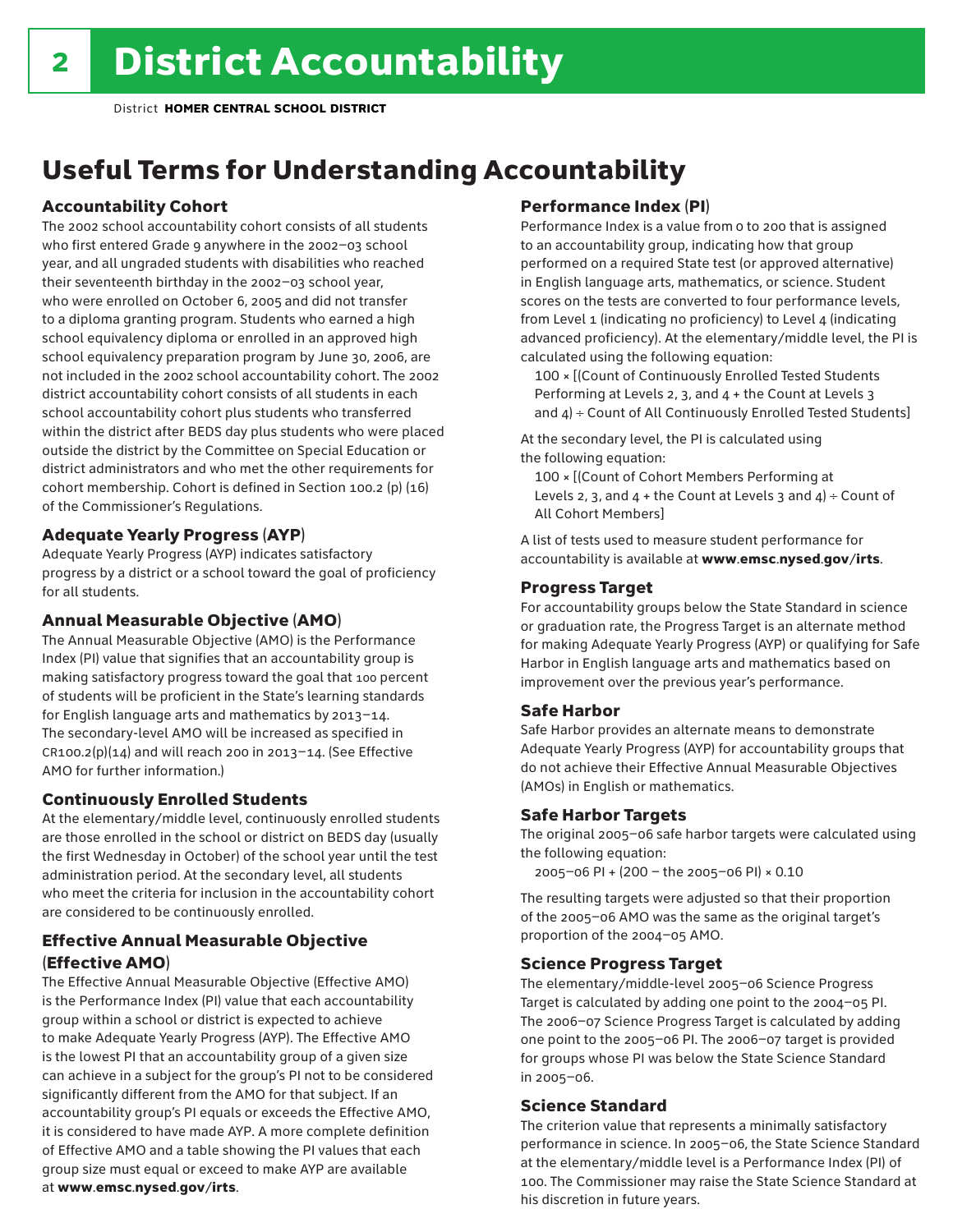## Understanding Your District Accountability Status

The list below defines the district status categories applied to each accountability measure under New York State's district accountability system, which is divided into a Federal Title I component and a State component. Accountability measures for districts are English language arts (ELA), mathematics, elementary/middle-level science, and graduation rate. A district may be assigned a different status for different accountability measures. The overall status of a district is the status assigned to the district for the accountability measure with the most advanced designation in the hierarchy. If the district receives Title I funds, it is the most advanced designation in the Title I hierarchy, unless the district is in good standing under Title I but identified as DRAP under the State hierarchy. A district that does not receive Title I funding in a school year does not have a federal status in that year; however, all districts receive a state status even if they do not receive Title I funding. Consequences for districts not in good standing can be found at: www.emsc.nysed.gov/irts/school-accountability/about.shtml.

### Federal Title I Status

New York State Status

|   | (Applies to all New York State districts receiving Title I funds)                                                                                                                                                                                                                                                                            | (Applies to New York State districts)                                                                                                                                                                                                                                                                                 |
|---|----------------------------------------------------------------------------------------------------------------------------------------------------------------------------------------------------------------------------------------------------------------------------------------------------------------------------------------------|-----------------------------------------------------------------------------------------------------------------------------------------------------------------------------------------------------------------------------------------------------------------------------------------------------------------------|
|   | ← District in Good Standing<br>A district is considered to be in good standing if it has not been identified as a District in Need of Improvement<br>or a District Requiring Academic Progress.                                                                                                                                              |                                                                                                                                                                                                                                                                                                                       |
|   | District in Need of Improvement (Year 1)<br>A district that has not made AYP for two consecutive years<br>on the same accountability measure is considered a District<br>in Need of Improvement (Year 1) for the following year, if it<br>continues to receive Title I funds.                                                                | <b>District Requiring Academic Progress (Year 1)</b><br>A district that has not made AYP on the same accountability<br>measure for two consecutive years is considered a District Requiring<br>Academic Progress (Year 1) for the following year.                                                                     |
|   | <b>District in Need of Improvement (Year 2)</b><br>A District in Need of Improvement (Year 1) that does not<br>make AYP on the accountability measure for which it was<br>identified is considered a District in Need of Improvement<br>(Year 2) for the following year, if it continues to receive<br>Title I funds.                        | <b>District Requiring Academic Progress (Year 2)</b><br>A District Requiring Academic Progress (Year 1) that does not<br>make AYP on the accountability measure for which it was identified<br>is considered a District Requiring Academic Progress (Year 2) for<br>the following year.                               |
|   | District in Need of Improvement (Year 3)<br>A District in Need of Improvement (Year 2) that does not<br>make AYP on the accountability measure for which it was<br>identified is considered a District in Need of Improvement<br>(Year 3) for the following year, if it continues to receive<br>Title I funds.                               | <b>District Requiring Academic Progress (Year 3)</b><br>A District Requiring Academic Progress (Year 2) that does not<br>make AYP on the accountability measure for which it was identified<br>is considered a District Requiring Academic Progress (Year 3) for<br>the following year.                               |
|   | District in Need of Improvement (Year 4)<br>A District in Need of Improvement (Year 3) that does not<br>make AYP on the accountability measure for which it was<br>identified is considered a District in Need of Improvement<br>(Year 4) for the following year, if it continues to receive<br>Title I funds.                               | District Requiring Academic Progress (Year 4)<br>A District Requiring Academic Progress (Year 3) that does not<br>make AYP on the accountability measure for which it was identified<br>is considered a District Requiring Academic Progress (Year 4) for<br>the following year.                                      |
| ∧ | District in Need of Improvement (Year 5 and above)<br>A District in Need of Improvement (Year 4 and above)<br>that does not make AYP on the accountability measure<br>for which it was identified is considered a District in Need<br>of Improvement (Year 5 and above) for the following year,<br>if it continues to receive Title I funds. | <b>District Requiring Academic Progress (Year 5 and above)</b><br>A District Requiring Academic Progress (Year 4 and above) that<br>does not make AYP on the accountability measure for which it was<br>identified is considered a District Requiring Academic Progress<br>(Year 5 and above) for the following year. |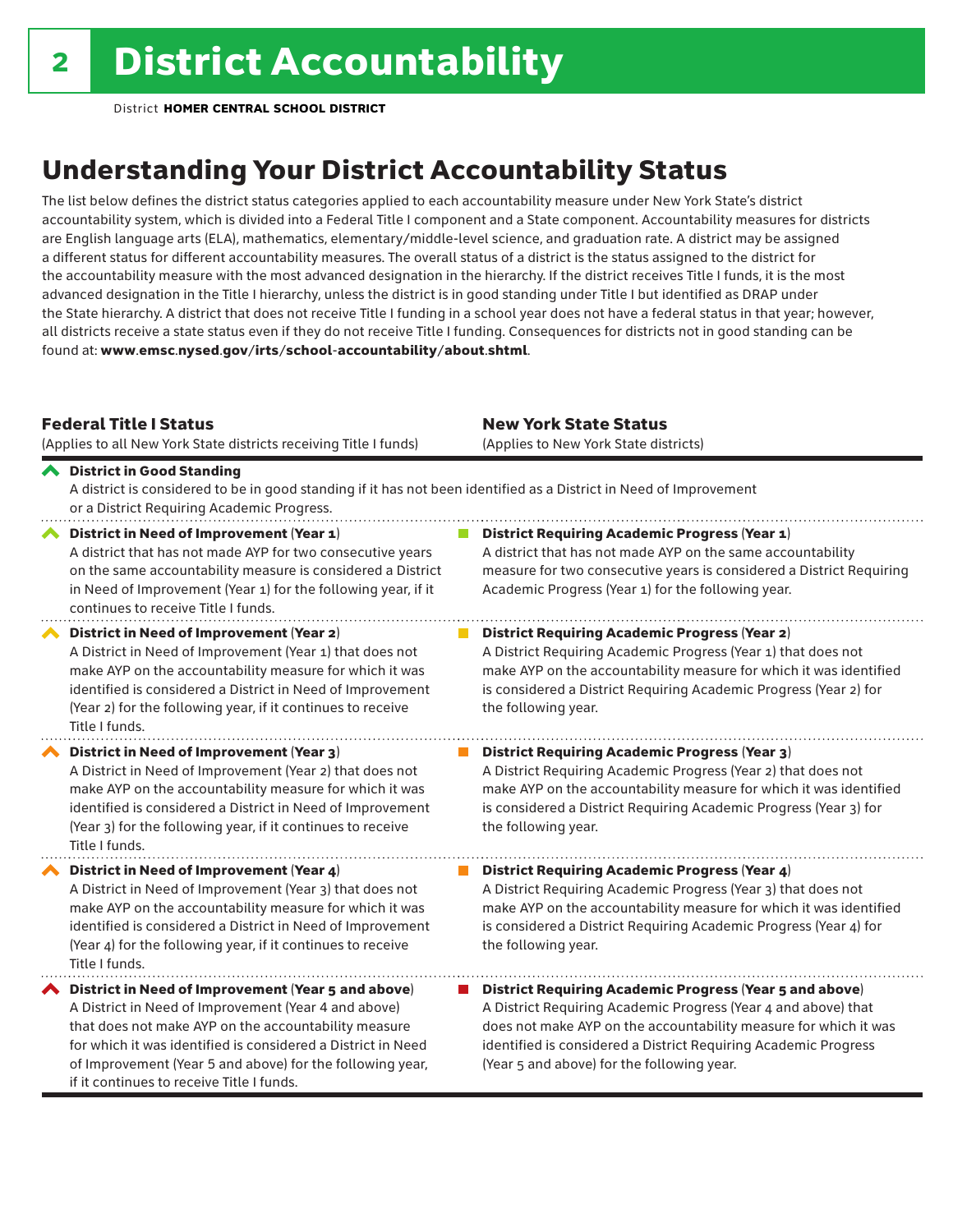# 2 District Accountability

District **HOMER CENTRAL SCHOOL DISTRICT**

## Summary

| <b>Overall Accountability</b> | <b>Good Standing</b> |                                                                                                                                                                                                                                                                                                                                                       |                        |                                       |  |  |  |
|-------------------------------|----------------------|-------------------------------------------------------------------------------------------------------------------------------------------------------------------------------------------------------------------------------------------------------------------------------------------------------------------------------------------------------|------------------------|---------------------------------------|--|--|--|
| Status (2006-07)              |                      | <b>Elementary/Middle Level</b>                                                                                                                                                                                                                                                                                                                        | <b>Secondary Level</b> |                                       |  |  |  |
|                               | ELA                  | Good Standing                                                                                                                                                                                                                                                                                                                                         | ELA                    | Good Standing                         |  |  |  |
|                               | Math                 | Good Standing                                                                                                                                                                                                                                                                                                                                         | Math                   | Good Standing                         |  |  |  |
|                               |                      | Science <a> Science</a> Science Science Science <a> Science <a> Science <a> Science <a> Science <a> Science <a> Science <a> Science <a> Science <a> Science <a> Science <a<br></a<br> Science <a> Science <a> Science <a<br <="" td=""><td></td><td>Graduation Rate <a> Good Standing</a></td></a<br></a></a></a></a></a></a></a></a></a></a></a></a> |                        | Graduation Rate <a> Good Standing</a> |  |  |  |
| <b>Title I Part A Funding</b> |                      | <b>Years the District Received Title I Part A Funding</b>                                                                                                                                                                                                                                                                                             |                        |                                       |  |  |  |

| i ilite i Fai të Fullulliy | <b>IGAIS LIIG DISLIICLAGCGIVGU TILLETTAI LA FUIIUIIIU</b> |             |             |  |  |  |
|----------------------------|-----------------------------------------------------------|-------------|-------------|--|--|--|
|                            | $2004 - 05$                                               | $2005 - 06$ | $2006 - 07$ |  |  |  |
|                            | YES                                                       | <b>YES</b>  | <b>YES</b>  |  |  |  |
|                            |                                                           |             |             |  |  |  |

### On which accountability measures did this district make Adequate Yearly Progress (AYP) and which groups made AYP on each measure?

|                                                     | <b>Elementary/Middle Level</b> |               |               | <b>Secondary Level</b>   |               |                         |  |
|-----------------------------------------------------|--------------------------------|---------------|---------------|--------------------------|---------------|-------------------------|--|
| <b>Student Groups</b>                               | English<br>Language Arts       | Mathematics   | Science       | English<br>Language Arts | Mathematics   | <b>Graduation Rate</b>  |  |
| <b>All Students</b>                                 | V                              | V             | V             | v                        | V             | $\overline{\mathbf{v}}$ |  |
| <b>Ethnicity</b>                                    |                                |               |               |                          |               |                         |  |
| American Indian or Alaska Native                    |                                |               |               |                          |               |                         |  |
| <b>Black or African American</b>                    |                                |               |               |                          |               |                         |  |
| Hispanic or Latino                                  |                                |               |               |                          |               |                         |  |
| Asian or Native Hawaiian/Other Pacific<br>Islander  | $\overline{\phantom{a}}$       |               |               |                          |               |                         |  |
| White                                               | V                              | V             |               |                          | V             |                         |  |
| <b>Other Groups</b>                                 |                                |               |               |                          |               |                         |  |
| <b>Students with Disabilities</b>                   | X                              | V             |               |                          |               |                         |  |
| <b>Limited English Proficient</b>                   |                                |               |               |                          |               |                         |  |
| <b>Economically Disadvantaged</b>                   | V                              | V             |               | -                        |               |                         |  |
| <b>Student groups making</b><br>AYP in each subject | $\mathsf{X}$ 3 of 4            | $\vee$ 4 of 4 | $\vee$ 1 of 1 | $\vee$ 2 of 2            | $\vee$ 2 of 2 | $\vee$ 1 of 1           |  |

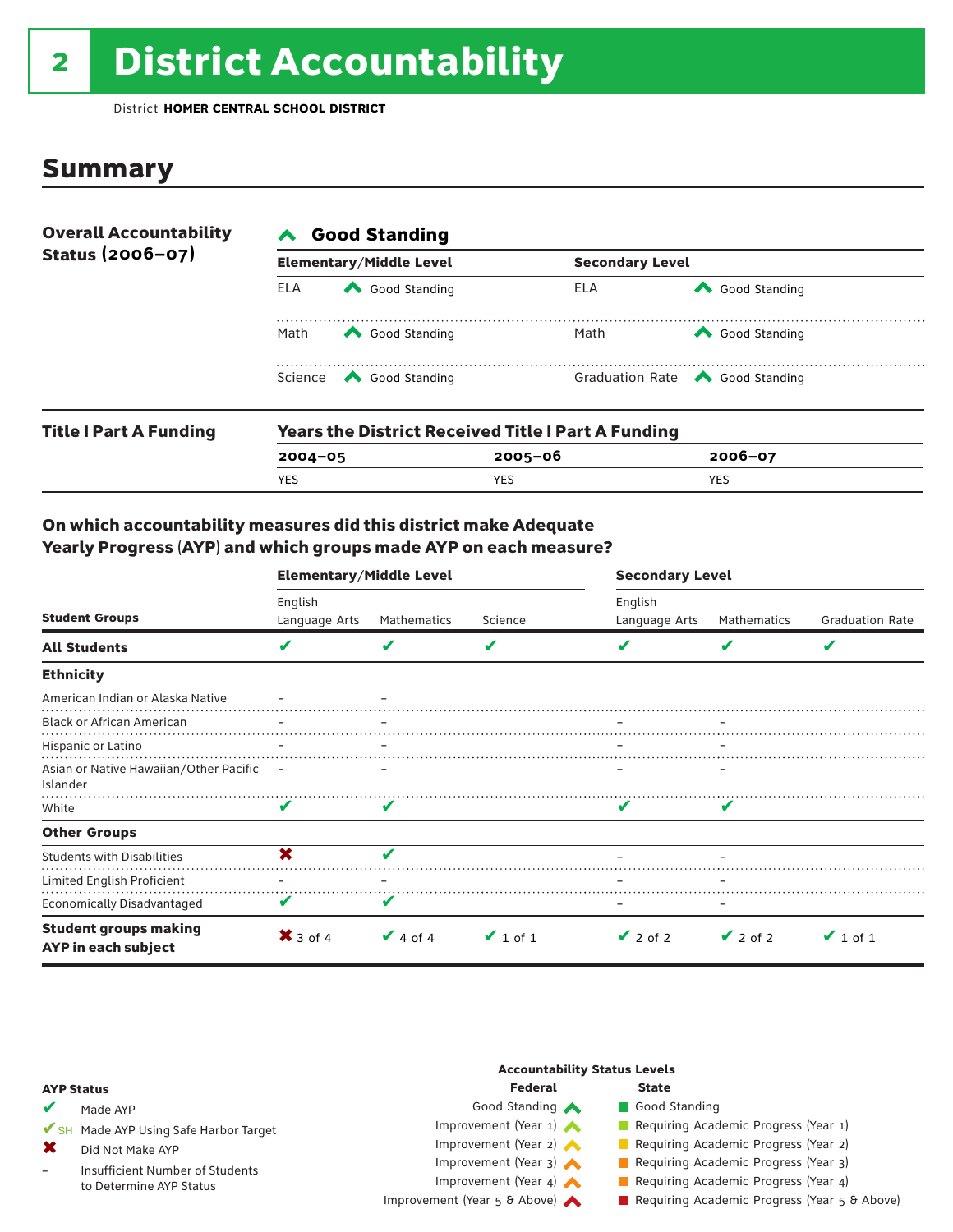## **Elementary/Middle-Level English Language Arts**

| <b>Accountability Status</b><br>for This Subject<br>$(2006 - 07)$ |        | Good Standing                                                                                                                                                                                                                                                                                                                                                                                                                                                                                                 |
|-------------------------------------------------------------------|--------|---------------------------------------------------------------------------------------------------------------------------------------------------------------------------------------------------------------------------------------------------------------------------------------------------------------------------------------------------------------------------------------------------------------------------------------------------------------------------------------------------------------|
| <b>Accountability Measures</b>                                    | 3 of 4 | Student groups making AYP in English Language Arts                                                                                                                                                                                                                                                                                                                                                                                                                                                            |
|                                                                   | Х      | Did not make AYP                                                                                                                                                                                                                                                                                                                                                                                                                                                                                              |
| <b>Prospective Status</b>                                         |        | A district that fails to make AYP in English Language Arts at the elementary/middle and secondary<br>levels for two consecutive years is placed in improvement status. If this district fails to make AYP at<br>both the elementary/middle and secondary levels in 2006-07, the district will be District In Need<br>of Improvement (Year 1) in 2007-08. If this district makes AYP at either the elementary/middle or<br>secondary level in 2006-07, the district will be in good standing in 2007-08. [202] |

### How did students in each accountability group perform on **elementary/middle-level English Language Arts accountability measures?**

|                                                            | <b>AYP</b>          | Participation $2$ |               | Test Performance <sup>3</sup> |             | <b>Performance Objectives</b> |                    |         |
|------------------------------------------------------------|---------------------|-------------------|---------------|-------------------------------|-------------|-------------------------------|--------------------|---------|
| <b>Student Group</b>                                       |                     | Met               | Percentage    | Met                           | Performance | Effective                     | Safe Harbor Target |         |
| (Total: Continuous Enrollment) <sup>1</sup>                | Status              | Criterion         | <b>Tested</b> | Criterion                     | Index       | AMO                           | $2005 - 06$        | 2006-07 |
| <b>All Students (1061:1034)</b>                            | V                   | V                 | 100%          | V                             | 153         | 119                           |                    |         |
| <b>Ethnicity</b>                                           |                     |                   |               |                               |             |                               |                    |         |
| American Indian or Alaska Native<br>(1:1)                  |                     |                   |               |                               |             |                               |                    |         |
| <b>Black or African American</b><br>(2:2)                  |                     |                   |               |                               |             |                               |                    |         |
| Hispanic or Latino (8:8)                                   |                     |                   |               |                               |             |                               |                    |         |
| Asian or Native Hawaiian/Other Pacific –<br>Islander (5:4) |                     |                   |               |                               |             |                               |                    |         |
| White (1045:1019)                                          | V                   | V                 | 100%          | V                             | 153         | 119                           |                    |         |
| <b>Other Groups</b>                                        |                     |                   |               |                               |             |                               |                    |         |
| Students with Disabilities <sup>4</sup><br>(189:177)       | X                   | V                 | 97%           | X                             | 80          | 114                           | 89                 | 92      |
| Limited English Proficient<br>(2:1)                        |                     |                   |               |                               |             |                               |                    |         |
| <b>Economically Disadvantaged</b><br>(277:268)             | V                   | V                 | 100%          | V                             | 124         | 115                           |                    |         |
| <b>Final AYP Determination</b>                             | $\mathsf{X}$ 3 of 4 |                   |               |                               |             |                               |                    |         |

### notes

- $1$  These data show the count of students enrolled during the test administration period (used for Participation) followed by the count of continuously enrolled tested students (used for Performance). For accountability calculations,
- students who were excused from testing for medical reasons are not included in the enrollment count.<br><sup>2</sup> Groups with fewer than 40 students enrolled during the test administration period are not required to meet the participation criterion. If the participation rate of a group fell below 95 percent in 2005–06, the enrollment shown is the sum of 2004–05 and 2005–06 enrollments and the percent tested is the weighted average<br>of the participation rates over those two years.
- of the participation rates over those two years. <sup>3</sup> For districts with fewer than 30 continuously enrolled tested students in the All Students group in 2005–06, data for 2004–05 and 2005–06 were combined to determine counts and PIs. For districts with 30 or more continuously enrolled students in the All Students group in 2005–06, student groups with fewer than 30
- continuously enrolled tested students are not required to meet the performance criterion.<br>If the district failed to make AYP solely because of the performance of students with disabilities, met the 95% participation requirement for this group, and would meet or exceed the AMO for this subject if 34 points were added to the PI, then the district is considered to have made AYP for students with disabilities.
- ‡ This student group did not make AYP in science; therefore, it did not qualify for Safe Harbor.

### AYP Status

- Made AYP ✔
- ✔SH Made AYP Using Safe Harbor Target
- Did Not Make AYP ✖
- Insufficient Number of Students to Determine AYP Status –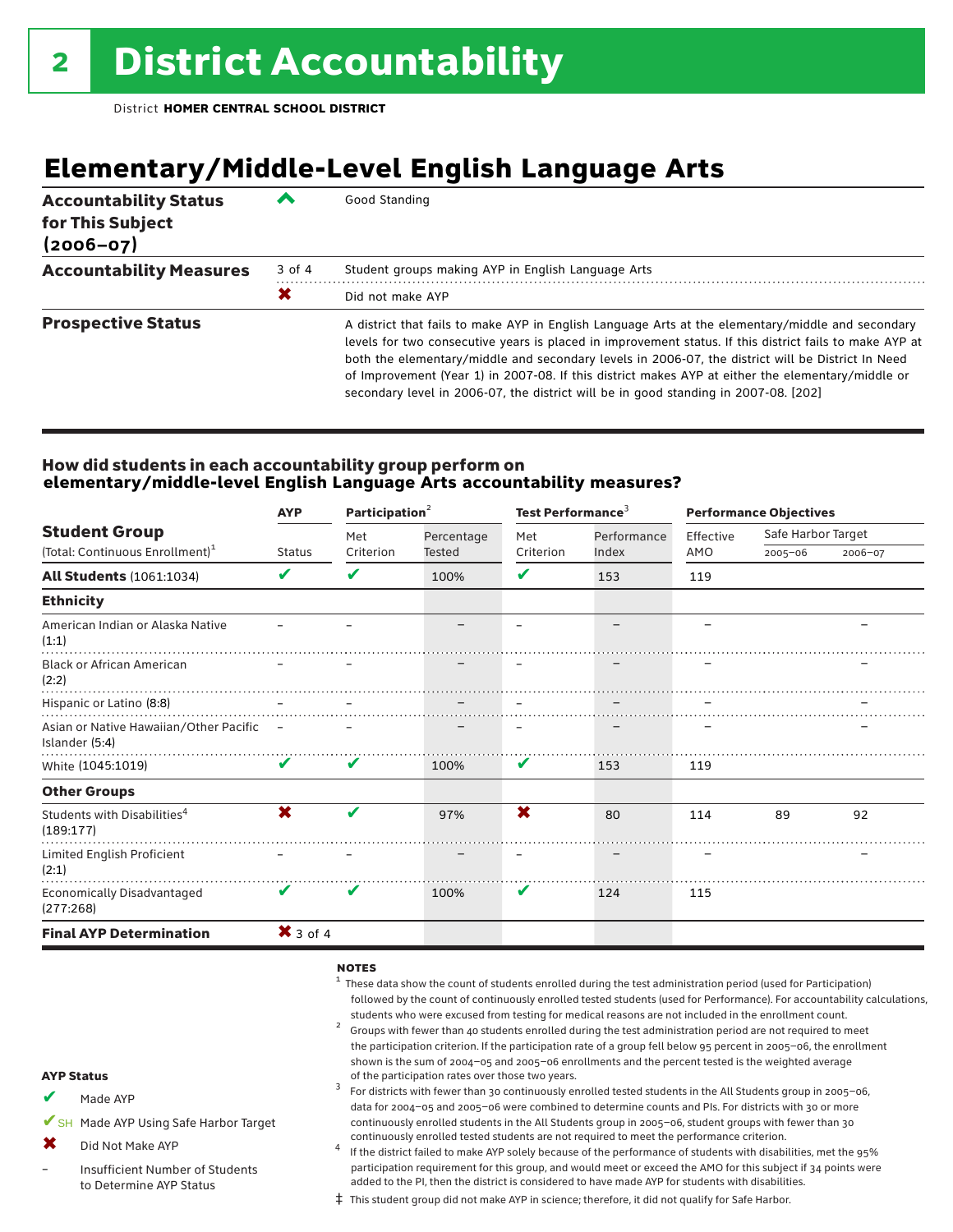## **Elementary/Middle-Level Mathematics**

| <b>Accountability Status</b><br>for This Subject<br>$(2006 - 07)$ | ▰      | Good Standing                                            |
|-------------------------------------------------------------------|--------|----------------------------------------------------------|
| <b>Accountability Measures</b>                                    | 4 of 4 | Student groups making AYP in Mathematics                 |
|                                                                   | v      | Made AYP                                                 |
| <b>Prospective Status</b>                                         |        | This district will be in good standing in 2007-08. [201] |

### How did students in each accountability group perform on **elementary/middle-level Mathematics accountability measures?**

|                                                            | <b>AYP</b>    | Participation <sup>2</sup> |               | Test Performance <sup>3</sup> |             | <b>Performance Objectives</b> |                    |         |
|------------------------------------------------------------|---------------|----------------------------|---------------|-------------------------------|-------------|-------------------------------|--------------------|---------|
| <b>Student Group</b>                                       |               | Met                        | Percentage    | Met                           | Performance | Effective                     | Safe Harbor Target |         |
| (Total: Continuous Enrollment) <sup>1</sup>                | <b>Status</b> | Criterion                  | <b>Tested</b> | Criterion                     | Index       | AMO                           | $2005 - 06$        | 2006-07 |
| <b>All Students (1062:1030)</b>                            | V             | V                          | 100%          | V                             | 154         | 83                            |                    |         |
| <b>Ethnicity</b>                                           |               |                            |               |                               |             |                               |                    |         |
| American Indian or Alaska Native<br>(1:1)                  |               |                            |               |                               |             |                               |                    |         |
| <b>Black or African American</b><br>(5:2)                  |               |                            |               |                               |             |                               |                    |         |
| Hispanic or Latino (8:8)                                   |               |                            |               |                               |             |                               |                    |         |
| Asian or Native Hawaiian/Other Pacific –<br>Islander (4:4) |               |                            |               |                               |             |                               |                    |         |
| White (1044:1015)                                          | V             | V                          | 100%          | V                             | 154         | 83                            |                    |         |
| <b>Other Groups</b>                                        |               |                            |               |                               |             |                               |                    |         |
| Students with Disabilities <sup>4</sup><br>(190:177)       | V             | ✔                          | 98%           | V                             | 86          | 78                            |                    |         |
| Limited English Proficient<br>(1:1)                        |               |                            |               |                               |             |                               |                    |         |
| Economically Disadvantaged<br>(282:264)                    | V             | v                          | 99%           | V                             | 130         | 79                            |                    |         |
| <b>Final AYP Determination</b>                             | $\vee$ 4 of 4 |                            |               |                               |             |                               |                    |         |

### notes

- $1$  These data show the count of students enrolled during the test administration period (used for Participation) followed by the count of continuously enrolled tested students (used for Performance). For accountability calculations,
- students who were excused from testing for medical reasons are not included in the enrollment count.<br><sup>2</sup> Groups with fewer than 40 students enrolled during the test administration period are not required to meet the participation criterion. If the participation rate of a group fell below 95 percent in 2005–06, the enrollment shown is the sum of 2004–05 and 2005–06 enrollments and the percent tested is the weighted average<br>of the participation rates over those two years.
- of the participation rates over those two years. <sup>3</sup> For districts with fewer than 30 continuously enrolled tested students in the All Students group in 2005–06, data for 2004–05 and 2005–06 were combined to determine counts and PIs. For districts with 30 or more continuously enrolled students in the All Students group in 2005–06, student groups with fewer than 30
- continuously enrolled tested students are not required to meet the performance criterion. <sup>4</sup> If the district failed to make AYP solely because of the performance of students with disabilities, met the 95% participation requirement for this group, and would meet or exceed the AMO for this subject if 34 points were added to the PI, then the district is considered to have made AYP for students with disabilities.
- ‡ This student group did not make AYP in science; therefore, it did not qualify for Safe Harbor.

### AYP Status

- Made AYP ✔
- ✔SH Made AYP Using Safe Harbor Target
- Did Not Make AYP  $\mathbf x$
- Insufficient Number of Students to Determine AYP Status –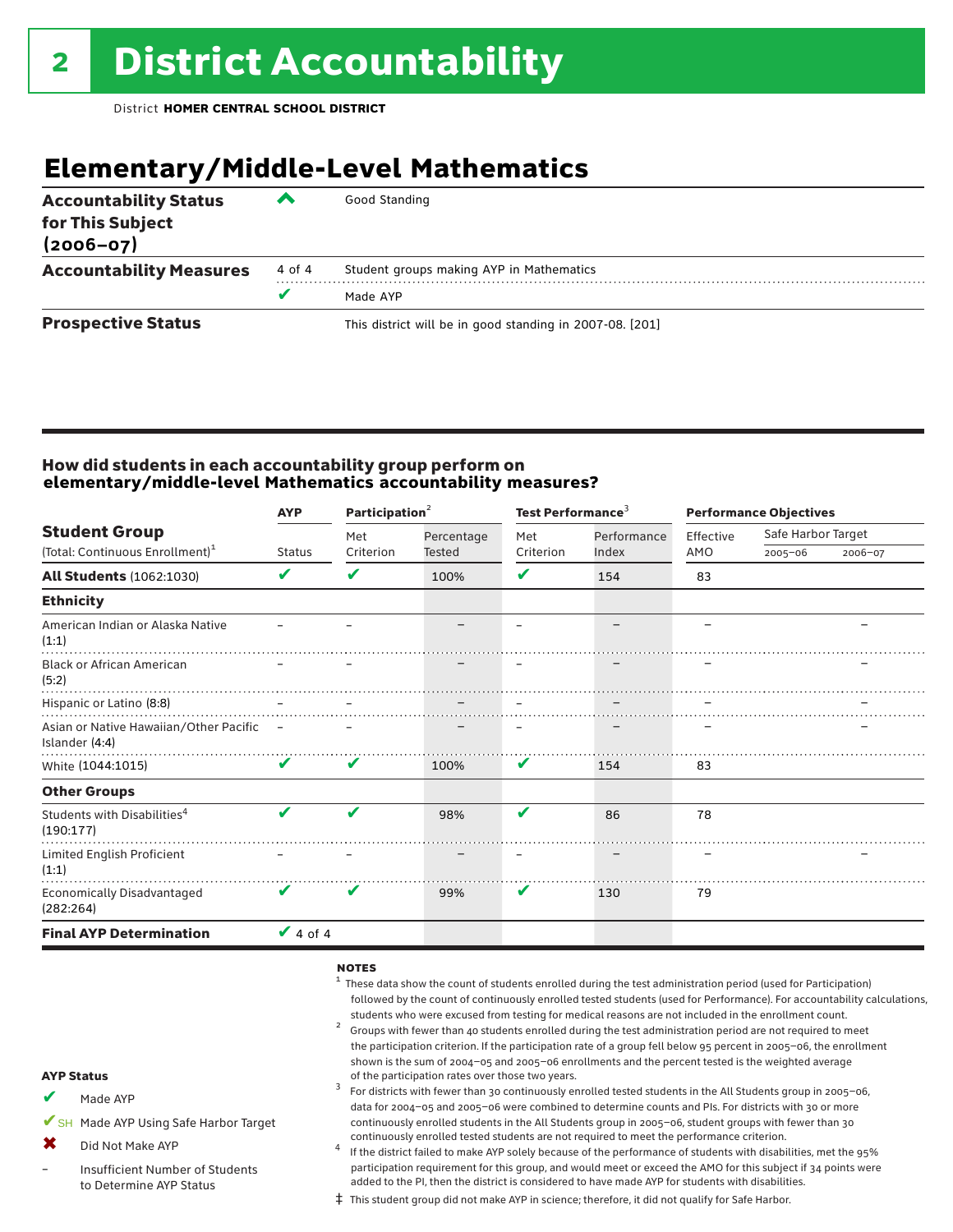## Elementary/Middle-Level Science

| <b>Accountability Status</b><br>for This Subject<br>$(2006 - 07)$ | ◚      | Good Standing                                            |
|-------------------------------------------------------------------|--------|----------------------------------------------------------|
| <b>Accountability Measures</b>                                    | 1 of 1 | Student groups making AYP in Science                     |
|                                                                   | v      | Made AYP                                                 |
| <b>Prospective Status</b>                                         |        | This district will be in good standing in 2007-08. [201] |

### How did students in each accountability group perform on elementary/middle-level science accountability measures?

|                                                          | <b>AYP</b>    |                      | Participation <sup>2</sup> |            | Test Performance <sup>3</sup> |             | <b>Performance Objectives</b> |                 |                 |
|----------------------------------------------------------|---------------|----------------------|----------------------------|------------|-------------------------------|-------------|-------------------------------|-----------------|-----------------|
| <b>Student Group</b>                                     |               | Safe Harbor          | Met                        | Percentage | Met                           | Performance | State                         | Progress Target |                 |
| (Total: Continuous Enrollment) <sup>1</sup>              |               | Status Oualification | Criterion                  | Tested     | Criterion                     | Index       | Standard                      |                 | 2005-06 2006-07 |
| <b>All Students (344:330)</b>                            | V             | Oualified            | V                          | 99%        | V                             | 191         | 100                           |                 |                 |
| <b>Ethnicity</b>                                         |               |                      |                            |            |                               |             |                               |                 |                 |
| American Indian or Alaska Native<br>(1:1)                |               |                      |                            |            |                               |             |                               |                 |                 |
| <b>Black or African American</b><br>(0:0)                |               |                      |                            |            |                               |             |                               |                 |                 |
| Hispanic or Latino (4:4)                                 |               |                      |                            |            |                               |             |                               |                 |                 |
| Asian or Native Hawaiian/Other Pacific<br>Islander (0:0) |               |                      |                            |            |                               |             |                               |                 |                 |
| White (338:325)                                          |               | <b>Oualified</b>     | V                          | 99%        | V                             | 191         | 100                           |                 |                 |
| <b>Other Groups</b>                                      |               |                      |                            |            |                               |             |                               |                 |                 |
| <b>Students with Disabilities</b><br>(61:57)             |               | Oualified            | V                          | 98%        | V                             | 174         | 100                           |                 |                 |
| Limited English Proficient<br>(0:0)                      |               |                      |                            |            |                               |             |                               |                 |                 |
| <b>Economically Disadvantaged</b><br>(94:86)             |               | Oualified            | V                          | 98%        | V                             | 180         | 100                           |                 |                 |
| <b>Final AYP Determination</b>                           | $\vee$ 1 of 1 |                      |                            |            |                               |             |                               |                 |                 |

### **NOTES**

 $1$  These data show the count of students enrolled during the test administration period (used for Participation) followed by the count of continuously enrolled tested students (used for Performance). For Accountability

calculations, students who were excused from testing for medical reasons are not included in the enrollment count.<br><sup>2</sup> Groups with fewer than 40 students enrolled during the test administration period are not required to the participation criterion. If the participation rate of a group fell below 80 percent in 2005–06, the enrollment shown is the sum of 2004–05 and 2005–06 enrollments and the percent tested is the weighted average of the

participation rates over those two years.<br> $3$  Groups with fewer than 30 continuously enrolled tested students are not required to meet the performance criterion. For schools with fewer than 30 continuously enrolled tested students in 2005–06, data for 2004–05 and 2005–06 were combined to determine counts and performance indices.

### AYP Status

- Made AYP ✔
- ✔SH Made AYP Using Safe Harbor Target
- Did Not Make AYP  $\mathbf x$
- Insufficient Number of Students to Determine AYP Status –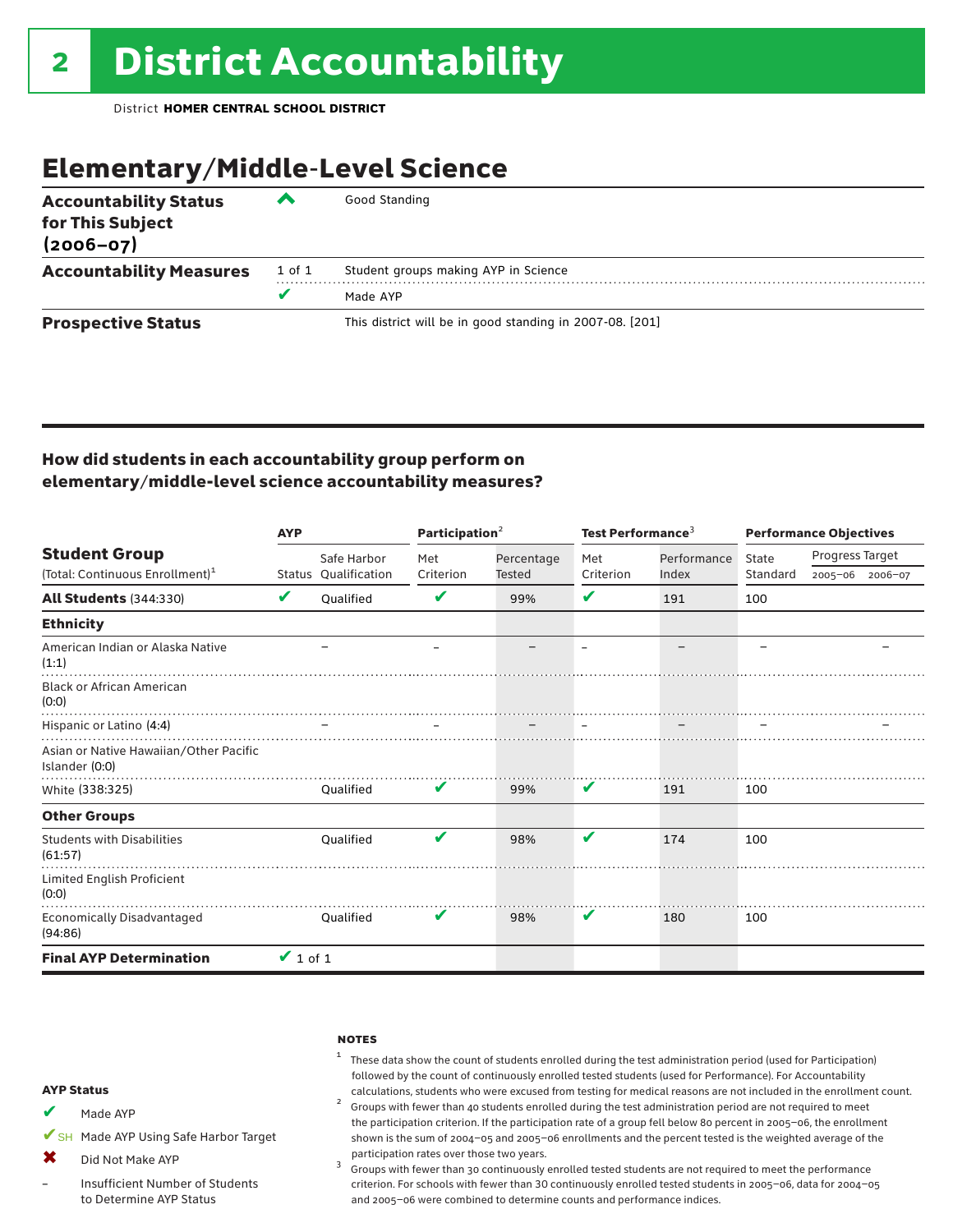## **Secondary-Level English Language Arts**

| <b>Accountability Status</b><br>for This Subject<br>$(2006 - 07)$ | ▰      | Good Standing                                            |
|-------------------------------------------------------------------|--------|----------------------------------------------------------|
| <b>Accountability Measures</b>                                    | 2 of 2 | Student groups making AYP in English Language Arts       |
|                                                                   | v      | Made AYP                                                 |
| <b>Prospective Status</b>                                         |        | This district will be in good standing in 2007-08. [201] |

### How did students in each accountability group perform on **secondary-level English Language Arts accountability measures?**

|                                                            | Participation <sup>2</sup><br><b>AYP</b> |           |                      | Test Performance <sup>3</sup> |             | <b>Performance Objectives</b> |                    |         |
|------------------------------------------------------------|------------------------------------------|-----------|----------------------|-------------------------------|-------------|-------------------------------|--------------------|---------|
| <b>Student Group</b>                                       |                                          | Met       | Percentage<br>Tested | Met                           | Performance | Effective                     | Safe Harbor Target |         |
| (12th Graders: 2002 Cohort) <sup>1</sup>                   | <b>Status</b>                            | Criterion |                      | Criterion                     | Index       | AMO                           | $2005 - 06$        | 2006-07 |
| <b>All Students (173:173)</b>                              | V                                        | ✔         | 97%                  | V                             | 184         | 146                           |                    |         |
| <b>Ethnicity</b>                                           |                                          |           |                      |                               |             |                               |                    |         |
| American Indian or Alaska Native<br>(0:0)                  |                                          |           |                      |                               |             |                               |                    |         |
| <b>Black or African American</b><br>(1:1)                  |                                          |           |                      |                               |             |                               |                    |         |
| Hispanic or Latino (1:1)                                   |                                          |           |                      |                               |             |                               |                    |         |
| Asian or Native Hawaiian/Other Pacific –<br>Islander (2:2) |                                          |           |                      |                               |             |                               |                    |         |
| White (169:169)                                            | V                                        | V         | 97%                  | V                             | 183         | 146                           |                    |         |
| <b>Other Groups</b>                                        |                                          |           |                      |                               |             |                               |                    |         |
| <b>Students with Disabilities</b><br>(25:23)               |                                          |           |                      |                               |             |                               |                    |         |
| Limited English Proficient<br>(1:0)                        |                                          |           |                      |                               |             |                               |                    |         |
| Economically Disadvantaged<br>(21:23)                      |                                          |           |                      |                               |             |                               |                    |         |
| <b>Final AYP Determination</b>                             | $\vee$ 2 of 2                            |           |                      |                               |             |                               |                    |         |

### **NOTES**

 $1$  These data show the count of 12th graders in 2005-06 (used for Participation) followed by the count of students in the 2002 cohort (used for Performance). <sup>2</sup> Groups with fewer than 40 students in the 12th grade are not required to meet the participation criterion.

### AYP Status

Made AYP ✔

✔SH Made AYP Using Safe Harbor Target

Did Not Make AYP  $\mathbf x$ 

Insufficient Number of Students to Determine AYP Status –

those two years.  $3$  For districts with fewer than 30 students in the 2002 cohort, data for 2001 and 2002 cohort members were combined to determine counts and PIs. For districts with 30 or more students in the 2002 cohort in the All Students group, groups with fewer than 30 students in the 2002 cohort are not required to meet the performance criterion.

If the participation rate of a group fell below 95 percent in 2005–06, the enrollment shown is the sum of the 2004–05 and 2005–06 Grade 12 enrollments and the percent tested is the weighted average of the participation rates over

‡ This student group did not make AYP in graduation rate; therefore, it did not qualify for Safe Harbor.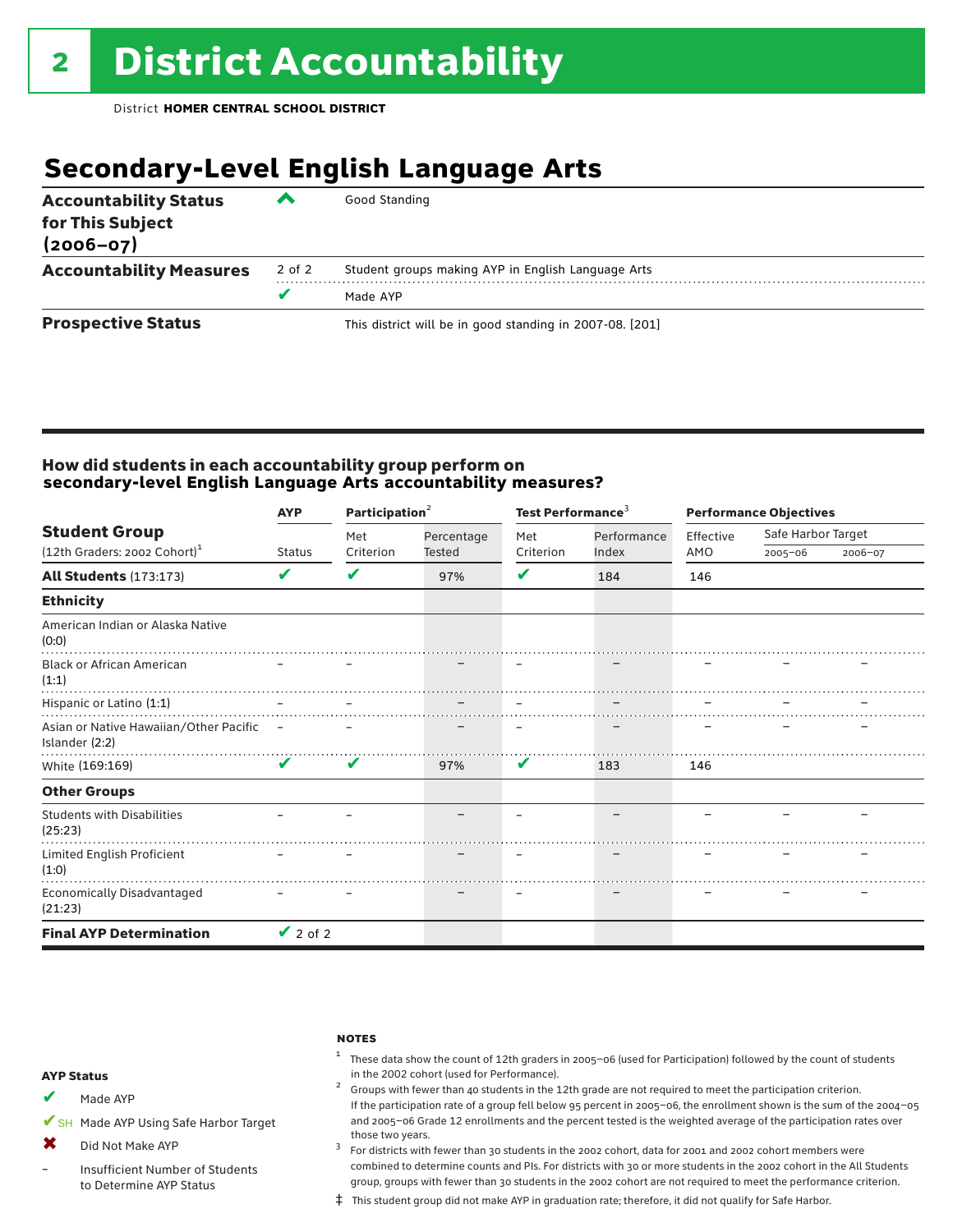## **Secondary-Level Mathematics**

| <b>Accountability Status</b><br>for This Subject<br>$(2006 - 07)$ | ▞      | Good Standing                                            |
|-------------------------------------------------------------------|--------|----------------------------------------------------------|
| <b>Accountability Measures</b>                                    | 2 of 2 | Student groups making AYP in Mathematics                 |
|                                                                   |        | Made AYP                                                 |
| <b>Prospective Status</b>                                         |        | This district will be in good standing in 2007-08. [201] |

### How did students in each accountability group perform on **secondary-level Mathematics accountability measures?**

|                                                            | Participation <sup>2</sup><br><b>AYP</b> |           |               | Test Performance <sup>3</sup> |             | <b>Performance Objectives</b> |                    |         |
|------------------------------------------------------------|------------------------------------------|-----------|---------------|-------------------------------|-------------|-------------------------------|--------------------|---------|
| <b>Student Group</b>                                       |                                          | Met       | Percentage    | Met                           | Performance | Effective                     | Safe Harbor Target |         |
| $(12th$ Graders: 2002 Cohort) <sup>1</sup>                 | Status                                   | Criterion | <b>Tested</b> | Criterion                     | Index       | AMO                           | $2005 - 06$        | 2006-07 |
| <b>All Students (173:173)</b>                              | V                                        | V         | 97%           | V                             | 188         | 138                           |                    |         |
| <b>Ethnicity</b>                                           |                                          |           |               |                               |             |                               |                    |         |
| American Indian or Alaska Native<br>(0:0)                  |                                          |           |               |                               |             |                               |                    |         |
| <b>Black or African American</b><br>(1:1)                  |                                          |           |               |                               |             |                               |                    |         |
| Hispanic or Latino (1:1)                                   |                                          |           |               |                               |             |                               |                    |         |
| Asian or Native Hawaiian/Other Pacific –<br>Islander (2:2) |                                          |           |               |                               |             |                               |                    |         |
| White (169:169)                                            | V                                        | V         | 97%           | V                             | 188         | 138                           |                    |         |
| <b>Other Groups</b>                                        |                                          |           |               |                               |             |                               |                    |         |
| <b>Students with Disabilities</b><br>(25:23)               |                                          |           |               | $\qquad \qquad$               |             |                               |                    |         |
| Limited English Proficient<br>(1:0)                        |                                          |           |               |                               |             |                               |                    |         |
| <b>Economically Disadvantaged</b><br>(21:23)               |                                          |           |               | $\overline{\phantom{m}}$      |             |                               |                    |         |
| <b>Final AYP Determination</b>                             | $\vee$ 2 of 2                            |           |               |                               |             |                               |                    |         |

### **NOTES**

 $1$  These data show the count of 12th graders in 2005-06 (used for Participation) followed by the count of students in the 2002 cohort (used for Performance).<br><sup>2</sup> Groups with fewer than 40 students in the 12th grade are not required to meet the participation criterion.

### AYP Status

Made AYP ✔

✔SH Made AYP Using Safe Harbor Target

Did Not Make AYP  $\mathbf x$ 

Insufficient Number of Students to Determine AYP Status –

those two years.  $3$  For districts with fewer than 30 students in the 2002 cohort, data for 2001 and 2002 cohort members were combined to determine counts and PIs. For districts with 30 or more students in the 2002 cohort in the All Students group, groups with fewer than 30 students in the 2002 cohort are not required to meet the performance criterion.

If the participation rate of a group fell below 95 percent in 2005–06, the enrollment shown is the sum of the 2004–05 and 2005–06 Grade 12 enrollments and the percent tested is the weighted average of the participation rates over

‡ This student group did not make AYP in graduation rate; therefore, it did not qualify for Safe Harbor.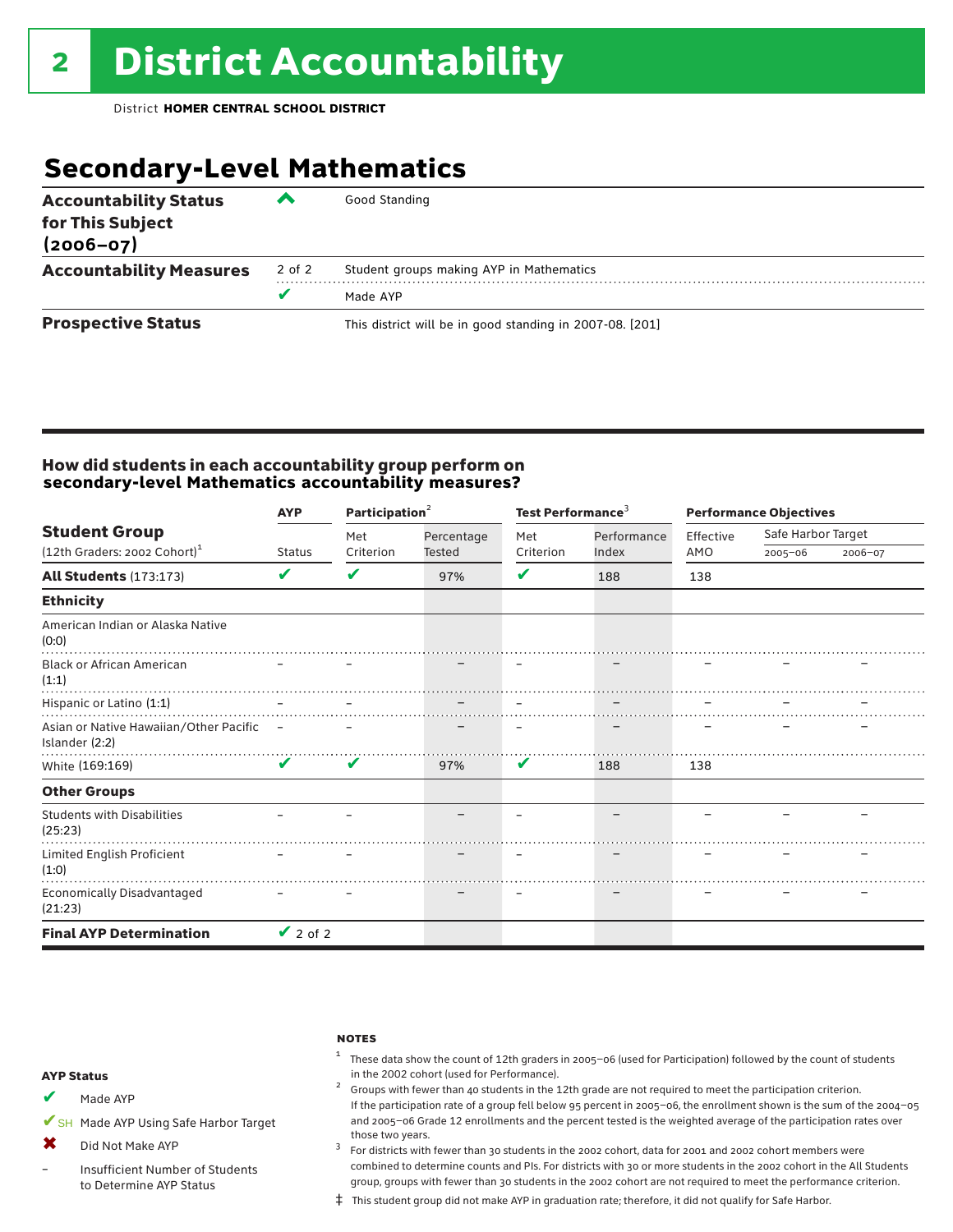## Graduation Rate

| <b>Accountability Status</b><br>for This Indicator<br>$(2006 - 07)$ | ‴      | Good Standing                                            |
|---------------------------------------------------------------------|--------|----------------------------------------------------------|
| <b>Accountability Measures</b>                                      | 1 of 1 | Student groups making AYP in Graduation Rate             |
|                                                                     | v      | Made AYP                                                 |
| <b>Prospective Status</b>                                           |        | This district will be in good standing in 2007-08. [201] |

### How did students in each accountability group perform on graduation rate accountability measures?

|                                                           |               | <b>Graduation</b> |                   | <b>Objectives</b> |                 |         |  |
|-----------------------------------------------------------|---------------|-------------------|-------------------|-------------------|-----------------|---------|--|
| <b>Student Group</b>                                      |               | Met               | Graduation        | State             | Progress Target |         |  |
| (Cohort Count) <sup>1</sup>                               | AYP           | Criterion         | Rate <sup>2</sup> | Standard          | 2005-06         | 2006-07 |  |
| <b>All Students (184)</b>                                 | V             | V                 | 84%               | 55%               |                 |         |  |
| <b>Ethnicity</b>                                          |               |                   |                   |                   |                 |         |  |
| American Indian or<br>Alaska Native (0)                   |               |                   |                   |                   |                 |         |  |
| <b>Black or African</b><br>American (1)                   |               |                   |                   |                   |                 |         |  |
| Hispanic or<br>Latino (2)                                 |               |                   |                   |                   |                 |         |  |
| Asian or Native<br>Hawaiian/Other<br>Pacific Islander (0) |               |                   |                   |                   |                 |         |  |
| White (181)                                               |               | v                 | 84%               | 55%               |                 |         |  |
| <b>Other Groups</b>                                       |               |                   |                   |                   |                 |         |  |
| Students with<br>Disabilities (32)                        |               | V                 | 56%               | 55%               |                 |         |  |
| Limited English<br>Proficient (2)                         |               |                   |                   |                   |                 |         |  |
| Economically<br>Disadvantaged (21)                        |               |                   |                   |                   |                 |         |  |
| <b>Final AYP</b><br><b>Determination</b>                  | $\vee$ 1 of 1 |                   |                   |                   |                 |         |  |

### **NOTES**

<sup>1</sup> Graduation-rate cohort for each year includes all students in the accountability cohort in the previous year plus all students excluded from that accountability cohort solely because they transferred to a high school equivalency preparation program, approved

under Commissioner's Regulations 100.7. <sup>2</sup> Percentage of the 2001 cohort that earned a local or Regents diploma by August 31, 2005.

## Graduation Rate Information

For a school or a district to make AYP in graduation rate, the percentage of 2001 graduation-rate cohort members earning a local or Regents diploma by August 31, 2005 for the "All Students" group must equal or exceed the Graduation-Rate Standard or the Graduation-Rate Progress Target for 2005–06.

The Graduation Rate Standard is the criterion value that represents a minimally satisfactory percentage of cohort members earning a local diploma. The State Graduation-Rate Standard for the 2001 cohort is 55 percent. The Commissioner may raise the Graduation-Rate Standard at his discretion in future years.

The 2005–06 Graduation-Rate Progress Target is calculated by adding one point to the percentage of the 2000 cohort earning a local or Regents diploma by August 31, 2004. The 2006–07 Graduation-Rate Progress Target is calculated by adding one point to the percentage of the 2001 cohort earning a local or Regents diploma by August 31, 2005. This target is provided for each group whose percentage earning a local or Regents diploma by August 31, 2005 is below the Graduation-Rate Standard in 2005–06 (55%). Groups with fewer than 30 cohort members are not subject to this criterion.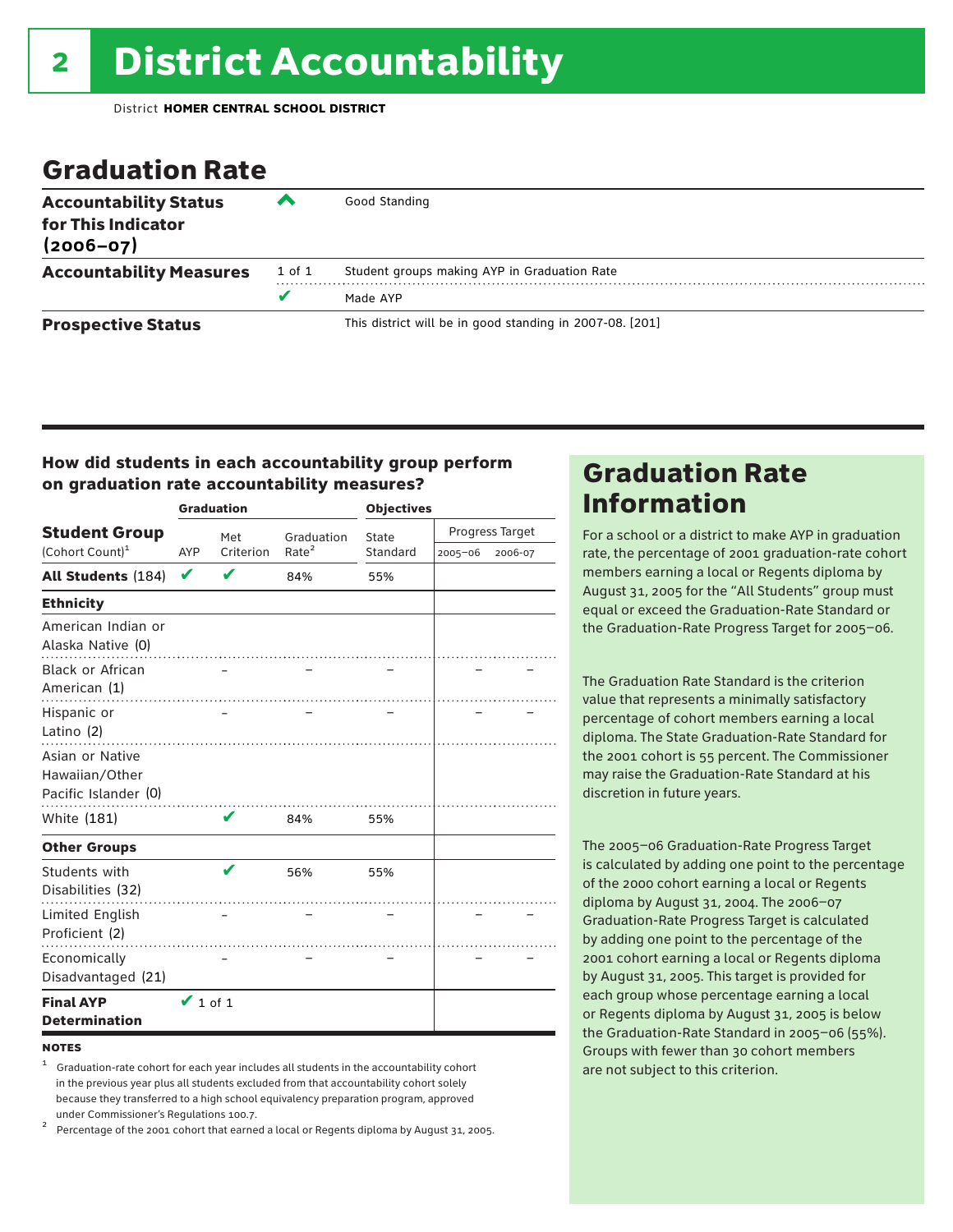## 2006–07 Accountability Status of Schools in Your District

This section lists all schools in your district by 2006–07 accountability status.

| <b>Federal Title I Status</b> | <b>New York State Status</b> |
|-------------------------------|------------------------------|
|                               |                              |

| ← Good Standing                    |
|------------------------------------|
| 5 schools identified 100% of total |
| HARTNETT ELEMENTARY SCHOOL         |
| HOMER ELEMENTARY SCHOOL            |
| HOMER INTERMEDIATE SCHOOL          |
| HOMER JUNIOR HIGH SCHOOL           |
| HOMER SENIOR HIGH SCHOOL           |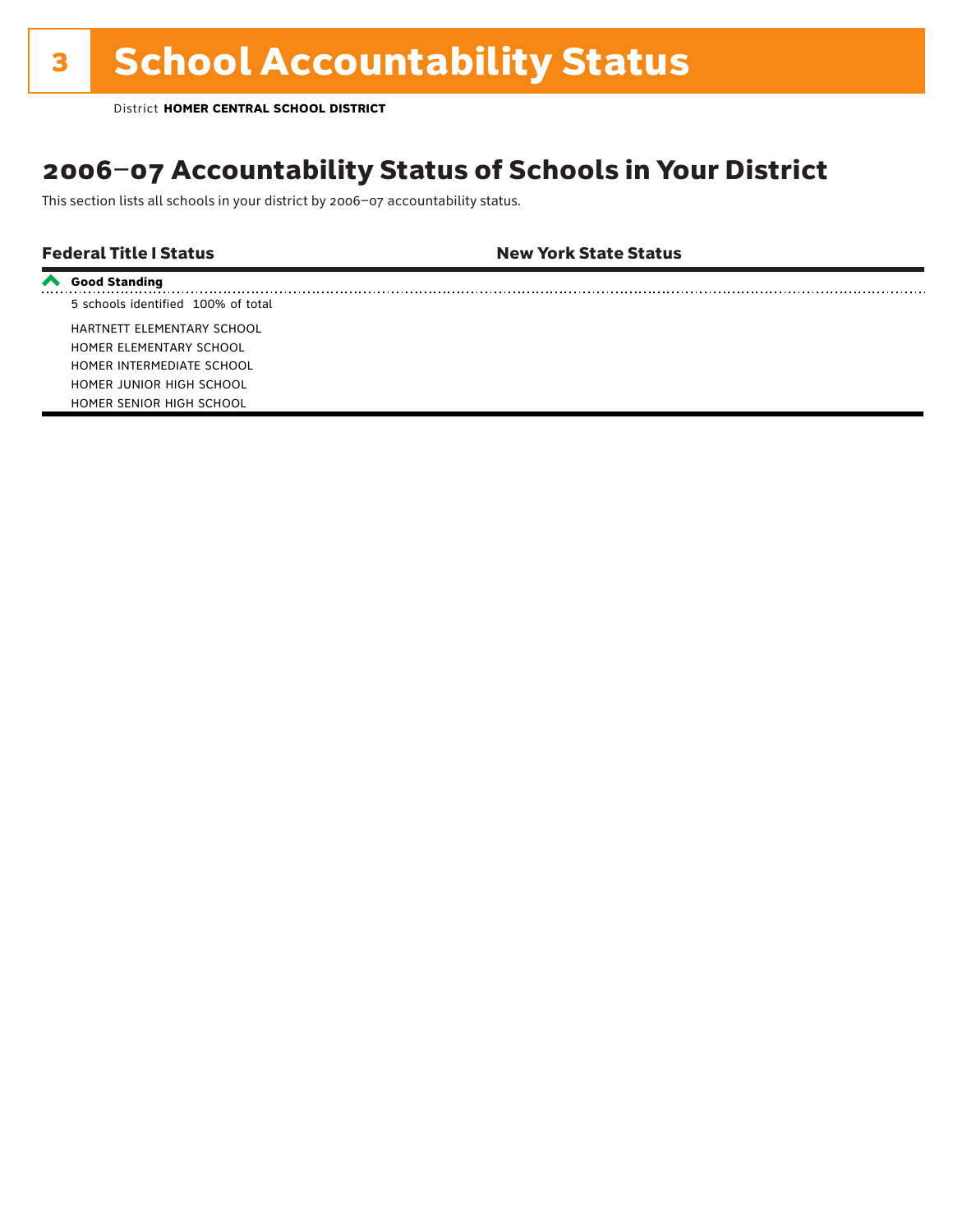## Summary of 2005–06 **District Performance**

Performance on the State assessments in English language arts, mathematics, and science at the elementary and middle levels is reported in terms of mean scores and the percentage of tested students scoring at or above Level 2, Level 3, and Level 4. Performance on the State assessments in ELA and mathematics at the secondary level is reported in terms of the percentage of students in a cohort scoring at these levels.

|                              |     |                                         | Percentage of students that<br>scored at or above Level 3 | Total<br>Tested |
|------------------------------|-----|-----------------------------------------|-----------------------------------------------------------|-----------------|
| <b>English Language Arts</b> |     | 0%                                      | 50%                                                       | 100%            |
| Grade 3                      | 59% |                                         |                                                           | 170             |
| Grade 4                      | 76% |                                         | .                                                         | 143             |
| Grade 5                      | 69% |                                         |                                                           | 181             |
| Grade 6                      | 55% |                                         |                                                           | 179             |
| Grade 7                      | 62% |                                         |                                                           | 185             |
| Grade 8                      | 47% |                                         |                                                           | 194             |
| <b>Mathematics</b>           |     |                                         |                                                           |                 |
| Grade 3                      | 73% |                                         |                                                           | 169             |
| Grade 4                      | 76% |                                         |                                                           | 147             |
| Grade 5                      | 64% |                                         |                                                           | 182             |
| Grade 6                      | 49% |                                         |                                                           | 178             |
| Grade 7                      | 62% |                                         |                                                           | 185             |
| Grade 8                      | 59% |                                         |                                                           | 193             |
| <b>Science</b>               |     |                                         |                                                           |                 |
| Grade 4                      | 98% |                                         |                                                           | 146             |
| Grade 8                      | 85% |                                         |                                                           | 191             |
|                              |     |                                         | Percentage of students that                               | 2002            |
|                              |     |                                         | scored at or above Level 3                                | Cohort          |
| <b>Secondary Level</b>       |     | 0%                                      | 50%                                                       | 100%            |
| English                      | 79% |                                         |                                                           | 203             |
| Mathematics                  | 83% |                                         |                                                           | 203             |
|                              |     | Percentage of students<br>who graduated | 2002<br>Cohort                                            |                 |
| <b>Graduation Rate</b>       |     | 0%                                      | 50%                                                       | 100%            |
| 2002 Cohort                  | 76% |                                         |                                                           | 203             |

### About the Performance Level Descriptors

### Level 1: Not Meeting Learning Standards.

Student performance does not demonstrate an understanding of the content expected in the subject and grade level.

### Level 2: Partially Meeting Learning Standards.

Student performance demonstrates a partial understanding of the content expected in the subject and grade level.

### Level 3: Meeting Learning Standards.

Student performance demonstrates an understanding of the content expected in the subject and grade level.

### Level 4: Meeting Learning Standards with Distinction.

Student performance demonstrates a thorough understanding of the content expected in the subject and grade level.

### How are Need/Resource Capacity (N/RC) categories determined?

Districts are divided into high, average, and low need categories based on their ability to meet the special needs of their students with local resources. Districts in the high need category are subdivided into four categories based on enrollment size and, in some cases, number of students per square mile. More information about the categories can be found in the *Report to the Governor and the Legislature on the Educational Status of the State's Schools* at www.emsc.nysed.gov/irts.

In this section, this district's performance is compared with that of public schools statewide.

### This District's N/RC Category:

### **Average Need Districts**

This is a school district with average student needs in relation to district resource capacity.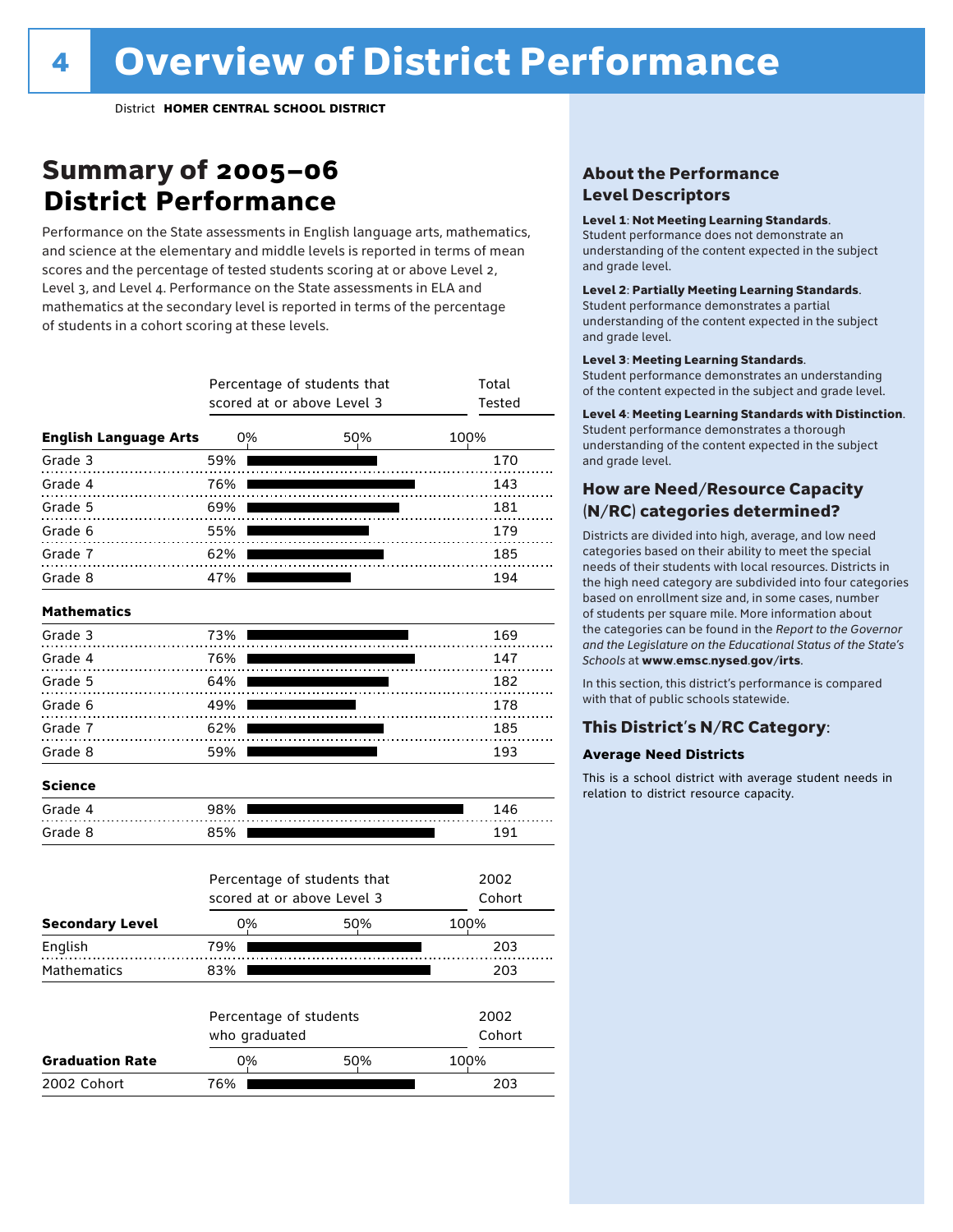## **This District's Results in Grade 3 English Language Arts**

|                                   |        | <b>This District</b>            |                                 |                |              | <b>NY State Public</b> |                                     |         |    |
|-----------------------------------|--------|---------------------------------|---------------------------------|----------------|--------------|------------------------|-------------------------------------|---------|----|
|                                   |        | Percentage scoring at level(s): |                                 |                |              |                        | Percentage scoring at level(s):     |         |    |
|                                   |        | $2 - 4$                         | $3 - 4$                         | $\overline{4}$ |              | $2 - 4$                | $3 - 4$                             | 4       |    |
| Mean Score: 658                   | Range: | $616 - 780$                     | 650-780                         |                | 730-780      |                        |                                     |         |    |
|                                   | 100%   | 88%                             |                                 |                |              | 92%                    |                                     |         |    |
|                                   |        |                                 |                                 |                |              |                        | 69%                                 |         |    |
|                                   |        |                                 | 59%                             |                |              |                        |                                     |         |    |
|                                   |        |                                 |                                 |                |              |                        |                                     |         |    |
|                                   |        |                                 |                                 |                | 4%           |                        |                                     | 7%      |    |
| Number of Students:               |        | 149                             | 100                             |                | $\mathbf{7}$ |                        |                                     |         |    |
| <b>Results by</b>                 |        | 2005-06 School Year             |                                 |                |              |                        | 2004-05 School Year                 |         |    |
| <b>Student Group</b>              |        | Total                           | Percentage scoring at level(s): |                |              | Total                  | Percentage scoring at level(s):     |         |    |
|                                   |        | Tested                          | $2 - 4$                         | $3 - 4$        | 4            | Tested                 | $2 - 4$                             | $3 - 4$ | 4  |
| <b>All Students</b>               |        | 170                             | 88%                             | 59%            | 4%           |                        |                                     |         |    |
| Female                            |        | 69                              | 93%                             | 64%            | 6%           |                        |                                     |         |    |
| Male                              |        | 101                             | 84%                             | 55%            | 3%           |                        |                                     |         |    |
| American Indian or Alaska Native  |        |                                 |                                 |                |              |                        |                                     |         |    |
| Black or African American         |        |                                 |                                 |                |              |                        |                                     |         |    |
| Hispanic or Latino                |        | 1                               |                                 |                |              |                        |                                     |         |    |
| Asian or Native Hawaiian/Other    |        | $\mathbf{1}$                    |                                 |                |              |                        |                                     |         |    |
| Pacific Islander                  |        |                                 |                                 |                |              |                        |                                     |         | h  |
| White                             |        | 168                             |                                 |                |              |                        | This test was not given in 2004-05. |         | ł. |
| Small Group Totals                |        | 170                             | 88%                             | 59%            | 4%           |                        |                                     |         |    |
| <b>General-Education Students</b> |        | 143                             | 97%                             | 69%            | 5%           |                        |                                     |         |    |
| <b>Students with Disabilities</b> |        | 27                              | 37%                             | 7%             | 0%           |                        |                                     |         |    |
| English Proficient                |        | 169                             |                                 |                |              |                        |                                     |         |    |
| Limited English Proficient        |        | $\mathbf{1}$                    |                                 |                |              |                        |                                     |         |    |
| Economically Disadvantaged        |        | 53                              | 83%                             | 51%            | 0%           |                        |                                     |         |    |
| Not Disadvantaged                 |        | 117                             | 90%                             | 62%            | 6%           |                        |                                     |         |    |
| Migrant                           |        |                                 |                                 |                |              |                        |                                     |         |    |
| Not Migrant                       |        | 170                             | 88%                             | 59%            | 4%           |                        |                                     |         |    |
| <b>NOTES</b>                      |        |                                 |                                 |                |              |                        |                                     |         |    |

The – symbol indicates that data for a group of students has been suppressed. If a group has fewer than five students, data for that group and the next smallest group(s) are suppressed to protect the privacy of individual students.

Assessments<br>
Total Number scoring at level and the Number scoring at level and Total Number scoring at level(s):<br>
Tested 2-4 3-4 3-4<br>
Tested 2-4 3-4 2–4 3–4 4 2–4 3–4 4 **Other 2005–06 School Year 2004–05 School Year** Total Tested Total Tested New York State Alternate Assessment (NEW TOM SULE ALLEMATE ASSESSMENT ON THIS TEST OF THIS TEST WAS NOT GIVEN IN 2004-05.<br>(NYSAA): Grade 3 Equivalent (NYSAA): Grade 3 Equivalent (NYSAA): Grade 3 Equivalent (NYSAA): Grade 3 Equivalent New York State English as a Second Language Achievement Test (NYSESLAT)†: Grade 3 0 N/A N/A N/A N/A

† Results in this report are shown for students who took the NYSESLAT in lieu of the New York State Testing Program assessment for accountability purposes.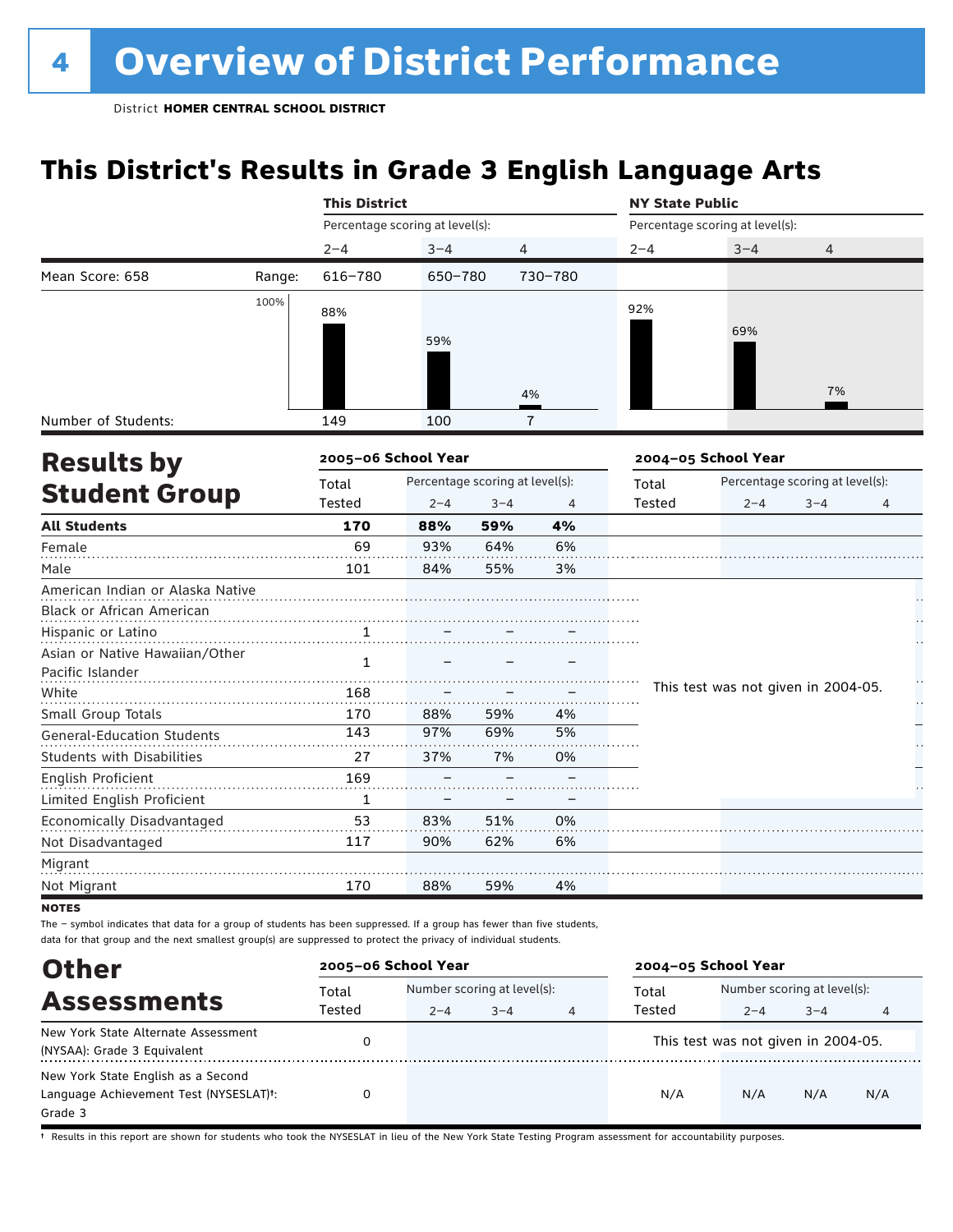## **This District's Results in Grade 3 Mathematics**

|                                           |        | <b>This District</b>            |                                 |         |         |         | <b>NY State Public</b>              |                                 |    |  |  |
|-------------------------------------------|--------|---------------------------------|---------------------------------|---------|---------|---------|-------------------------------------|---------------------------------|----|--|--|
|                                           |        | Percentage scoring at level(s): |                                 |         |         |         | Percentage scoring at level(s):     |                                 |    |  |  |
|                                           |        | $2 - 4$                         | $3 - 4$                         |         | 4       | $2 - 4$ | $3 - 4$                             | 4                               |    |  |  |
| Mean Score: 668                           | Range: | 624-770                         | 650-770                         |         | 703-770 |         |                                     |                                 |    |  |  |
|                                           | 100%   | 92%                             |                                 |         |         | 94%     |                                     |                                 |    |  |  |
|                                           |        |                                 | 73%                             |         |         |         | 81%                                 |                                 |    |  |  |
|                                           |        |                                 |                                 |         |         |         |                                     |                                 |    |  |  |
|                                           |        |                                 |                                 |         |         |         |                                     | 25%                             |    |  |  |
|                                           |        |                                 |                                 |         | 17%     |         |                                     |                                 |    |  |  |
| Number of Students:                       |        | 155                             | 124                             |         | 28      |         |                                     |                                 |    |  |  |
|                                           |        | 2005-06 School Year             |                                 |         |         |         | 2004-05 School Year                 |                                 |    |  |  |
| <b>Results by</b><br><b>Student Group</b> |        | Total                           | Percentage scoring at level(s): |         |         | Total   |                                     | Percentage scoring at level(s): |    |  |  |
|                                           |        | Tested                          | $2 - 4$                         | $3 - 4$ | 4       | Tested  | $2 - 4$                             | $3 - 4$                         | 4  |  |  |
| <b>All Students</b>                       |        | 169                             | 92%                             | 73%     | 17%     |         |                                     |                                 |    |  |  |
| Female                                    |        | 69                              | 88%                             | 67%     | 13%     |         |                                     |                                 |    |  |  |
| Male                                      |        | 100                             | 94%                             | 78%     | 19%     |         |                                     |                                 |    |  |  |
| American Indian or Alaska Native          |        |                                 |                                 |         |         |         |                                     |                                 |    |  |  |
| Black or African American                 |        | $\frac{1}{\cdots}$              |                                 |         |         |         |                                     |                                 |    |  |  |
| Hispanic or Latino                        |        | 1                               |                                 |         |         |         |                                     |                                 |    |  |  |
| Asian or Native Hawaiian/Other            |        | 1                               |                                 |         |         |         |                                     |                                 |    |  |  |
| Pacific Islander                          |        |                                 |                                 |         |         |         | This test was not given in 2004-05. |                                 |    |  |  |
| White                                     |        | 166                             |                                 |         |         |         |                                     |                                 | μ, |  |  |
| Small Group Totals                        |        | 169                             | 92%                             | 73%     | 17%     |         |                                     |                                 |    |  |  |
| <b>General-Education Students</b>         |        | 141                             | 97%                             | 82%     | 19%     |         |                                     |                                 |    |  |  |
| <b>Students with Disabilities</b>         |        | 28                              | 64%                             | 32%     | 4%      |         |                                     |                                 |    |  |  |
| English Proficient                        |        | 168                             |                                 |         |         |         |                                     |                                 |    |  |  |
| Limited English Proficient                |        | 1                               |                                 |         |         |         |                                     |                                 |    |  |  |
| Economically Disadvantaged                |        | 53                              | 89%                             | 66%     | 8%      |         |                                     |                                 |    |  |  |
| Not Disadvantaged                         |        | 116                             | 93%                             | 77%     | 21%     |         |                                     |                                 |    |  |  |
| Migrant                                   |        |                                 |                                 |         |         |         |                                     |                                 |    |  |  |
| Not Migrant                               |        | 169                             | 92%                             | 73%     | 17%     |         |                                     |                                 |    |  |  |
|                                           |        |                                 |                                 |         |         |         |                                     |                                 |    |  |  |

notes

| <b>Other</b>                                                       | 2005-06 School Year |         |                                        | 2004-05 School Year |                                        |         |  |  |
|--------------------------------------------------------------------|---------------------|---------|----------------------------------------|---------------------|----------------------------------------|---------|--|--|
| <b>Assessments</b>                                                 | Total<br>Tested     | $2 - 4$ | Number scoring at level(s):<br>$3 - 4$ | Total<br>Tested     | Number scoring at level(s):<br>$2 - 4$ | $3 - 4$ |  |  |
| New York State Alternate Assessment<br>(NYSAA): Grade 3 Equivalent |                     |         |                                        |                     | This test was not given in 2004-05.    |         |  |  |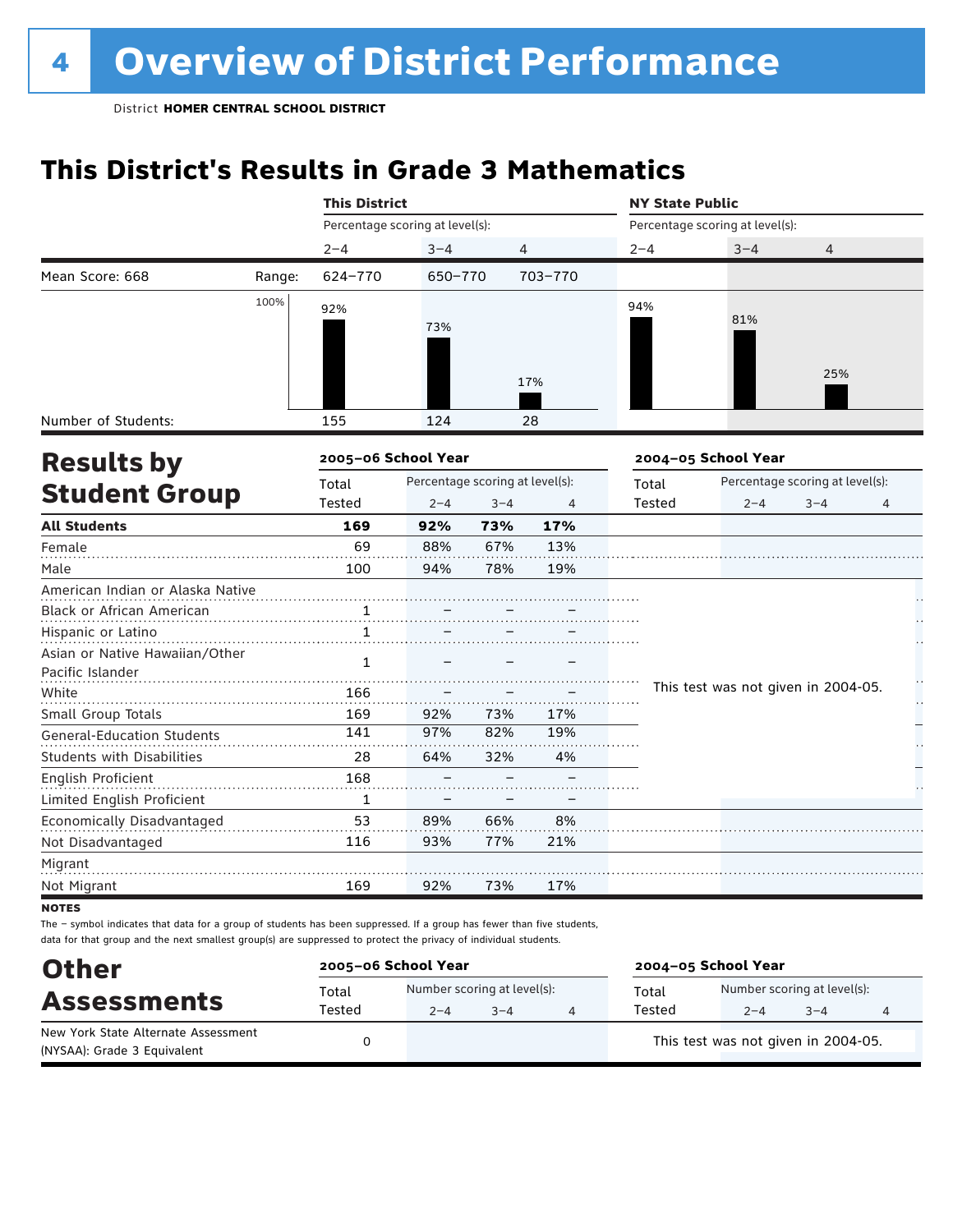## **This District's Results in Grade 4 English Language Arts**

|                                   |        | <b>This District</b>            |                                 |         |                | <b>NY State Public</b> |                                                                            |                                 |                |  |
|-----------------------------------|--------|---------------------------------|---------------------------------|---------|----------------|------------------------|----------------------------------------------------------------------------|---------------------------------|----------------|--|
|                                   |        | Percentage scoring at level(s): |                                 |         |                |                        | Percentage scoring at level(s):                                            |                                 |                |  |
|                                   |        | $2 - 4$                         | $3 - 4$                         |         | 4              | $2 - 4$                | $3 - 4$                                                                    | 4                               |                |  |
| Mean Score: 669                   | Range: | $612 - 775$                     | 650-775                         |         | 716-775        |                        |                                                                            |                                 |                |  |
|                                   | 100%   | 94%                             |                                 |         |                | 91%                    |                                                                            |                                 |                |  |
|                                   |        |                                 | 76%                             |         |                |                        | 69%                                                                        |                                 |                |  |
|                                   |        |                                 |                                 |         |                |                        |                                                                            |                                 |                |  |
|                                   |        |                                 |                                 |         |                |                        |                                                                            |                                 |                |  |
|                                   |        |                                 |                                 |         | 8%             |                        |                                                                            | 9%                              |                |  |
| Number of Students:               |        | 135                             | 109                             |         | 12             |                        |                                                                            |                                 |                |  |
|                                   |        | 2005-06 School Year             |                                 |         |                |                        | 2004-05 School Year                                                        |                                 |                |  |
| <b>Results by</b>                 |        |                                 | Percentage scoring at level(s): |         |                | Total                  |                                                                            | Percentage scoring at level(s): |                |  |
| <b>Student Group</b>              |        | Total<br>Tested                 | $2 - 4$                         | $3 - 4$ | $\overline{4}$ | Tested                 | $2 - 4$                                                                    | $3 - 4$                         | $\overline{4}$ |  |
| <b>All Students</b>               |        | 143                             | 94%                             | 76%     | 8%             |                        |                                                                            |                                 |                |  |
| Female                            |        | 67                              | 94%                             | 81%     | 7%             |                        |                                                                            |                                 |                |  |
| Male                              |        | 76                              | 95%                             | 72%     | 9%             |                        |                                                                            |                                 |                |  |
| American Indian or Alaska Native  |        |                                 |                                 |         |                |                        |                                                                            |                                 |                |  |
| <b>Black or African American</b>  |        |                                 |                                 |         |                |                        |                                                                            |                                 |                |  |
| Hispanic or Latino                |        |                                 |                                 |         |                |                        | New assessments for elementary-                                            |                                 |                |  |
| Asian or Native Hawaiian/Other    |        |                                 |                                 |         |                |                        | and middle-level English language                                          |                                 |                |  |
| Pacific Islander                  |        |                                 |                                 |         |                |                        | arts and mathematics were                                                  |                                 |                |  |
| White                             |        | 143                             | 94%                             | 76%     | 8%             |                        | administered in 2006. Results from<br>these assessments cannot be directly |                                 |                |  |
| Small Group Totals                |        |                                 |                                 |         |                |                        | compared to results from previously                                        |                                 |                |  |
| <b>General-Education Students</b> |        | 121                             | 98%                             | 83%     | 10%            |                        | administered assessments.                                                  |                                 |                |  |
| Students with Disabilities        |        | 22                              | 73%                             | 41%     | 0%             |                        |                                                                            |                                 |                |  |
| English Proficient                |        | 143                             | 94%                             | 76%     | 8%             |                        |                                                                            |                                 |                |  |
| Limited English Proficient        |        |                                 |                                 |         |                |                        |                                                                            |                                 |                |  |
| Economically Disadvantaged        |        | 37                              | 84%                             | 46%     | 3%             |                        |                                                                            |                                 |                |  |
| Not Disadvantaged                 |        | 106                             | 98%                             | 87%     | 10%            |                        |                                                                            |                                 |                |  |
| Migrant                           |        |                                 |                                 |         |                |                        |                                                                            |                                 |                |  |
| Not Migrant                       |        | 143                             | 94%                             | 76%     | 8%             |                        |                                                                            |                                 |                |  |

**NOTES** 

The – symbol indicates that data for a group of students has been suppressed. If a group has fewer than five students, data for that group and the next smallest group(s) are suppressed to protect the privacy of individual students.

| <b>Other</b>                           | 2005-06 School Year |                             |         |   | 2004-05 School Year |                             |         |   |
|----------------------------------------|---------------------|-----------------------------|---------|---|---------------------|-----------------------------|---------|---|
| <b>Assessments</b>                     | Total               | Number scoring at level(s): |         |   | Total               | Number scoring at level(s): |         |   |
|                                        | Tested              | $2 - 4$                     | $3 - 4$ | 4 | Tested              | $2 - 4$                     | $3 - 4$ | 4 |
| New York State Alternate Assessment    |                     |                             |         |   |                     |                             |         |   |
| (NYSAA): Grade 4 Equivalent            |                     |                             |         |   |                     |                             |         |   |
| New York State English as a Second     |                     |                             |         |   |                     |                             |         |   |
| Language Achievement Test (NYSESLAT)t: |                     |                             |         |   | 0                   |                             |         |   |
| Grade 4                                |                     |                             |         |   |                     |                             |         |   |

† Results in this report are shown for students who took the NYSESLAT in lieu of the New York State Testing Program assessment for accountability purposes.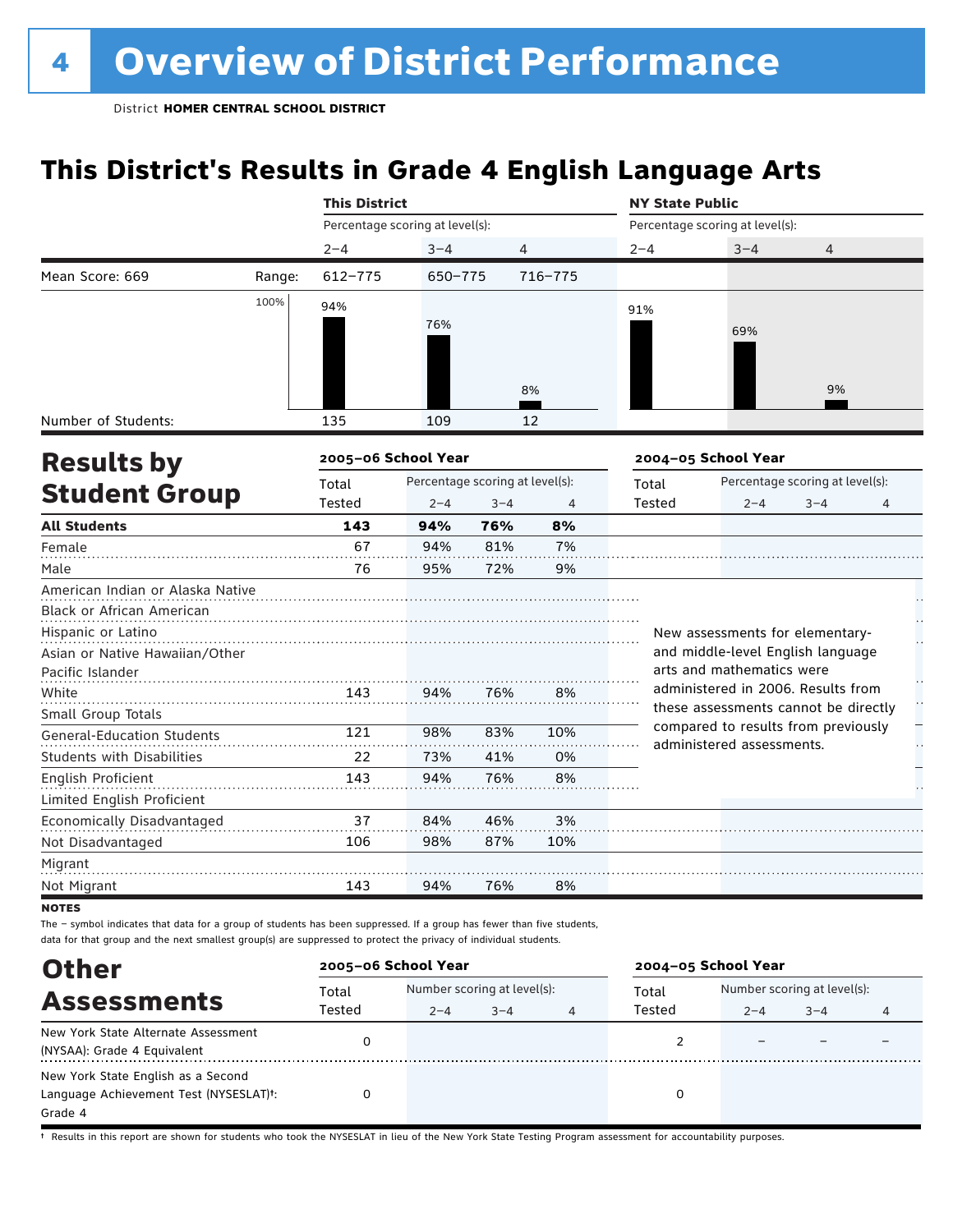## **This District's Results in Grade 4 Mathematics**

|                                             |        | <b>This District</b>            |                                 |         |         | <b>NY State Public</b> |                                                                            |                                 |   |  |
|---------------------------------------------|--------|---------------------------------|---------------------------------|---------|---------|------------------------|----------------------------------------------------------------------------|---------------------------------|---|--|
|                                             |        | Percentage scoring at level(s): |                                 |         |         |                        | Percentage scoring at level(s):                                            |                                 |   |  |
|                                             |        | $2 - 4$                         | $3 - 4$                         |         | 4       | $2 - 4$                | $3 - 4$                                                                    | 4                               |   |  |
| Mean Score: 670                             | Range: | 622-800                         | 650-800                         |         | 702-800 |                        |                                                                            |                                 |   |  |
|                                             | 100%   | 93%                             |                                 |         |         | 93%                    |                                                                            |                                 |   |  |
|                                             |        |                                 | 76%                             |         |         |                        | 78%                                                                        |                                 |   |  |
|                                             |        |                                 |                                 |         |         |                        |                                                                            |                                 |   |  |
|                                             |        |                                 |                                 |         |         |                        |                                                                            | 26%                             |   |  |
|                                             |        |                                 |                                 |         | 14%     |                        |                                                                            |                                 |   |  |
|                                             |        | 136                             | 112                             |         | 21      |                        |                                                                            |                                 |   |  |
|                                             |        |                                 |                                 |         |         |                        |                                                                            |                                 |   |  |
| <b>Results by</b>                           |        | 2005-06 School Year             |                                 |         |         |                        | 2004-05 School Year                                                        |                                 |   |  |
| Number of Students:<br><b>Student Group</b> |        | Total                           | Percentage scoring at level(s): |         |         | Total                  |                                                                            | Percentage scoring at level(s): |   |  |
|                                             |        | Tested                          | $2 - 4$                         | $3 - 4$ | 4       | Tested                 | $2 - 4$                                                                    | $3 - 4$                         | 4 |  |
| <b>All Students</b>                         |        | 147                             | 93%                             | 76%     | 14%     |                        |                                                                            |                                 |   |  |
| Female                                      |        | 68                              | 91%                             | 76%     | 10%     |                        |                                                                            |                                 |   |  |
| Male                                        |        | 79                              | 94%                             | 76%     | 18%     |                        |                                                                            |                                 |   |  |
| American Indian or Alaska Native            |        |                                 |                                 |         |         |                        |                                                                            |                                 |   |  |
| Black or African American                   |        | 1                               |                                 |         |         |                        |                                                                            |                                 |   |  |
| Hispanic or Latino                          |        |                                 |                                 |         |         |                        | New assessments for elementary-                                            |                                 |   |  |
| Asian or Native Hawaiian/Other              |        |                                 |                                 |         |         |                        | and middle-level English language                                          |                                 |   |  |
| Pacific Islander                            |        |                                 |                                 |         |         |                        | arts and mathematics were                                                  |                                 |   |  |
| White                                       |        | 146                             |                                 |         |         |                        | administered in 2006. Results from<br>these assessments cannot be directly |                                 |   |  |
| Small Group Totals                          |        | 147                             | 93%                             | 76%     | 14%     |                        | compared to results from previously                                        |                                 |   |  |
| <b>General-Education Students</b>           |        | 123                             | 98%                             | 84%     | 17%     |                        | administered assessments.                                                  |                                 |   |  |
| <b>Students with Disabilities</b>           |        | 24                              | 67%                             | 38%     | 0%      |                        |                                                                            |                                 |   |  |
| English Proficient                          |        | 147                             | 93%                             | 76%     | 14%     |                        |                                                                            |                                 |   |  |
| Limited English Proficient                  |        |                                 |                                 |         |         |                        |                                                                            |                                 |   |  |
| Economically Disadvantaged                  |        | 39                              | 85%                             | 54%     | 0%      |                        |                                                                            |                                 |   |  |
| Not Disadvantaged                           |        | 108                             | 95%                             | 84%     | 19%     |                        |                                                                            |                                 |   |  |
| Migrant                                     |        |                                 |                                 |         |         |                        |                                                                            |                                 |   |  |
| Not Migrant                                 |        | 147                             | 93%                             | 76%     | 14%     |                        |                                                                            |                                 |   |  |
|                                             |        |                                 |                                 |         |         |                        |                                                                            |                                 |   |  |

**NOTES** 

| <b>Other</b>                                              |        | 2005-06 School Year         |         |                          | 2004-05 School Year |                             |                          |  |  |
|-----------------------------------------------------------|--------|-----------------------------|---------|--------------------------|---------------------|-----------------------------|--------------------------|--|--|
| <b>Assessments</b><br>New York State Alternate Assessment | Total  | Number scoring at level(s): |         |                          | Total               | Number scoring at level(s): |                          |  |  |
|                                                           | Tested | $2 - 4$                     | $3 - 4$ |                          | Tested              | $2 - 4$                     | $3 - 4$                  |  |  |
| (NYSAA): Grade 4 Equivalent                               |        | $\equiv$                    |         | $\overline{\phantom{0}}$ |                     |                             | $\overline{\phantom{0}}$ |  |  |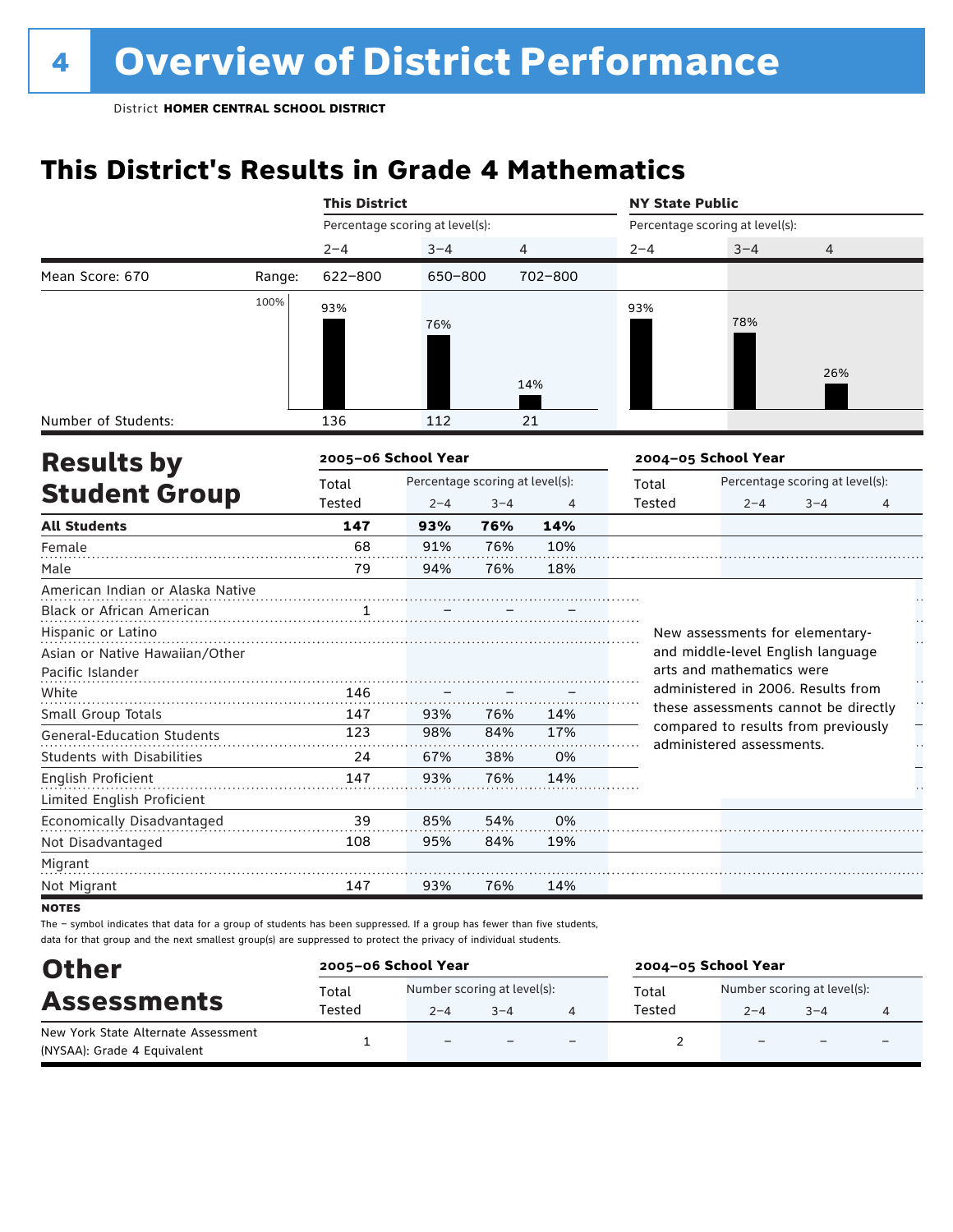## **This District's Results in Grade 4 Science**

|                                                    |        | <b>This District</b>            |            |                                 |                | <b>NY State Public</b>          |                     |                                 |         |
|----------------------------------------------------|--------|---------------------------------|------------|---------------------------------|----------------|---------------------------------|---------------------|---------------------------------|---------|
|                                                    |        | Percentage scoring at level(s): |            |                                 |                | Percentage scoring at level(s): |                     |                                 |         |
|                                                    |        | $2 - 4$                         | $3 - 4$    | 4                               |                | $2 - 4$                         | $3 - 4$             | $\overline{4}$                  |         |
| Mean Score: 85                                     | Range: | $45 - 100$                      | $65 - 100$ |                                 | $85 - 100$     |                                 |                     |                                 |         |
|                                                    | 100%   | 100% 98%                        | 98% 93%    |                                 | 55% 48%        | 97% 95%                         | 86% 80%             |                                 | 49% 42% |
| 2005-06<br>$2004 - 05$                             |        |                                 |            |                                 |                |                                 |                     |                                 |         |
| Number of Students:                                |        | 146 171                         | 143 162    |                                 | 80<br>84       |                                 |                     |                                 |         |
| <b>Results by</b>                                  |        | 2005-06 School Year             |            |                                 |                |                                 | 2004-05 School Year |                                 |         |
|                                                    |        | Total                           |            | Percentage scoring at level(s): |                | Total                           |                     | Percentage scoring at level(s): |         |
| <b>Student Group</b>                               |        | <b>Tested</b>                   | $2 - 4$    | $3 - 4$                         | $\overline{4}$ | <b>Tested</b>                   | $2 - 4$             | $3 - 4$                         | 4       |
| <b>All Students</b>                                |        | 146                             | 100%       | 98%                             | 55%            | 174                             | 98%                 | 93%                             | 48%     |
| Female                                             |        | 67                              | 100%       | 97%                             | 49%            | 79                              | 97%                 | 92%                             | 51%     |
| Male                                               |        | 79                              | 100%       | 99%                             | 59%            | 95                              | 99%                 | 94%                             | 46%     |
| American Indian or Alaska Native                   |        |                                 |            |                                 |                | 3                               |                     |                                 |         |
| Black or African American                          |        |                                 |            |                                 |                | 1                               |                     |                                 |         |
| Hispanic or Latino                                 |        |                                 |            |                                 |                |                                 |                     |                                 |         |
| Asian or Native Hawaiian/Other<br>Pacific Islander |        |                                 |            |                                 |                | 1                               |                     |                                 |         |
| White                                              |        | 145                             |            |                                 |                | 169                             | 98%                 | 93%                             | 47%     |
| Small Group Totals                                 |        | 146                             | 100%       | 98%                             | 55%            | 5                               | 100%                | 100%                            | 80%     |
| <b>General-Education Students</b>                  |        | 122                             | 100%       | 98%                             | 57%            | 150                             | 99%                 | 93%                             | 51%     |
| Students with Disabilities                         |        | 24                              | 100%       | 100%                            | 42%            | 24                              | 96%                 | 92%                             | 29%     |
| <b>English Proficient</b>                          |        | 146                             | 100%       | 98%                             | 55%            | 173                             |                     |                                 |         |
| Limited English Proficient                         |        |                                 |            |                                 |                | 1                               |                     |                                 |         |
| Economically Disadvantaged                         |        | 39                              | 100%       | 92%                             | 28%            | 36                              | 97%                 | 94%                             | 36%     |
| Not Disadvantaged                                  |        | 107                             | 100%       | 100%                            | 64%            | 138                             | 99%                 | 93%                             | 51%     |
| Migrant                                            |        |                                 |            |                                 |                |                                 |                     |                                 |         |
| Not Migrant                                        |        | 146                             | 100%       | 98%                             | 55%            | 174                             | 98%                 | 93%                             | 48%     |

**NOTES** 

| <b>Other</b>                        | 2005-06 School Year |                             |         |                          | 2004-05 School Year |                             |                          |                          |  |
|-------------------------------------|---------------------|-----------------------------|---------|--------------------------|---------------------|-----------------------------|--------------------------|--------------------------|--|
| <b>Assessments</b>                  | Total<br>Tested     | Number scoring at level(s): |         |                          | Total<br>Tested     | Number scoring at level(s): |                          |                          |  |
| New York State Alternate Assessment |                     | $2 - 4$                     | $3 - 4$ |                          |                     | $2 - 4$                     | $3 - 4$                  |                          |  |
| (NYSAA): Grade 4 Equivalent         |                     | $\overline{\phantom{a}}$    |         | $\overline{\phantom{0}}$ |                     | $\overline{\phantom{0}}$    | $\overline{\phantom{0}}$ | $\overline{\phantom{0}}$ |  |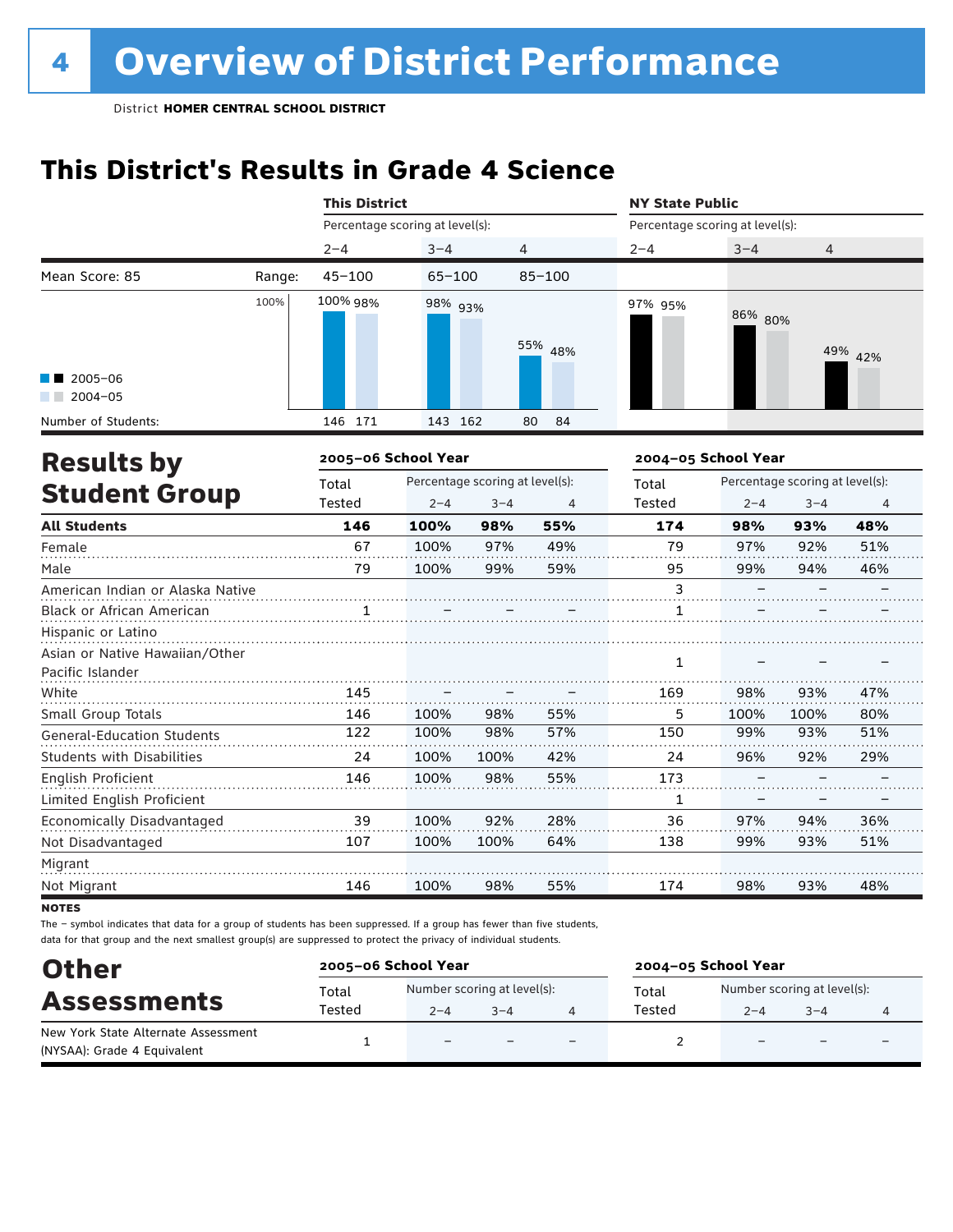## **This District's Results in Grade 5 English Language Arts**

|                                           |        | <b>This District</b>            |                                 |         |                | <b>NY State Public</b> |                                     |         |    |  |  |
|-------------------------------------------|--------|---------------------------------|---------------------------------|---------|----------------|------------------------|-------------------------------------|---------|----|--|--|
|                                           |        | Percentage scoring at level(s): |                                 |         |                |                        | Percentage scoring at level(s):     |         |    |  |  |
|                                           |        | $2 - 4$                         | $3 - 4$                         |         | $\overline{4}$ | $2 - 4$                | $3 - 4$                             | 4       |    |  |  |
| Mean Score: 663                           | Range: | 608-795                         | 650-795                         |         | 711-795        |                        |                                     |         |    |  |  |
|                                           | 100%   | 98%                             |                                 |         |                | 94%                    |                                     |         |    |  |  |
|                                           |        |                                 | 69%                             |         |                |                        | 67%                                 |         |    |  |  |
|                                           |        |                                 |                                 |         |                |                        |                                     |         |    |  |  |
|                                           |        |                                 |                                 |         |                |                        |                                     |         |    |  |  |
|                                           |        |                                 |                                 |         | 12%            |                        |                                     | 12%     |    |  |  |
| Number of Students:                       |        | 177                             | 124                             |         | 22             |                        |                                     |         |    |  |  |
|                                           |        | 2005-06 School Year             |                                 |         |                |                        | 2004-05 School Year                 |         |    |  |  |
| <b>Results by</b><br><b>Student Group</b> |        | Total                           | Percentage scoring at level(s): |         |                | Total                  | Percentage scoring at level(s):     |         |    |  |  |
|                                           |        | Tested                          | $2 - 4$                         | $3 - 4$ | 4              | Tested                 | $2 - 4$                             | $3 - 4$ | 4  |  |  |
| <b>All Students</b>                       |        | 181                             | 98%                             | 69%     | 12%            |                        |                                     |         |    |  |  |
| Female                                    |        | 85                              | 98%                             | 64%     | 16%            |                        |                                     |         |    |  |  |
| Male                                      |        | 96                              | 98%                             | 73%     | 8%             |                        |                                     |         |    |  |  |
| American Indian or Alaska Native          |        |                                 |                                 |         |                |                        |                                     |         |    |  |  |
| Black or African American                 |        |                                 |                                 |         |                |                        |                                     |         |    |  |  |
| Hispanic or Latino                        |        |                                 |                                 |         |                |                        |                                     |         |    |  |  |
| Asian or Native Hawaiian/Other            |        |                                 |                                 |         |                |                        |                                     |         |    |  |  |
| Pacific Islander                          |        |                                 |                                 |         |                |                        | This test was not given in 2004-05. |         |    |  |  |
| White                                     |        | 181                             | 98%                             | 69%     | 12%            |                        |                                     |         | ŗ. |  |  |
| Small Group Totals                        |        | 151                             | 99%                             | 75%     | 14%            |                        |                                     |         |    |  |  |
| <b>General-Education Students</b>         |        |                                 |                                 |         |                |                        |                                     |         |    |  |  |
| <b>Students with Disabilities</b>         |        | 30                              | 90%                             | 37%     | 3%             |                        |                                     |         |    |  |  |
| English Proficient                        |        | 181                             | 98%                             | 69%     | 12%            |                        |                                     |         |    |  |  |
| Limited English Proficient                |        | 37                              | 97%                             | 51%     | 8%             |                        |                                     |         |    |  |  |
| Economically Disadvantaged                |        | 144                             | 98%                             | 73%     | 13%            |                        |                                     |         |    |  |  |
| Not Disadvantaged<br>Migrant              |        |                                 |                                 |         |                |                        |                                     |         |    |  |  |
| Not Migrant                               |        | 181                             | 98%                             | 69%     | 12%            |                        |                                     |         |    |  |  |
| 10722                                     |        |                                 |                                 |         |                |                        |                                     |         |    |  |  |

**NOTES** 

The – symbol indicates that data for a group of students has been suppressed. If a group has fewer than five students, data for that group and the next smallest group(s) are suppressed to protect the privacy of individual students.

| <b>Other</b>                                                                                         | 2005-06 School Year |                                                        |  |  | 2004-05 School Year |                                                   |     |     |
|------------------------------------------------------------------------------------------------------|---------------------|--------------------------------------------------------|--|--|---------------------|---------------------------------------------------|-----|-----|
| <b>Assessments</b>                                                                                   | Total<br>Tested     | Number scoring at level(s):<br>$3 - 4$<br>$2 - 4$<br>4 |  |  | Total<br>Tested     | Number scoring at level(s):<br>$3 - 4$<br>$2 - 4$ |     |     |
| New York State Alternate Assessment<br>(NYSAA): Grade 5 Equivalent                                   |                     | $\overline{\phantom{0}}$                               |  |  |                     | This test was not given in 2004-05.               |     | 4   |
| New York State English as a Second<br>Language Achievement Test (NYSESLAT) <sup>+</sup> :<br>Grade 5 |                     |                                                        |  |  | N/A                 | N/A                                               | N/A | N/A |

† Results in this report are shown for students who took the NYSESLAT in lieu of the New York State Testing Program assessment for accountability purposes.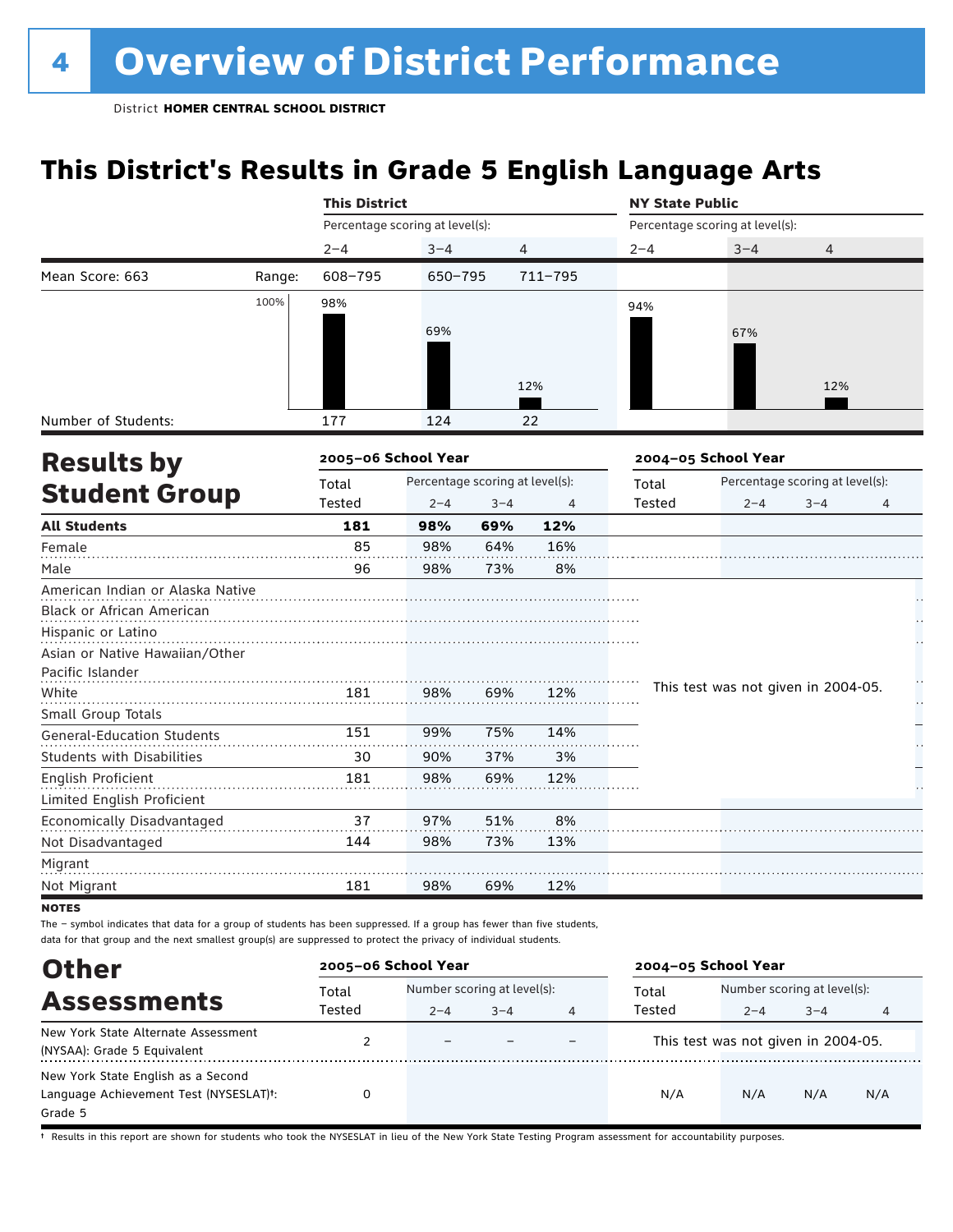## **This District's Results in Grade 5 Mathematics**

|                                   |        | <b>This District</b>                     |         |         |         | <b>NY State Public</b> |                                     |                                 |    |  |  |
|-----------------------------------|--------|------------------------------------------|---------|---------|---------|------------------------|-------------------------------------|---------------------------------|----|--|--|
|                                   |        | Percentage scoring at level(s):          |         |         |         |                        | Percentage scoring at level(s):     |                                 |    |  |  |
|                                   |        | $2 - 4$                                  | $3 - 4$ |         | 4       | $2 - 4$                | $3 - 4$                             | 4                               |    |  |  |
| Mean Score: 661                   | Range: | 619-780                                  | 650-780 |         | 699-780 |                        |                                     |                                 |    |  |  |
|                                   | 100%   | 92%                                      |         |         |         | 90%                    |                                     |                                 |    |  |  |
|                                   |        |                                          | 64%     |         |         |                        | 68%                                 |                                 |    |  |  |
|                                   |        |                                          |         |         |         |                        |                                     |                                 |    |  |  |
|                                   |        |                                          |         |         |         |                        |                                     | 19%                             |    |  |  |
|                                   |        |                                          |         |         | 15%     |                        |                                     |                                 |    |  |  |
| Number of Students:               |        | 168                                      | 117     |         | 27      |                        |                                     |                                 |    |  |  |
| <b>Results by</b>                 |        | 2005-06 School Year                      |         |         |         |                        | 2004-05 School Year                 |                                 |    |  |  |
|                                   |        | Percentage scoring at level(s):<br>Total |         |         |         | Total                  |                                     | Percentage scoring at level(s): |    |  |  |
| <b>Student Group</b>              |        | Tested                                   | $2 - 4$ | $3 - 4$ | 4       | Tested                 | $2 - 4$                             | $3 - 4$                         | 4  |  |  |
| <b>All Students</b>               |        | 182                                      | 92%     | 64%     | 15%     |                        |                                     |                                 |    |  |  |
| Female                            |        | 84                                       | 89%     | 61%     | 18%     |                        |                                     |                                 |    |  |  |
| Male                              |        | 98                                       | 95%     | 67%     | 12%     |                        |                                     |                                 |    |  |  |
| American Indian or Alaska Native  |        |                                          |         |         |         |                        |                                     |                                 |    |  |  |
| Black or African American         |        |                                          |         |         |         |                        |                                     |                                 |    |  |  |
| Hispanic or Latino                |        |                                          |         |         |         |                        |                                     |                                 |    |  |  |
| Asian or Native Hawaiian/Other    |        |                                          |         |         |         |                        |                                     |                                 |    |  |  |
| Pacific Islander                  |        |                                          |         |         |         |                        |                                     |                                 |    |  |  |
| White                             |        | 181                                      |         |         |         |                        | This test was not given in 2004-05. |                                 | Н, |  |  |
| Small Group Totals                |        | 182                                      | 92%     | 64%     | 15%     |                        |                                     |                                 |    |  |  |
| <b>General-Education Students</b> |        | 152                                      | 96%     | 72%     | 17%     |                        |                                     |                                 |    |  |  |
| <b>Students with Disabilities</b> |        | 30                                       | 73%     | 27%     | 3%      |                        |                                     |                                 |    |  |  |
| English Proficient                |        | 182                                      | 92%     | 64%     | 15%     |                        |                                     |                                 |    |  |  |
| Limited English Proficient        |        |                                          |         |         |         |                        |                                     |                                 |    |  |  |
| Economically Disadvantaged        |        | 38                                       | 84%     | 47%     | 5%      |                        |                                     |                                 |    |  |  |
| Not Disadvantaged                 |        | 144                                      | 94%     | 69%     | 17%     |                        |                                     |                                 |    |  |  |
| Migrant                           |        |                                          |         |         |         |                        |                                     |                                 |    |  |  |
| Not Migrant                       |        | 182                                      | 92%     | 64%     | 15%     |                        |                                     |                                 |    |  |  |
| <b>NOTES</b>                      |        |                                          |         |         |         |                        |                                     |                                 |    |  |  |

| <b>Other</b>                                                       | 2005-06 School Year |                                        |         |                          | 2004-05 School Year |                                        |         |   |  |
|--------------------------------------------------------------------|---------------------|----------------------------------------|---------|--------------------------|---------------------|----------------------------------------|---------|---|--|
| <b>Assessments</b>                                                 | Total<br>Tested     | Number scoring at level(s):<br>$2 - 4$ | $3 - 4$ |                          | Total<br>Tested     | Number scoring at level(s):<br>$2 - 4$ | $3 - 4$ | 4 |  |
| New York State Alternate Assessment<br>(NYSAA): Grade 5 Equivalent |                     | $\equiv$                               |         | $\overline{\phantom{0}}$ |                     | This test was not given in 2004-05.    |         |   |  |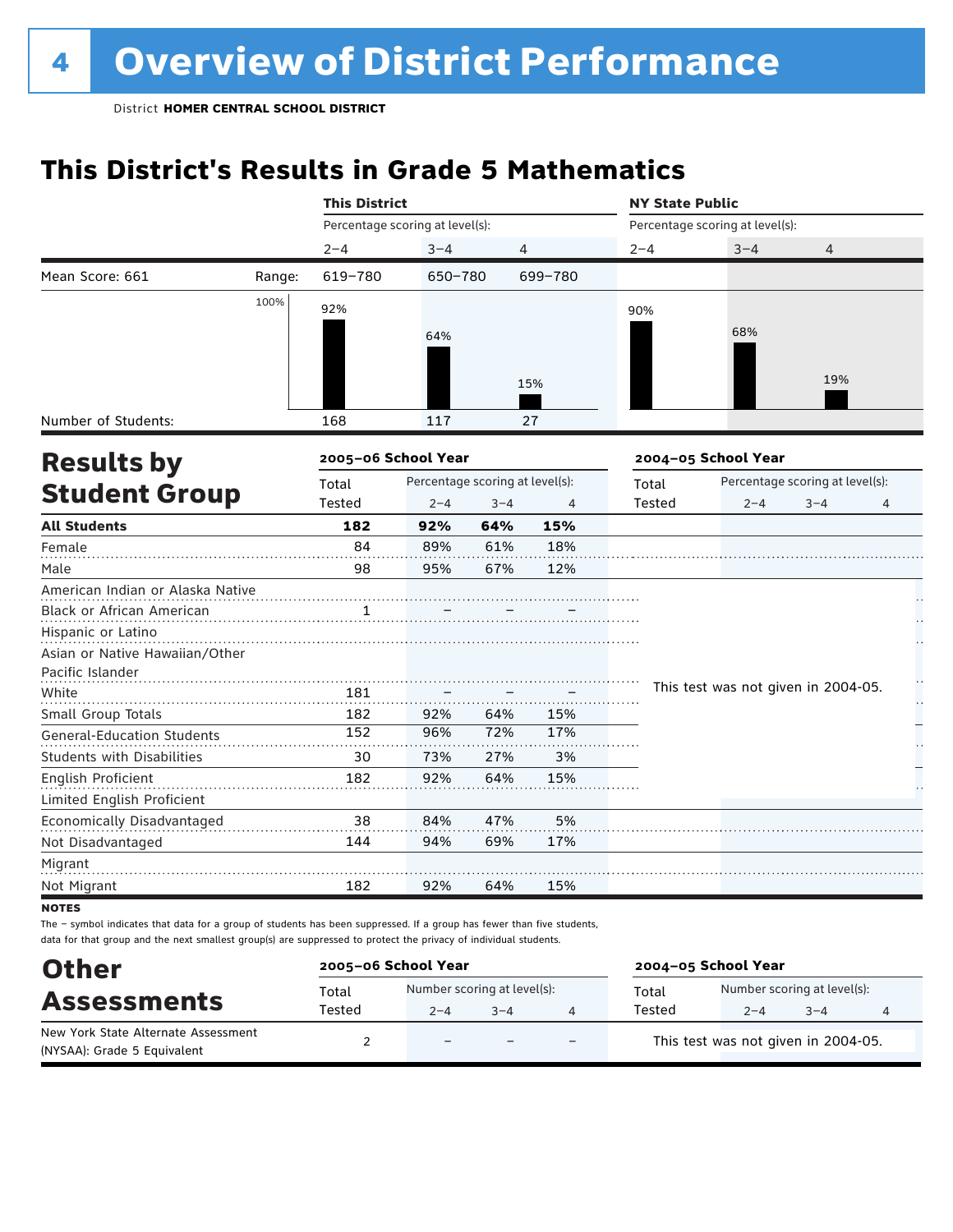## **This District's Results in Grade 6 English Language Arts**

|                                   |        | <b>This District</b>                     |         |         |         | <b>NY State Public</b> |                                     |                                 |    |  |
|-----------------------------------|--------|------------------------------------------|---------|---------|---------|------------------------|-------------------------------------|---------------------------------|----|--|
|                                   |        | Percentage scoring at level(s):          |         |         |         |                        | Percentage scoring at level(s):     |                                 |    |  |
|                                   |        | $2 - 4$                                  | $3 - 4$ | 4       |         | $2 - 4$                | $3 - 4$                             | 4                               |    |  |
| Mean Score: 650                   | Range: | 598-785                                  | 650-785 |         | 705-785 |                        |                                     |                                 |    |  |
|                                   | 100%   | 91%                                      |         |         |         | 93%                    |                                     |                                 |    |  |
|                                   |        |                                          |         |         |         |                        |                                     |                                 |    |  |
|                                   |        |                                          | 55%     |         |         |                        | 60%                                 |                                 |    |  |
|                                   |        |                                          |         |         |         |                        |                                     |                                 |    |  |
|                                   |        |                                          |         |         | 10%     |                        |                                     | 12%                             |    |  |
| Number of Students:               |        | 162                                      | 98      |         | 18      |                        |                                     |                                 |    |  |
| <b>Results by</b>                 |        | 2005-06 School Year                      |         |         |         |                        | 2004-05 School Year                 |                                 |    |  |
|                                   |        | Percentage scoring at level(s):<br>Total |         |         |         | Total                  |                                     | Percentage scoring at level(s): |    |  |
| <b>Student Group</b>              |        | Tested                                   | $2 - 4$ | $3 - 4$ | 4       | Tested                 | $2 - 4$                             | $3 - 4$                         | 4  |  |
| <b>All Students</b>               |        | 179                                      | 91%     | 55%     | 10%     |                        |                                     |                                 |    |  |
| Female                            |        | 96                                       | 93%     | 58%     | 14%     |                        |                                     |                                 |    |  |
| Male                              |        | 83                                       | 88%     | 51%     | 6%      |                        |                                     |                                 |    |  |
| American Indian or Alaska Native  |        |                                          |         |         |         |                        |                                     |                                 |    |  |
| Black or African American         |        | 1                                        |         |         |         |                        |                                     |                                 |    |  |
| Hispanic or Latino                |        | $\mathbf{1}$                             |         |         |         |                        |                                     |                                 |    |  |
| Asian or Native Hawaiian/Other    |        | $\overline{2}$                           |         |         |         |                        |                                     |                                 |    |  |
| Pacific Islander                  |        |                                          |         |         |         |                        |                                     |                                 | Ì, |  |
| White                             |        | 175                                      |         |         |         |                        | This test was not given in 2004-05. |                                 | ŗ. |  |
| Small Group Totals                |        | 179                                      | 91%     | 55%     | 10%     |                        |                                     |                                 |    |  |
| <b>General-Education Students</b> |        | 144                                      | 97%     | 66%     | 13%     |                        |                                     |                                 |    |  |
| <b>Students with Disabilities</b> |        | 35                                       | 63%     | 9%      | 0%      |                        |                                     |                                 |    |  |
| <b>English Proficient</b>         |        | 179                                      | 91%     | 55%     | 10%     |                        |                                     |                                 |    |  |
| Limited English Proficient        |        |                                          |         |         |         |                        |                                     |                                 |    |  |
| Economically Disadvantaged        |        | 51                                       | 84%     | 29%     | 6%      |                        |                                     |                                 |    |  |
| Not Disadvantaged                 |        | 128                                      | 93%     | 65%     | 12%     |                        |                                     |                                 |    |  |
| Migrant                           |        |                                          |         |         |         |                        |                                     |                                 |    |  |
| Not Migrant                       |        | 179                                      | 91%     | 55%     | 10%     |                        |                                     |                                 |    |  |
| <b>NOTES</b>                      |        |                                          |         |         |         |                        |                                     |                                 |    |  |

The – symbol indicates that data for a group of students has been suppressed. If a group has fewer than five students,

data for that group and the next smallest group(s) are suppressed to protect the privacy of individual students.

| <b>Other</b>                           | 2005-06 School Year |                             |                   |     | 2004-05 School Year                 |                             |         |     |
|----------------------------------------|---------------------|-----------------------------|-------------------|-----|-------------------------------------|-----------------------------|---------|-----|
| <b>Assessments</b>                     | Total               | Number scoring at level(s): |                   |     | Total                               | Number scoring at level(s): |         |     |
|                                        | Tested              | $2 - 4$                     | $3 - 4$           | 4   | Tested                              | $2 - 4$                     | $3 - 4$ |     |
| New York State Alternate Assessment    |                     |                             |                   |     | This test was not given in 2004-05. |                             |         |     |
| (NYSAA): Grade 6 Equivalent            |                     |                             |                   |     |                                     |                             |         |     |
| New York State English as a Second     |                     |                             |                   |     |                                     |                             |         |     |
| Language Achievement Test (NYSESLAT)t: |                     | $\overline{\phantom{0}}$    | $\qquad \qquad -$ | N/A | N/A                                 | N/A                         | N/A     | N/A |
| Grade 6                                |                     |                             |                   |     |                                     |                             |         |     |

† Results in this report are shown for students who took the NYSESLAT in lieu of the New York State Testing Program assessment for accountability purposes.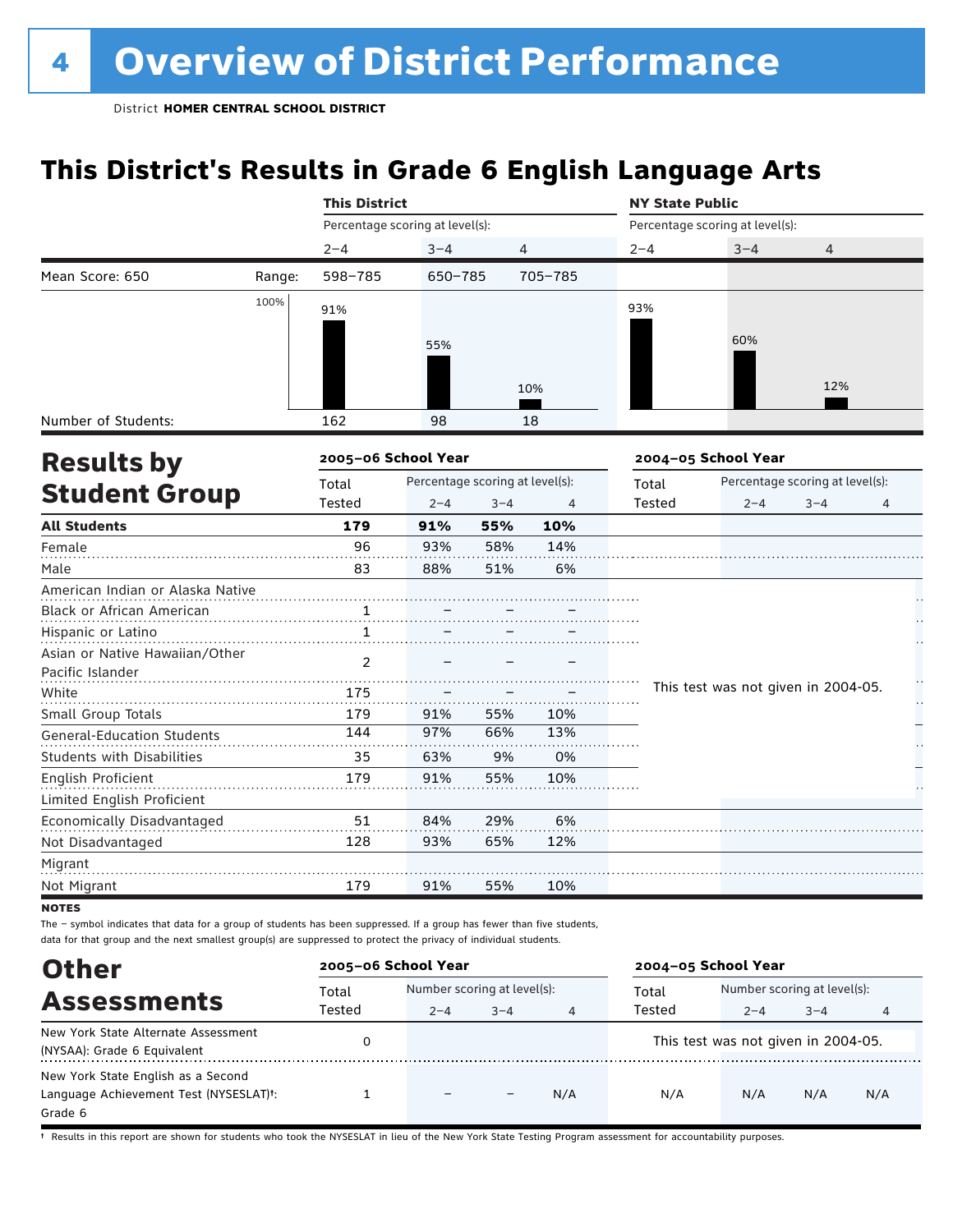## **This District's Results in Grade 6 Mathematics**

|                                   |        | <b>This District</b>                     |         |         |         | <b>NY State Public</b> |                                     |                                 |          |  |
|-----------------------------------|--------|------------------------------------------|---------|---------|---------|------------------------|-------------------------------------|---------------------------------|----------|--|
|                                   |        | Percentage scoring at level(s):          |         |         |         |                        | Percentage scoring at level(s):     |                                 |          |  |
|                                   |        | $2 - 4$                                  | $3 - 4$ | 4       |         | $2 - 4$                | $3 - 4$                             | 4                               |          |  |
| Mean Score: 647                   | Range: | $616 - 780$                              | 650-780 |         | 696-780 |                        |                                     |                                 |          |  |
|                                   | 100%   |                                          |         |         |         | 87%                    |                                     |                                 |          |  |
|                                   |        | 85%                                      |         |         |         |                        |                                     |                                 |          |  |
|                                   |        |                                          | 49%     |         |         |                        | 60%                                 |                                 |          |  |
|                                   |        |                                          |         |         |         |                        |                                     |                                 |          |  |
|                                   |        |                                          |         |         | 5%      |                        |                                     | 13%                             |          |  |
| Number of Students:               |        | 151                                      | 87      |         | 9       |                        |                                     |                                 |          |  |
| <b>Results by</b>                 |        | 2005-06 School Year                      |         |         |         |                        | 2004-05 School Year                 |                                 |          |  |
|                                   |        | Percentage scoring at level(s):<br>Total |         |         |         | Total                  |                                     | Percentage scoring at level(s): |          |  |
| <b>Student Group</b>              |        | Tested                                   | $2 - 4$ | $3 - 4$ | 4       | Tested                 | $2 - 4$                             | $3 - 4$                         | 4        |  |
| <b>All Students</b>               |        | 178                                      | 85%     | 49%     | 5%      |                        |                                     |                                 |          |  |
| Female                            |        | 95                                       | 84%     | 44%     | 6%      |                        |                                     |                                 |          |  |
| Male                              |        | 83                                       | 86%     | 54%     | 4%      |                        |                                     |                                 |          |  |
| American Indian or Alaska Native  |        |                                          |         |         |         |                        |                                     |                                 |          |  |
| Black or African American         |        | 1                                        |         |         |         |                        |                                     |                                 |          |  |
| Hispanic or Latino                |        | $\mathbf{1}$                             |         |         |         |                        |                                     |                                 |          |  |
| Asian or Native Hawaiian/Other    |        | $\overline{2}$                           |         |         |         |                        |                                     |                                 |          |  |
| Pacific Islander                  |        |                                          |         |         |         |                        |                                     |                                 |          |  |
| White                             |        | 174                                      |         |         |         |                        | This test was not given in 2004-05. |                                 | Ì,<br>ŀ, |  |
| Small Group Totals                |        | 178                                      | 85%     | 49%     | 5%      |                        |                                     |                                 |          |  |
| <b>General-Education Students</b> |        | 144                                      | 90%     | 58%     | 6%      |                        |                                     |                                 |          |  |
| <b>Students with Disabilities</b> |        | 34                                       | 62%     | 9%      | 0%      |                        |                                     |                                 |          |  |
| <b>English Proficient</b>         |        | 178                                      | 85%     | 49%     | 5%      |                        |                                     |                                 |          |  |
| Limited English Proficient        |        |                                          |         |         |         |                        |                                     |                                 |          |  |
| Economically Disadvantaged        |        | 51                                       | 71%     | 29%     | 0%      |                        |                                     |                                 |          |  |
| Not Disadvantaged                 |        | 127                                      | 91%     | 57%     | 7%      |                        |                                     |                                 |          |  |
| Migrant                           |        |                                          |         |         |         |                        |                                     |                                 |          |  |
| Not Migrant                       |        | 178                                      | 85%     | 49%     | 5%      |                        |                                     |                                 |          |  |
| <b>NOTES</b>                      |        |                                          |         |         |         |                        |                                     |                                 |          |  |

| <b>Other</b>                                                       | 2005-06 School Year |                                                   |  |  | 2004-05 School Year |                                        |         |   |  |
|--------------------------------------------------------------------|---------------------|---------------------------------------------------|--|--|---------------------|----------------------------------------|---------|---|--|
| <b>Assessments</b>                                                 | Total<br>Tested     | Number scoring at level(s):<br>$3 - 4$<br>$2 - 4$ |  |  | Total<br>Tested     | Number scoring at level(s):<br>$2 - 4$ | $3 - 4$ | 4 |  |
| New York State Alternate Assessment<br>(NYSAA): Grade 6 Equivalent |                     |                                                   |  |  |                     | This test was not given in 2004-05.    |         |   |  |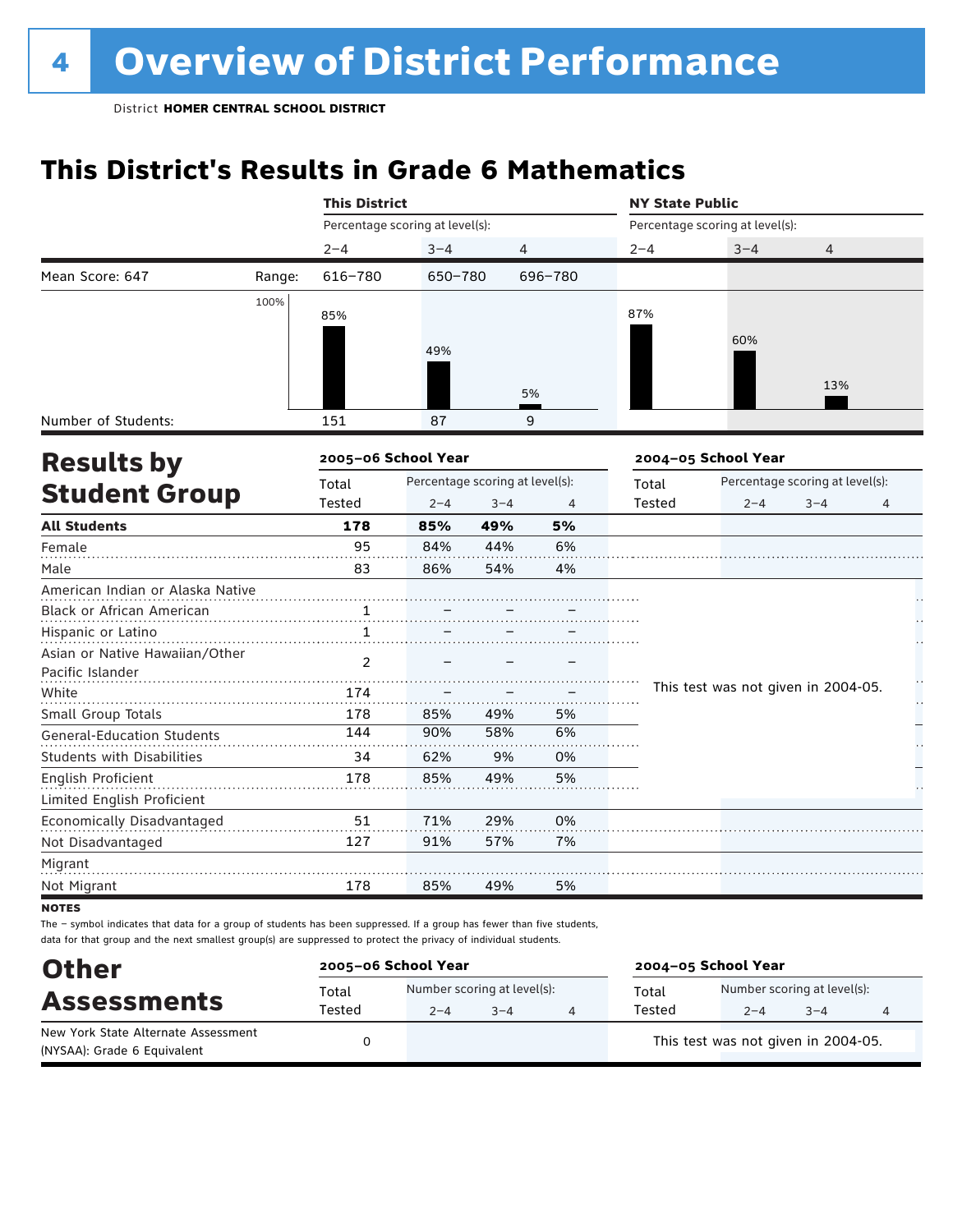## **This District's Results in Grade 7 English Language Arts**

|                                   |        | <b>This District</b>                     |         |         |         | <b>NY State Public</b> |                                     |                                 |          |  |
|-----------------------------------|--------|------------------------------------------|---------|---------|---------|------------------------|-------------------------------------|---------------------------------|----------|--|
|                                   |        | Percentage scoring at level(s):          |         |         |         |                        | Percentage scoring at level(s):     |                                 |          |  |
|                                   |        | $2 - 4$                                  | $3 - 4$ |         | 4       | $2 - 4$                | $3 - 4$                             | 4                               |          |  |
| Mean Score: 654                   | Range: | 600-790                                  | 650-790 |         | 712-790 |                        |                                     |                                 |          |  |
|                                   | 100%   | 91%                                      |         |         |         | 92%                    |                                     |                                 |          |  |
|                                   |        |                                          |         |         |         |                        |                                     |                                 |          |  |
|                                   |        |                                          | 62%     |         |         |                        | 56%                                 |                                 |          |  |
|                                   |        |                                          |         |         |         |                        |                                     |                                 |          |  |
|                                   |        |                                          |         |         | 10%     |                        |                                     | 8%                              |          |  |
| Number of Students:               |        | 169                                      | 114     |         | 19      |                        |                                     |                                 |          |  |
| <b>Results by</b>                 |        | 2005-06 School Year                      |         |         |         |                        | 2004-05 School Year                 |                                 |          |  |
|                                   |        | Percentage scoring at level(s):<br>Total |         |         |         | Total                  |                                     | Percentage scoring at level(s): |          |  |
| <b>Student Group</b>              |        | Tested                                   | $2 - 4$ | $3 - 4$ | 4       | Tested                 | $2 - 4$                             | $3 - 4$                         | 4        |  |
| <b>All Students</b>               |        | 185                                      | 91%     | 62%     | 10%     |                        |                                     |                                 |          |  |
| Female                            |        | 85                                       | 91%     | 61%     | 13%     |                        |                                     |                                 |          |  |
| Male                              |        | 100                                      | 92%     | 62%     | 8%      |                        |                                     |                                 |          |  |
| American Indian or Alaska Native  |        |                                          |         |         |         |                        |                                     |                                 |          |  |
| Black or African American         |        | $\overline{1}$                           |         |         |         |                        |                                     |                                 |          |  |
| Hispanic or Latino                |        | 2                                        |         |         |         |                        |                                     |                                 |          |  |
| Asian or Native Hawaiian/Other    |        | $\mathbf{1}$                             |         |         |         |                        |                                     |                                 |          |  |
| Pacific Islander                  |        |                                          |         |         |         |                        |                                     |                                 |          |  |
| White                             |        | 181                                      |         |         |         |                        | This test was not given in 2004-05. |                                 | Ì,<br>ŗ. |  |
| Small Group Totals                |        | 185                                      | 91%     | 62%     | 10%     |                        |                                     |                                 |          |  |
| <b>General-Education Students</b> |        | 152                                      | 99%     | 72%     | 13%     |                        |                                     |                                 |          |  |
| <b>Students with Disabilities</b> |        | 33                                       | 58%     | 12%     | 0%      |                        |                                     |                                 |          |  |
| <b>English Proficient</b>         |        | 185                                      | 91%     | 62%     | 10%     |                        |                                     |                                 |          |  |
| Limited English Proficient        |        |                                          |         |         |         |                        |                                     |                                 |          |  |
| Economically Disadvantaged        |        | 44                                       | 80%     | 32%     | 2%      |                        |                                     |                                 |          |  |
| Not Disadvantaged                 |        | 141                                      | 95%     | 71%     | 13%     |                        |                                     |                                 |          |  |
| Migrant                           |        |                                          |         |         |         |                        |                                     |                                 |          |  |
| Not Migrant                       |        | 185                                      | 91%     | 62%     | 10%     |                        |                                     |                                 |          |  |
| <b>NOTES</b>                      |        |                                          |         |         |         |                        |                                     |                                 |          |  |

The – symbol indicates that data for a group of students has been suppressed. If a group has fewer than five students, data for that group and the next smallest group(s) are suppressed to protect the privacy of individual students.

| <b>Other</b>                                                                                         | 2005-06 School Year |                             |         |   | 2004-05 School Year |                                                |         |     |
|------------------------------------------------------------------------------------------------------|---------------------|-----------------------------|---------|---|---------------------|------------------------------------------------|---------|-----|
| <b>Assessments</b>                                                                                   | Total<br>Tested     | Number scoring at level(s): |         |   | Total<br>Tested     | Number scoring at level(s):                    |         |     |
| New York State Alternate Assessment<br>(NYSAA): Grade 7 Equivalent                                   |                     | $2 - 4$                     | $3 - 4$ | 4 |                     | $2 - 4$<br>This test was not given in 2004-05. | $3 - 4$ | 4   |
| New York State English as a Second<br>Language Achievement Test (NYSESLAT) <sup>t</sup> :<br>Grade 7 |                     |                             |         |   | N/A                 | N/A                                            | N/A     | N/A |

† Results in this report are shown for students who took the NYSESLAT in lieu of the New York State Testing Program assessment for accountability purposes.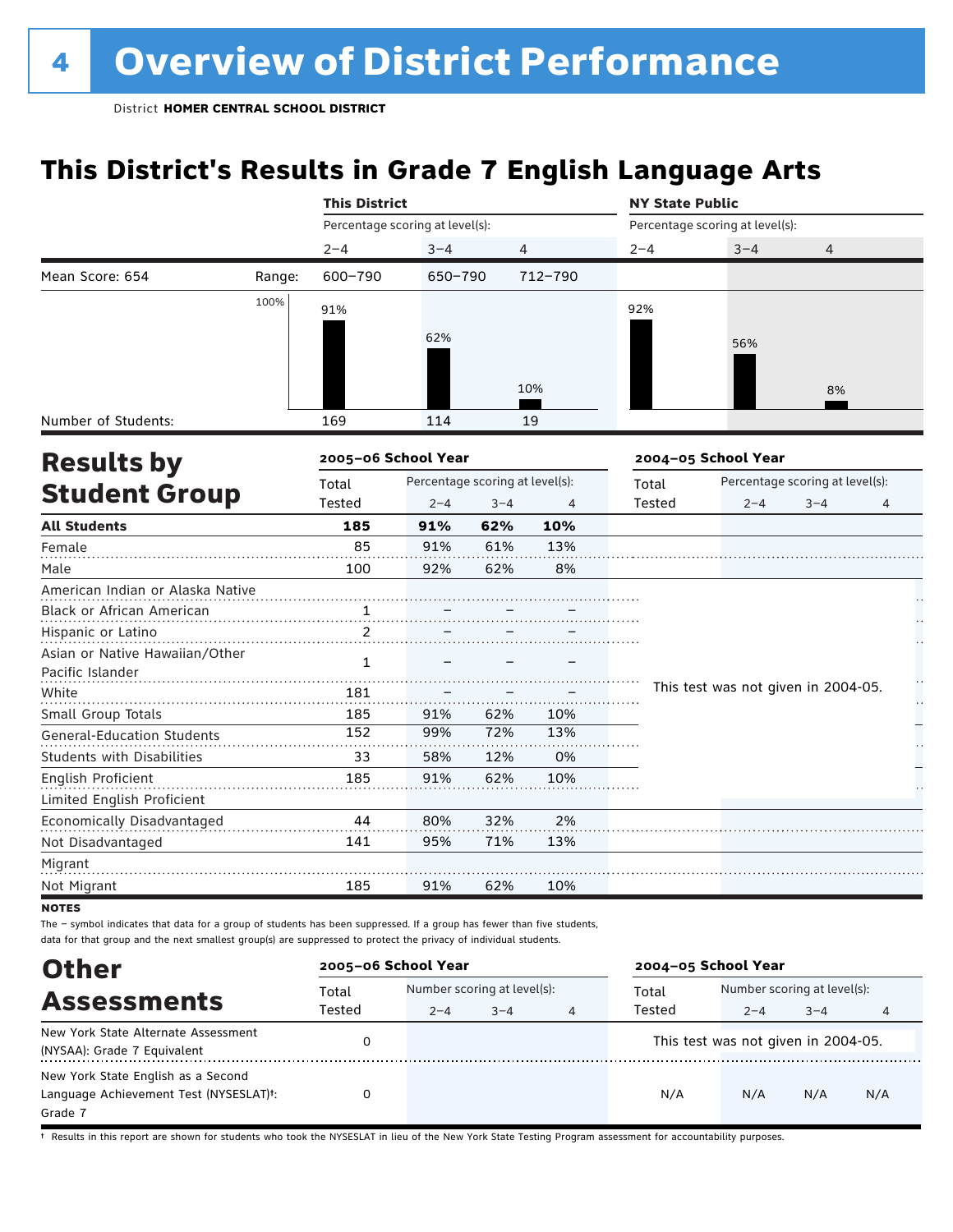## **This District's Results in Grade 7 Mathematics**

|                                   |        | <b>This District</b>                     |         |         |                | <b>NY State Public</b> |                                     |                                 |          |  |
|-----------------------------------|--------|------------------------------------------|---------|---------|----------------|------------------------|-------------------------------------|---------------------------------|----------|--|
|                                   |        | Percentage scoring at level(s):          |         |         |                |                        | Percentage scoring at level(s):     |                                 |          |  |
|                                   |        | $2 - 4$                                  | $3 - 4$ |         | $\overline{4}$ | $2 - 4$                | $3 - 4$                             | 4                               |          |  |
| Mean Score: 657                   | Range: | 611-800                                  | 650-800 |         | 693-800        |                        |                                     |                                 |          |  |
|                                   | 100%   | 87%                                      |         |         |                | 87%                    |                                     |                                 |          |  |
|                                   |        |                                          |         |         |                |                        |                                     |                                 |          |  |
|                                   |        |                                          | 62%     |         |                |                        | 56%                                 |                                 |          |  |
|                                   |        |                                          |         |         |                |                        |                                     |                                 |          |  |
|                                   |        |                                          |         |         | 15%            |                        |                                     | 12%                             |          |  |
| Number of Students:               |        | 161                                      | 114     |         | 27             |                        |                                     |                                 |          |  |
| <b>Results by</b>                 |        | 2005-06 School Year                      |         |         |                |                        | 2004-05 School Year                 |                                 |          |  |
|                                   |        | Percentage scoring at level(s):<br>Total |         |         |                | Total                  |                                     | Percentage scoring at level(s): |          |  |
| <b>Student Group</b>              |        | Tested                                   | $2 - 4$ | $3 - 4$ | 4              | Tested                 | $2 - 4$                             | $3 - 4$                         | 4        |  |
| <b>All Students</b>               |        | 185                                      | 87%     | 62%     | 15%            |                        |                                     |                                 |          |  |
| Female                            |        | 84                                       | 87%     | 57%     | 15%            |                        |                                     |                                 |          |  |
| Male                              |        | 101                                      | 87%     | 65%     | 14%            |                        |                                     |                                 |          |  |
| American Indian or Alaska Native  |        |                                          |         |         |                |                        |                                     |                                 |          |  |
| Black or African American         |        | 1                                        |         |         |                |                        |                                     |                                 |          |  |
| Hispanic or Latino                |        | $\overline{2}$                           |         |         |                |                        |                                     |                                 |          |  |
| Asian or Native Hawaiian/Other    |        | $\mathbf{1}$                             |         |         |                |                        |                                     |                                 |          |  |
| Pacific Islander                  |        |                                          |         |         |                |                        |                                     |                                 |          |  |
| White                             |        | 181                                      |         |         |                |                        | This test was not given in 2004-05. |                                 | Ì,<br>ŗ. |  |
| Small Group Totals                |        | 185                                      | 87%     | 62%     | 15%            |                        |                                     |                                 |          |  |
| <b>General-Education Students</b> |        | 152                                      | 95%     | 71%     | 18%            |                        |                                     |                                 |          |  |
| <b>Students with Disabilities</b> |        | 33                                       | 48%     | 18%     | 0%             |                        |                                     |                                 |          |  |
| English Proficient                |        | 185                                      | 87%     | 62%     | 15%            |                        |                                     |                                 |          |  |
| Limited English Proficient        |        |                                          |         |         |                |                        |                                     |                                 |          |  |
| Economically Disadvantaged        |        | 44                                       | 77%     | 41%     | 7%             |                        |                                     |                                 |          |  |
| Not Disadvantaged                 |        | 141                                      | 90%     | 68%     | 17%            |                        |                                     |                                 |          |  |
| Migrant                           |        |                                          |         |         |                |                        |                                     |                                 |          |  |
| Not Migrant                       |        | 185                                      | 87%     | 62%     | 15%            |                        |                                     |                                 |          |  |
| <b>NOTES</b>                      |        |                                          |         |         |                |                        |                                     |                                 |          |  |

| <b>Other</b>                                                       | 2005-06 School Year |                                        |         | 2004-05 School Year |                                        |         |   |  |
|--------------------------------------------------------------------|---------------------|----------------------------------------|---------|---------------------|----------------------------------------|---------|---|--|
| <b>Assessments</b>                                                 | Total<br>Tested     | Number scoring at level(s):<br>$2 - 4$ | $3 - 4$ | Total<br>Tested     | Number scoring at level(s):<br>$2 - 4$ | $3 - 4$ | 4 |  |
| New York State Alternate Assessment<br>(NYSAA): Grade 7 Equivalent |                     |                                        |         |                     | This test was not given in 2004-05.    |         |   |  |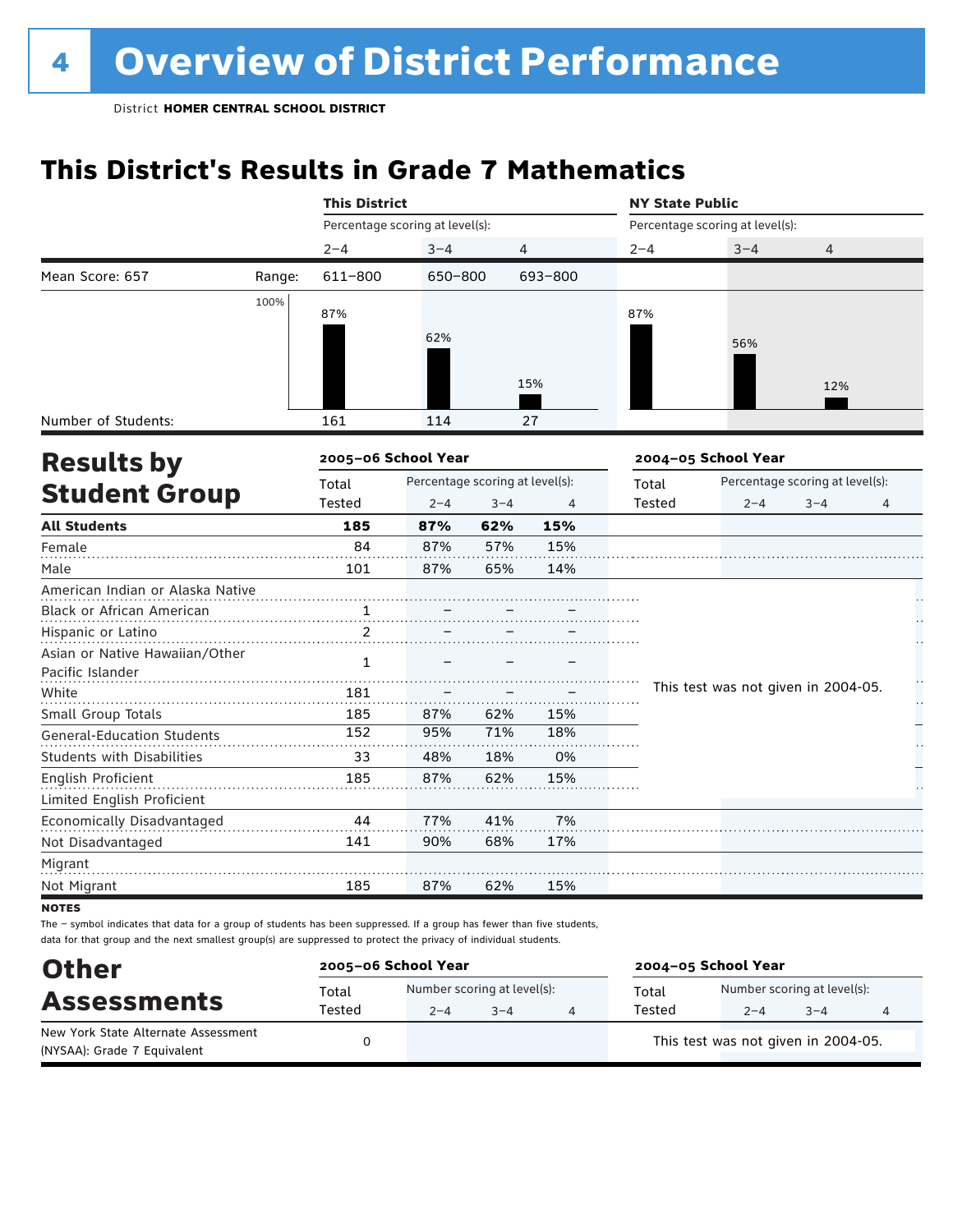## **This District's Results in Grade 8 English Language Arts**

|                                   |        | <b>This District</b>            |                                 |         |                | <b>NY State Public</b> |                                                                  |                                 |   |  |  |
|-----------------------------------|--------|---------------------------------|---------------------------------|---------|----------------|------------------------|------------------------------------------------------------------|---------------------------------|---|--|--|
|                                   |        | Percentage scoring at level(s): |                                 |         |                |                        | Percentage scoring at level(s):                                  |                                 |   |  |  |
|                                   |        | $2 - 4$                         | $3 - 4$                         | 4       |                | $2 - 4$                | $3 - 4$                                                          | 4                               |   |  |  |
| Mean Score: 651                   | Range: | $602 - 790$                     | 650-790                         |         | $715 - 790$    |                        |                                                                  |                                 |   |  |  |
|                                   | 100%   | 90%                             |                                 |         |                | 91%                    |                                                                  |                                 |   |  |  |
|                                   |        |                                 |                                 |         |                |                        |                                                                  |                                 |   |  |  |
|                                   |        |                                 | 47%                             |         |                |                        | 49%                                                              |                                 |   |  |  |
|                                   |        |                                 |                                 |         |                |                        |                                                                  |                                 |   |  |  |
|                                   |        |                                 |                                 |         | 6%             |                        |                                                                  | 5%                              |   |  |  |
| Number of Students:               |        | 175                             | 91                              |         | 11             |                        |                                                                  |                                 |   |  |  |
| <b>Results by</b>                 |        | 2005-06 School Year             |                                 |         |                |                        | 2004-05 School Year                                              |                                 |   |  |  |
|                                   |        | Total                           | Percentage scoring at level(s): |         |                | Total                  |                                                                  | Percentage scoring at level(s): |   |  |  |
| <b>Student Group</b>              |        | Tested                          | $2 - 4$                         | $3 - 4$ | $\overline{4}$ | Tested                 | $2 - 4$                                                          | $3 - 4$                         | 4 |  |  |
| <b>All Students</b>               |        | 194                             | 90%                             | 47%     | 6%             |                        |                                                                  |                                 |   |  |  |
| Female                            |        | 103                             | 91%                             | 52%     | 5%             |                        |                                                                  |                                 |   |  |  |
| Male                              |        | 91                              | 89%                             | 41%     | 7%             |                        |                                                                  |                                 |   |  |  |
| American Indian or Alaska Native  |        | $\mathbf{1}$                    |                                 |         |                |                        |                                                                  |                                 |   |  |  |
| Black or African American         |        |                                 |                                 |         |                |                        |                                                                  |                                 |   |  |  |
| Hispanic or Latino                |        |                                 |                                 |         |                |                        | New assessments for elementary-                                  |                                 |   |  |  |
| Asian or Native Hawaiian/Other    |        |                                 |                                 |         |                |                        | and middle-level English language                                |                                 |   |  |  |
| Pacific Islander                  |        |                                 |                                 |         |                |                        | arts and mathematics were                                        |                                 |   |  |  |
| White                             |        | 189                             | 90%                             | 48%     | 6%             |                        | administered in 2006. Results from                               |                                 | H |  |  |
| Small Group Totals                |        | 5                               | 100%                            | 20%     | 0%             |                        | these assessments cannot be directly                             |                                 |   |  |  |
| <b>General-Education Students</b> |        | 160                             | 98%                             | 57%     | 7%             |                        | compared to results from previously<br>administered assessments. |                                 |   |  |  |
| <b>Students with Disabilities</b> |        | 34                              | 53%                             | 0%      | 0%             |                        |                                                                  |                                 |   |  |  |
| <b>English Proficient</b>         |        | 194                             | 90%                             | 47%     | 6%             |                        |                                                                  |                                 |   |  |  |
| Limited English Proficient        |        |                                 |                                 |         |                |                        |                                                                  |                                 |   |  |  |
| Economically Disadvantaged        |        | 54                              | 83%                             | 30%     | 0%             |                        |                                                                  |                                 |   |  |  |
| Not Disadvantaged                 |        | 140                             | 93%                             | 54%     | 8%             |                        |                                                                  |                                 |   |  |  |
| Migrant                           |        |                                 |                                 |         |                |                        |                                                                  |                                 |   |  |  |
| Not Migrant                       |        | 194                             | 90%                             | 47%     | 6%             |                        |                                                                  |                                 |   |  |  |
| <b>NOTES</b>                      |        |                                 |                                 |         |                |                        |                                                                  |                                 |   |  |  |

The – symbol indicates that data for a group of students has been suppressed. If a group has fewer than five students, data for that group and the next smallest group(s) are suppressed to protect the privacy of individual students.

| <b>Other</b>                           | 2005-06 School Year |                             |         |   | 2004-05 School Year |                             |         |   |  |
|----------------------------------------|---------------------|-----------------------------|---------|---|---------------------|-----------------------------|---------|---|--|
| <b>Assessments</b>                     | Total               | Number scoring at level(s): |         |   | Total               | Number scoring at level(s): |         |   |  |
|                                        | Tested              | $2 - 4$                     | $3 - 4$ | 4 | Tested              | $2 - 4$                     | $3 - 4$ | 4 |  |
| New York State Alternate Assessment    |                     |                             |         |   |                     |                             |         |   |  |
| (NYSAA): Grade 8 Equivalent            |                     |                             |         |   |                     |                             |         |   |  |
| New York State English as a Second     |                     |                             |         |   |                     |                             |         |   |  |
| Language Achievement Test (NYSESLAT)t: |                     |                             |         |   |                     |                             |         |   |  |
| Grade 8                                |                     |                             |         |   |                     |                             |         |   |  |

† Results in this report are shown for students who took the NYSESLAT in lieu of the New York State Testing Program assessment for accountability purposes.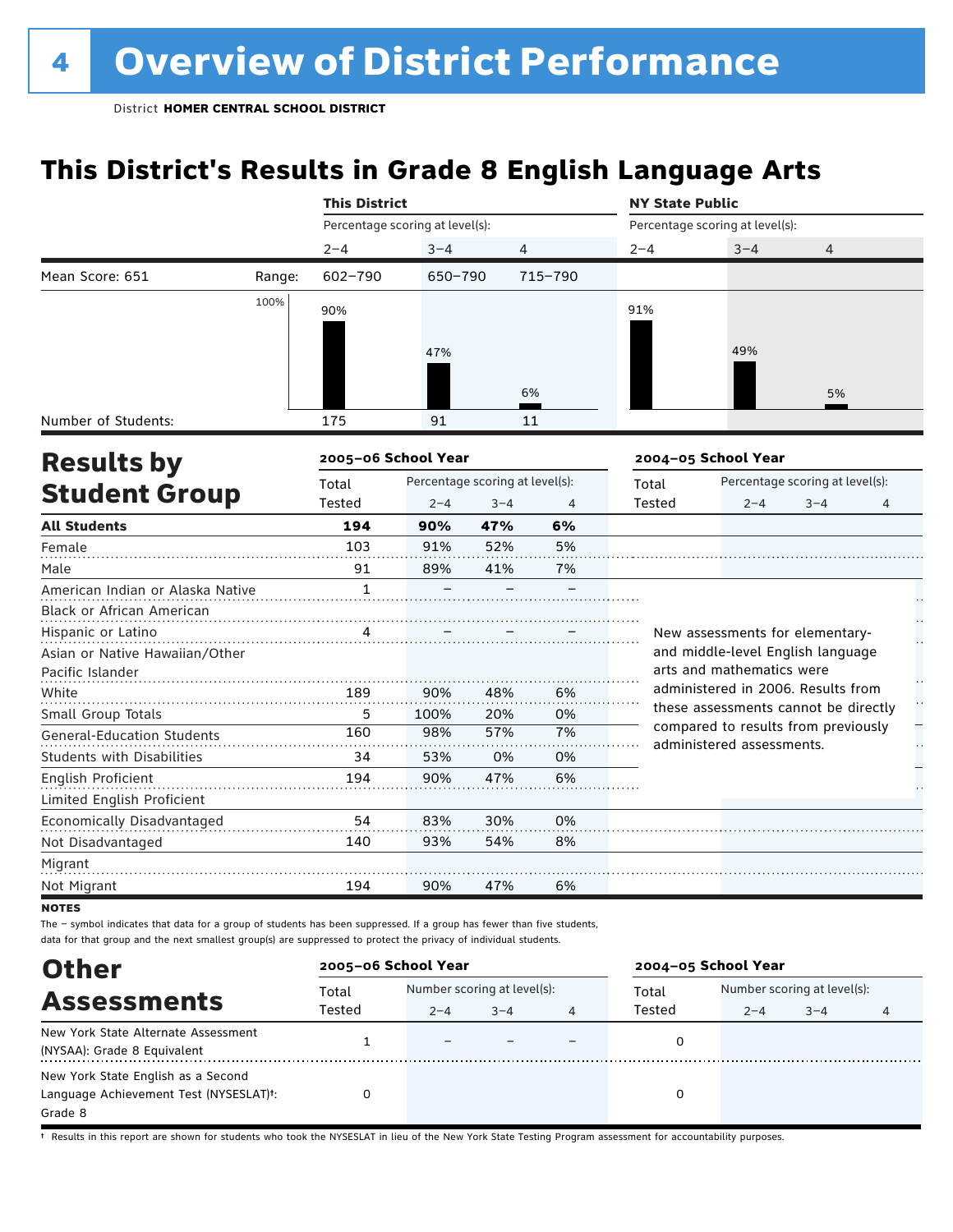## **This District's Results in Grade 8 Mathematics**

|                                   |        | <b>This District</b>            |                                 |         |         | <b>NY State Public</b>          |                                                                             |                                 |   |
|-----------------------------------|--------|---------------------------------|---------------------------------|---------|---------|---------------------------------|-----------------------------------------------------------------------------|---------------------------------|---|
|                                   |        | Percentage scoring at level(s): |                                 |         |         | Percentage scoring at level(s): |                                                                             |                                 |   |
|                                   |        | $2 - 4$                         | $3 - 4$                         |         | 4       | $2 - 4$                         | $3 - 4$                                                                     | 4                               |   |
| Mean Score: 657                   | Range: | $616 - 775$                     | 650-775                         |         | 701-775 |                                 |                                                                             |                                 |   |
|                                   | 100%   | 90%                             |                                 |         |         | 85%                             |                                                                             |                                 |   |
|                                   |        |                                 | 59%                             |         |         |                                 | 54%                                                                         |                                 |   |
|                                   |        |                                 |                                 |         |         |                                 |                                                                             |                                 |   |
|                                   |        |                                 |                                 |         | 13%     |                                 |                                                                             | 10%                             |   |
|                                   |        |                                 |                                 |         |         |                                 |                                                                             |                                 |   |
| Number of Students:               |        | 174                             | 114                             |         | 25      |                                 |                                                                             |                                 |   |
| <b>Results by</b>                 |        | 2005-06 School Year             |                                 |         |         |                                 | 2004-05 School Year                                                         |                                 |   |
|                                   |        | Total                           | Percentage scoring at level(s): |         |         | Total                           |                                                                             | Percentage scoring at level(s): |   |
| <b>Student Group</b>              |        | Tested                          | $2 - 4$                         | $3 - 4$ | 4       | <b>Tested</b>                   | $2 - 4$                                                                     | $3 - 4$                         | 4 |
| <b>All Students</b>               |        | 193                             | 90%                             | 59%     | 13%     |                                 |                                                                             |                                 |   |
| Female                            |        | 102                             | 89%                             | 53%     | 11%     |                                 |                                                                             |                                 |   |
| Male                              |        | 91                              | 91%                             | 66%     | 15%     |                                 |                                                                             |                                 |   |
| American Indian or Alaska Native  |        | $\mathbf{1}$                    |                                 |         |         |                                 |                                                                             |                                 |   |
| Black or African American         |        |                                 |                                 |         |         |                                 |                                                                             |                                 |   |
| Hispanic or Latino                |        | 4                               |                                 |         |         |                                 | New assessments for elementary-                                             |                                 |   |
| Asian or Native Hawaiian/Other    |        |                                 |                                 |         |         |                                 | and middle-level English language                                           |                                 |   |
| Pacific Islander                  |        |                                 |                                 |         |         |                                 | arts and mathematics were                                                   |                                 |   |
| White                             |        | 188                             | 90%                             | 60%     | 13%     |                                 | administered in 2006. Results from                                          |                                 |   |
| Small Group Totals                |        | 5                               | 100%                            | 20%     | 0%      |                                 | these assessments cannot be directly<br>compared to results from previously |                                 |   |
| <b>General-Education Students</b> |        | 160                             | 98%                             | 69%     | 16%     |                                 | administered assessments.                                                   |                                 |   |
| <b>Students with Disabilities</b> |        | 33                              | 55%                             | 12%     | 0%      |                                 |                                                                             |                                 |   |
| English Proficient                |        | 193                             | 90%                             | 59%     | 13%     |                                 |                                                                             |                                 |   |
| Limited English Proficient        |        |                                 |                                 |         |         |                                 |                                                                             |                                 |   |
| Economically Disadvantaged        |        | 55                              | 85%                             | 36%     | 4%      |                                 |                                                                             |                                 |   |
| Not Disadvantaged                 |        | 138                             | 92%                             | 68%     | 17%     |                                 |                                                                             |                                 |   |
| Migrant                           |        |                                 |                                 |         |         |                                 |                                                                             |                                 |   |
| Not Migrant                       |        | 193                             | 90%                             | 59%     | 13%     |                                 |                                                                             |                                 |   |
|                                   |        |                                 |                                 |         |         |                                 |                                                                             |                                 |   |

notes

| <b>Other</b><br><b>Assessments</b>                                 | 2005-06 School Year |                                        | 2004-05 School Year |                 |                                        |         |  |
|--------------------------------------------------------------------|---------------------|----------------------------------------|---------------------|-----------------|----------------------------------------|---------|--|
|                                                                    | Total<br>Tested     | Number scoring at level(s):<br>$2 - 4$ | $3 - 4$             | Total<br>Tested | Number scoring at level(s):<br>$2 - 4$ | $3 - 4$ |  |
| New York State Alternate Assessment<br>(NYSAA): Grade 8 Equivalent |                     | $\overline{\phantom{0}}$               |                     |                 |                                        |         |  |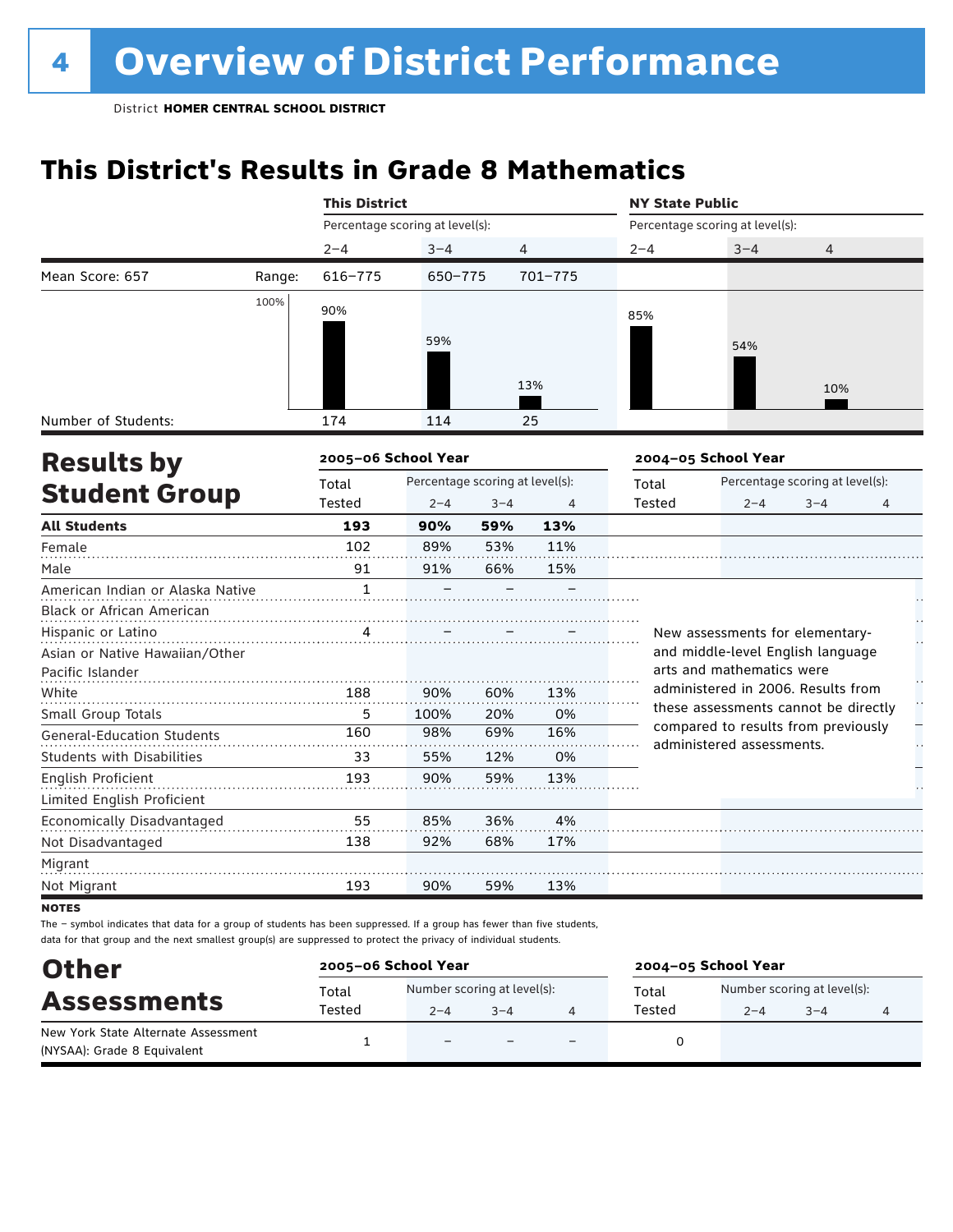## **This District's Results in Grade 8 Science**

|                                                    |        | <b>This District</b>            |            |                                 |            | <b>NY State Public</b>          |                     |                                 |     |
|----------------------------------------------------|--------|---------------------------------|------------|---------------------------------|------------|---------------------------------|---------------------|---------------------------------|-----|
|                                                    |        | Percentage scoring at level(s): |            |                                 |            | Percentage scoring at level(s): |                     |                                 |     |
|                                                    |        | $2 - 4$                         | $3 - 4$    |                                 | 4          | $2 - 4$                         | $3 - 4$             | 4                               |     |
| Mean Score: 79                                     | Range: | $44 - 100$                      | $65 - 100$ |                                 | $85 - 100$ |                                 |                     |                                 |     |
|                                                    | 100%   | 99% 97%                         | 85% 90%    |                                 | 49%<br>38% | 91% 91%                         | 64% 68%             |                                 |     |
| $\blacksquare$ 2005-06                             |        |                                 |            |                                 |            |                                 |                     | 18%                             | 25% |
| $2004 - 05$<br>Number of Students:                 |        | 190 191                         | 163 176    |                                 | 97<br>72   |                                 |                     |                                 |     |
|                                                    |        | 2005-06 School Year             |            |                                 |            |                                 | 2004-05 School Year |                                 |     |
| <b>Results by</b>                                  |        | Total                           |            | Percentage scoring at level(s): |            | Total                           |                     | Percentage scoring at level(s): |     |
| <b>Student Group</b>                               |        | Tested                          | $2 - 4$    | $3 - 4$                         | 4          | <b>Tested</b>                   | $2 - 4$             | $3 - 4$                         | 4   |
| <b>All Students</b>                                |        | 191                             | 99%        | 85%                             | 38%        | 196                             | 97%                 | 90%                             | 49% |
| Female                                             |        | 101                             | 100%       | 83%                             | 29%        | 97                              | 95%                 | 86%                             | 36% |
| Male                                               |        | 90                              | 99%        | 88%                             | 48%        | 99                              | 100%                | 94%                             | 63% |
| American Indian or Alaska Native                   |        | $\mathbf{1}$                    |            |                                 |            |                                 |                     |                                 |     |
| Black or African American                          |        |                                 |            |                                 |            | 1                               |                     |                                 |     |
| Hispanic or Latino                                 |        | 4                               |            |                                 |            |                                 |                     |                                 |     |
| Asian or Native Hawaiian/Other<br>Pacific Islander |        |                                 |            |                                 |            |                                 |                     |                                 |     |
| White                                              |        | 186                             | 99%        | 85%                             | 39%        | 195                             |                     |                                 |     |
| Small Group Totals                                 |        | 5                               | 100%       | 100%                            | 0%         | 196                             | 97%                 | 90%                             | 49% |
| <b>General-Education Students</b>                  |        | 157                             | 100%       | 92%                             | 46%        | 170                             | 99%                 | 94%                             | 54% |
| Students with Disabilities                         |        | 34                              | 97%        | 56%                             | 0%         | 26                              | 85%                 | 65%                             | 19% |
| <b>English Proficient</b>                          |        | 191                             | 99%        | 85%                             | 38%        | 196                             | 97%                 | 90%                             | 49% |
| Limited English Proficient                         |        |                                 |            |                                 |            |                                 |                     |                                 |     |
| Economically Disadvantaged                         |        | 53                              | 98%        | 74%                             | 23%        | 36                              | 92%                 | 69%                             | 31% |
| Not Disadvantaged                                  |        | 138                             | 100%       | 90%                             | 43%        | 160                             | 99%                 | 94%                             | 54% |
| Migrant                                            |        |                                 |            |                                 |            |                                 |                     |                                 |     |
| Not Migrant                                        |        | 191                             | 99%        | 85%                             | 38%        | 196                             | 97%                 | 90%                             | 49% |

**NOTES** 

| <b>Other</b>                        | 2005-06 School Year |                             |         |   | 2004-05 School Year |                             |         |  |
|-------------------------------------|---------------------|-----------------------------|---------|---|---------------------|-----------------------------|---------|--|
| <b>Assessments</b>                  | Total               | Number scoring at level(s): |         |   | Total               | Number scoring at level(s): |         |  |
|                                     | Tested              | $2 - 4$                     | $3 - 4$ | 4 | Tested              | $2 - 4$                     | $3 - 4$ |  |
| New York State Alternate Assessment |                     | $\overline{\phantom{0}}$    |         |   |                     |                             |         |  |
| (NYSAA): Grade 8 Equivalent         |                     |                             |         |   |                     |                             |         |  |
| <b>Regents Science</b>              |                     |                             |         |   |                     |                             |         |  |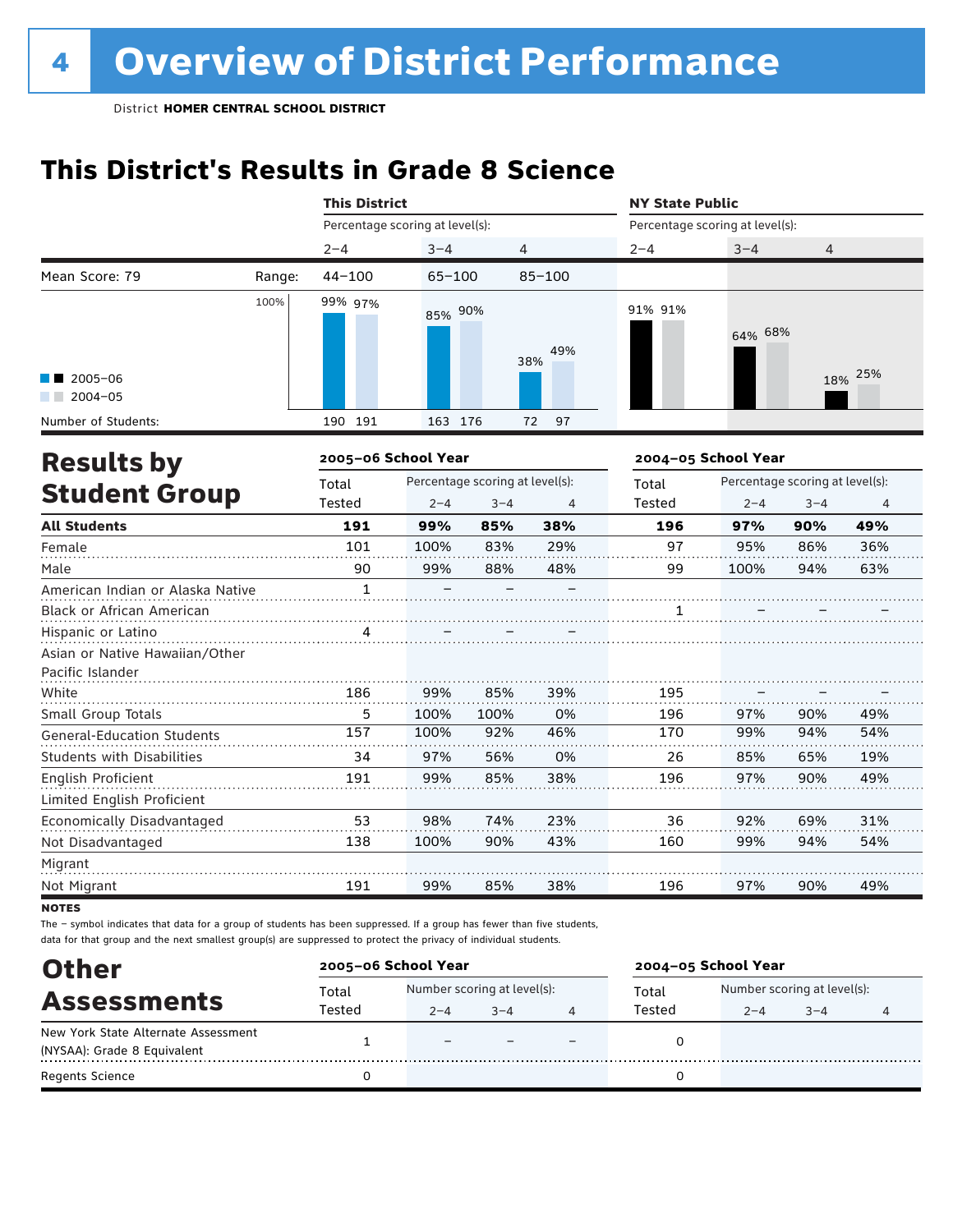## **Previous Years' Results for English Language Arts**

Standards for elementary- and middle-level English language arts and mathematics assessments administered in 1999 through 2005 are different from those for the 2006 assessments. As such, valid comparisons between 2006 data and data from previous years cannot be made.



|                  |         |         | Number of students scoring at each performance level: |         |              |            |  |
|------------------|---------|---------|-------------------------------------------------------|---------|--------------|------------|--|
| <b>Test Date</b> | Level 1 | Level 2 | Level 3                                               | Level 4 | Total Tested | Mean Score |  |
| Feb 2005         |         |         |                                                       |         | 170          | 657        |  |
| Feb 2004         |         |         |                                                       |         |              | 647        |  |
| Feb 2003         |         |         |                                                       |         |              | 650        |  |

|                                                                  |      | <b>This School</b> |                                 |             | <b>NY State Public</b>          |             |           |  |
|------------------------------------------------------------------|------|--------------------|---------------------------------|-------------|---------------------------------|-------------|-----------|--|
|                                                                  |      |                    | Percentage scoring at level(s): |             | Percentage scoring at level(s): |             |           |  |
| Grade 8                                                          |      | $2 - 4$            | $3 - 4$                         | 4           | $2 - 4$                         | $3 - 4$     | 4         |  |
|                                                                  |      | Range: 658-830     | 697-830                         | 737-830     |                                 |             |           |  |
| $\blacksquare$ 2004-05<br>$\blacksquare$ 2003-04<br>$12002 - 03$ | 100% | 94% 95%<br>87%     | 54% 52%<br>40%                  | 9% 8%<br>6% | 93% 93% 91%                     | 48% 47% 45% | 9% 11% 8% |  |

### Number of students scoring at each performance level:

| <b>Test Date</b> | Level 1 | Level 2 | Level 3 | Level 4 | Total Tested | Mean Score |  |
|------------------|---------|---------|---------|---------|--------------|------------|--|
| Jan 2005         |         | 80      | Q7      |         | 197          | 698        |  |
| Jan 2004         |         |         | 90      |         | 207          | 700        |  |
| Jan 2003         |         |         |         |         | 198          | 692        |  |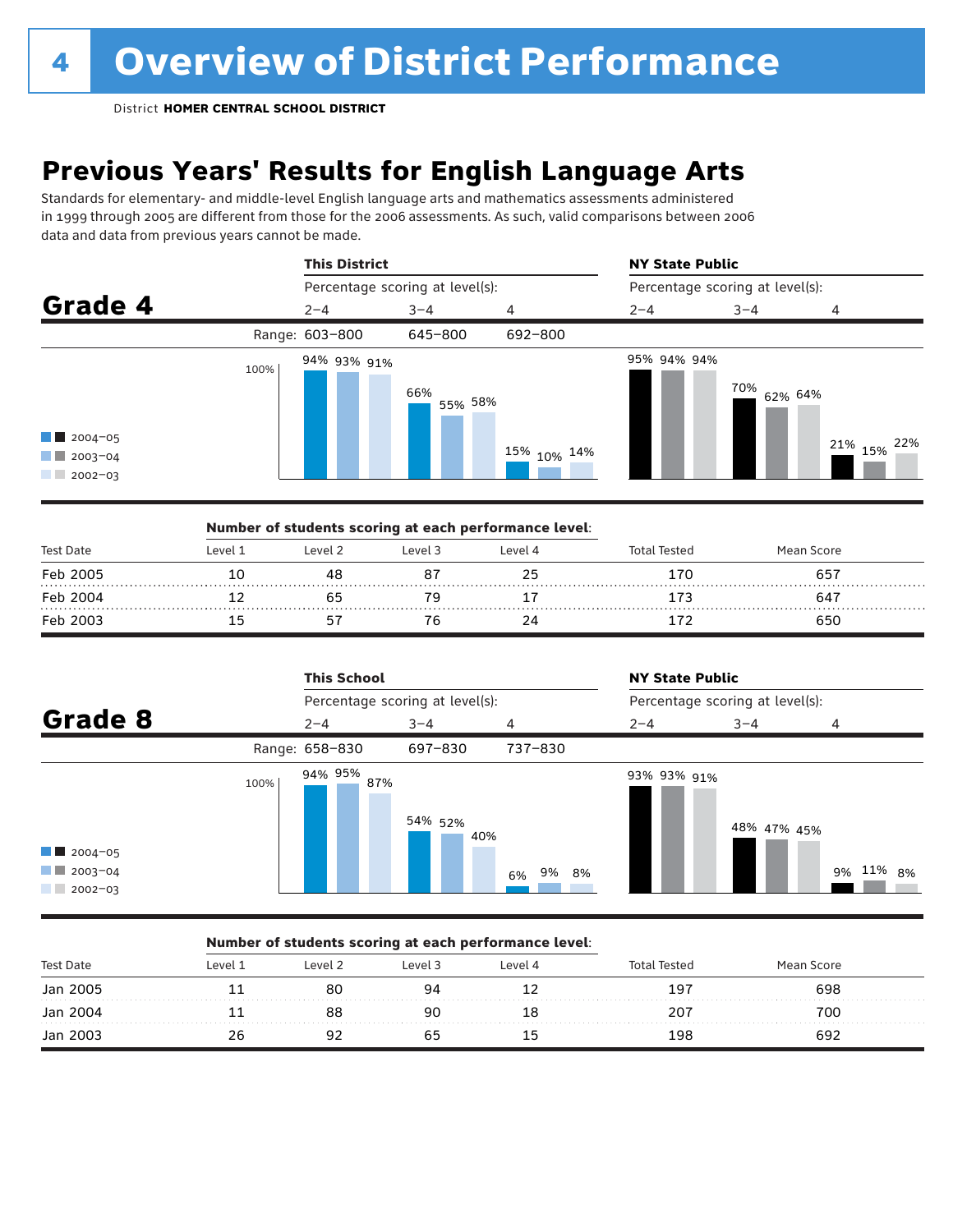## **Previous Years' Results for Mathematics**

Standards for elementary- and middle-level English language arts and mathematics assessments administered in 1999 through 2005 are different from those for the 2006 assessments. As such, valid comparisons between 2006 data and data from previous years cannot be made.



|           |         |         | Number of students scoring at each performance level: |         |                     |            |  |
|-----------|---------|---------|-------------------------------------------------------|---------|---------------------|------------|--|
| Test Date | Level 1 | Level 2 | Level 3                                               | Level 4 | <b>Total Tested</b> | Mean Score |  |
| May 2005  |         |         |                                                       |         |                     | 666        |  |
| May 2004  |         |         | 101                                                   |         | i Ch                | 653        |  |
| May 2003  |         |         |                                                       | 39      |                     | 655        |  |

|                                                                                  |      | <b>This School</b> |                                 |               | <b>NY State Public</b> |                                 |                 |  |  |
|----------------------------------------------------------------------------------|------|--------------------|---------------------------------|---------------|------------------------|---------------------------------|-----------------|--|--|
|                                                                                  |      |                    | Percentage scoring at level(s): |               |                        | Percentage scoring at level(s): |                 |  |  |
| Grade 8                                                                          |      | $2 - 4$            | $3 - 4$                         | 4             | $2 - 4$                | $3 - 4$                         | 4               |  |  |
|                                                                                  |      | Range: 681-882     | 716-882                         | 760-882       |                        |                                 |                 |  |  |
| $\blacksquare$ 2004-05<br>$\blacksquare$ 2003-04<br><b>CONTRACTOR</b><br>2002-03 | 100% | 92% 96%<br>86%     | 67%<br>50%<br>47%               | 13% 10%<br>6% | 87% 86% <sub>83%</sub> | 55% 58% 51%                     | 13%<br>9%<br>9% |  |  |

### Number of students scoring at each performance level:

| <b>Test Date</b> | Level 1 | Level 2 | Level 3 | Level 4 | intal Tested | Mean Score |  |
|------------------|---------|---------|---------|---------|--------------|------------|--|
| May 2005         | רי ו    |         | 88      |         | 197          | 715        |  |
| May 2004         |         | 59      | -10     | 26      | 203          | 728        |  |
| May 2003         | 28      |         |         | 20      | 198          | 710        |  |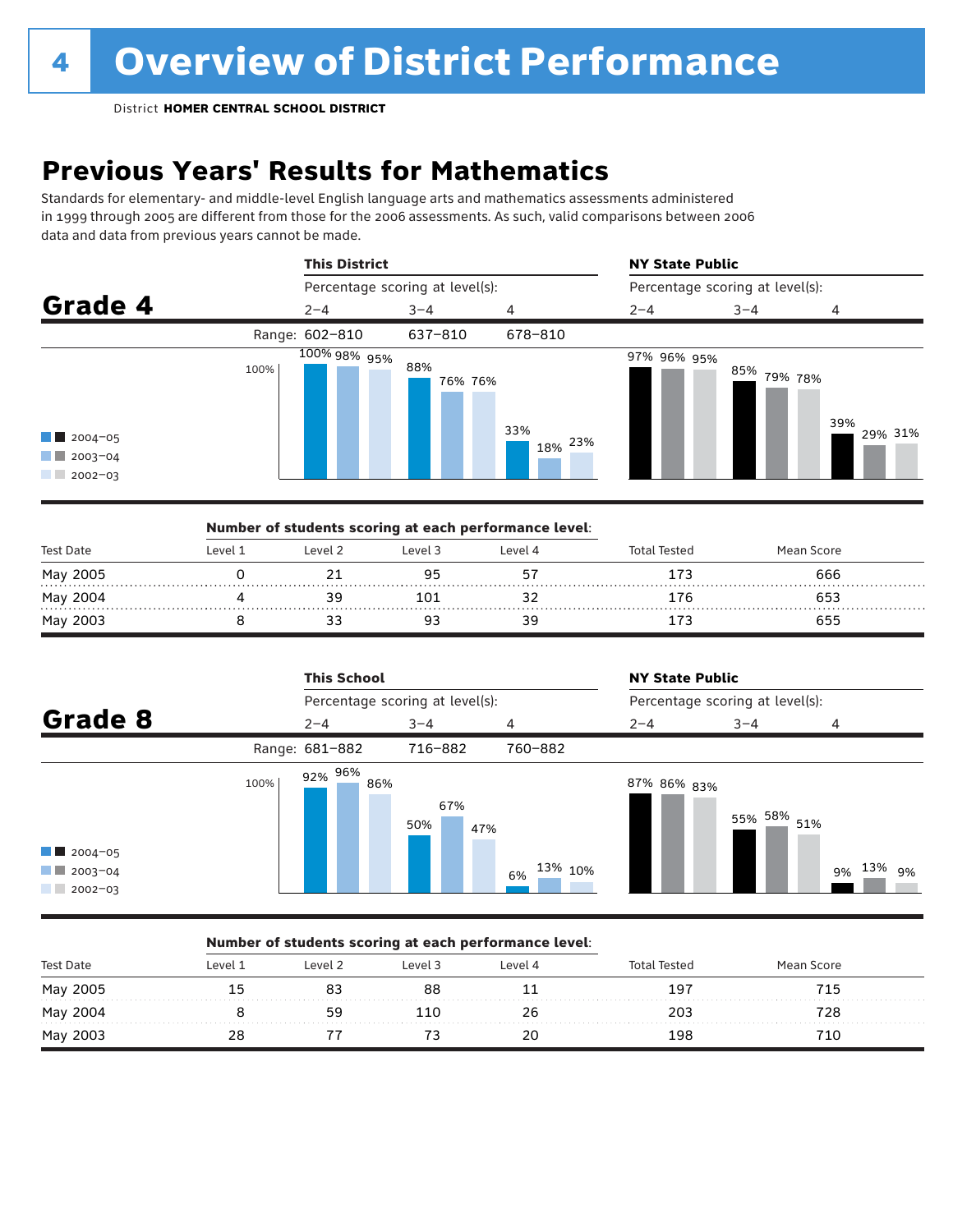## **This District's Total Cohort Results in Secondary-Level English after Four Years of Instruction**

|                            |      | <b>This District</b>            |         |                | <b>NY State Public</b><br>Percentage scoring at level(s): |         |                |  |
|----------------------------|------|---------------------------------|---------|----------------|-----------------------------------------------------------|---------|----------------|--|
|                            |      | Percentage scoring at level(s): |         |                |                                                           |         |                |  |
|                            |      | $2 - 4$                         | $3 - 4$ | $\overline{4}$ | $2 - 4$                                                   | $3 - 4$ | $\overline{4}$ |  |
|                            |      |                                 |         |                |                                                           |         |                |  |
| 2002 Cohort<br>2001 Cohort | 100% | 85% 85%                         | 79% 82% | 54%<br>36%     | 76% 74%                                                   | 69% 68% | 28% 33%        |  |

| <b>Results by</b>                 | 2002 Cohort*  |         |                                 |     | 2001 Cohort* |         |                                 |                |
|-----------------------------------|---------------|---------|---------------------------------|-----|--------------|---------|---------------------------------|----------------|
|                                   | Number        |         | Percentage scoring at level(s): |     | Number       |         | Percentage scoring at level(s): |                |
| <b>Student Group</b>              | of Students   | $2 - 4$ | $3 - 4$                         | 4   | of Students  | $2 - 4$ | $3 - 4$                         | $\overline{4}$ |
| <b>All Students</b>               | 203           | 85%     | 79%                             | 36% | 200          | 85%     | 82%                             | 54%            |
| Female                            | 101           | 85%     | 81%                             | 41% | 92           | 88%     | 87%                             | 55%            |
| Male                              | 102           | 84%     | 76%                             | 32% | 108          | 81%     | 78%                             | 52%            |
| American Indian or Alaska Native  |               |         |                                 |     |              |         |                                 |                |
| <b>Black or African American</b>  |               |         |                                 |     |              |         |                                 |                |
| Hispanic or Latino                | $\mathcal{P}$ |         |                                 |     | 2            |         |                                 |                |
| Asian or Native Hawaiian/Other    | 3             |         |                                 |     |              |         |                                 |                |
| Pacific Islander                  |               |         |                                 |     |              |         |                                 |                |
| White                             | 197           | 84%     | 78%                             | 36% | 197          |         |                                 |                |
| Small Group Totals                | 6             | 100%    | 100%                            | 67% | 200          | 85%     | 82%                             | 54%            |
| <b>General-Education Students</b> | 177           | 86%     | 84%                             | 40% | 166          | 90%     | 89%                             | 61%            |
| <b>Students with Disabilities</b> | 26            | 73%     | 46%                             | 12% | 34           | 56%     | 50%                             | 15%            |
| English Proficient                | 203           | 85%     | 79%                             | 36% | 198          |         |                                 |                |
| Limited English Proficient        |               |         |                                 |     | 2            |         |                                 |                |
| Economically Disadvantaged        | 31            | 71%     | 65%                             | 19% |              |         |                                 |                |
| Not Disadvantaged                 | 172           | 87%     | 81%                             | 40% |              |         |                                 |                |
| Migrant                           |               |         |                                 |     |              |         |                                 |                |
| Not Migrant                       | 203           | 85%     | 79%                             | 36% |              |         |                                 |                |

**NOTES** 

The – symbol indicates that data for a group of students has been suppressed. If a group has fewer than five students, data for that group and the next smallest group(s) are suppressed to protect the privacy of individual students.

| <b>Other</b>                        | 2002 Cohort* |                             |         |  | 2001 Cohort* |                             |                          |   |  |
|-------------------------------------|--------------|-----------------------------|---------|--|--------------|-----------------------------|--------------------------|---|--|
| <b>Assessments</b>                  | Number       | Number scoring at level(s): |         |  | Number       | Number scoring at level(s): |                          |   |  |
|                                     | of Students  | $2 - 4$                     | $3 - 4$ |  | of Students  | $2 - 4$                     | $3 - 4$                  | 4 |  |
| New York State Alternate Assessment |              |                             |         |  |              |                             | $\overline{\phantom{0}}$ |   |  |
| (NYSAA): High School Equivalent     |              |                             |         |  |              |                             |                          |   |  |

A total cohort consists of all students who first entered Grade 9 in a particular year, and all ungraded students with disabilities who reached their seventeenth birthday in that year, and were enrolled in the school/district for five months. Students are excluded from the cohort if they transferred to another school district, nonpublic school, or criminal justice facility, or left the U.S. and its territories or died before the report date. Statewide total cohort also includes students who were enrolled for fewer than five months.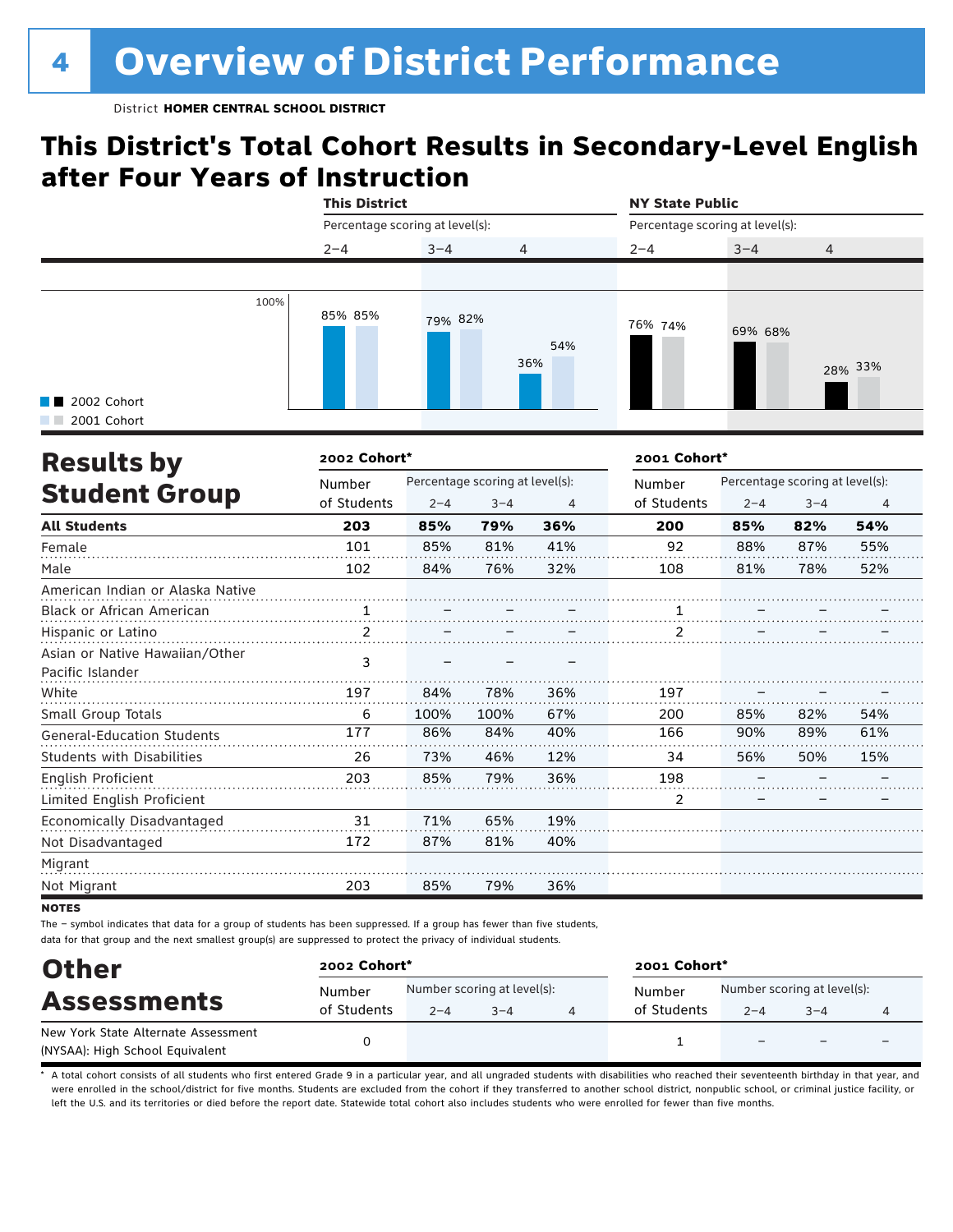## **This District's Total Cohort Results in Secondary-Level Mathematics after Four Years of Instruction**

|                            |      | <b>This District</b><br>Percentage scoring at level(s): |         |                | <b>NY State Public</b><br>Percentage scoring at level(s): |         |                |  |
|----------------------------|------|---------------------------------------------------------|---------|----------------|-----------------------------------------------------------|---------|----------------|--|
|                            |      |                                                         |         |                |                                                           |         |                |  |
|                            |      | $2 - 4$                                                 | $3 - 4$ | $\overline{4}$ | $2 - 4$                                                   | $3 - 4$ | $\overline{4}$ |  |
|                            |      |                                                         |         |                |                                                           |         |                |  |
| 2002 Cohort<br>2001 Cohort | 100% | 87% 87%                                                 | 83% 82% | 38% 35%        | 78% 75%                                                   | 71% 67% | 23% 21%        |  |

| <b>Results by</b>                                  | 2002 Cohort* |         | 2001 Cohort*                    |     |                |                                 |         |     |  |
|----------------------------------------------------|--------------|---------|---------------------------------|-----|----------------|---------------------------------|---------|-----|--|
|                                                    | Number       |         | Percentage scoring at level(s): |     |                | Percentage scoring at level(s): |         |     |  |
| <b>Student Group</b>                               | of Students  | $2 - 4$ | $3 - 4$                         | 4   | of Students    | $2 - 4$                         | $3 - 4$ | 4   |  |
| <b>All Students</b>                                | 203          | 87%     | 83%                             | 38% | 200            | 87%                             | 82%     | 35% |  |
| Female                                             | 101          | 87%     | 84%                             | 35% | 92             | 89%                             | 82%     | 29% |  |
| Male                                               | 102          | 86%     | 82%                             | 41% | 108            | 85%                             | 81%     | 39% |  |
| American Indian or Alaska Native                   |              |         |                                 |     |                |                                 |         |     |  |
| <b>Black or African American</b>                   |              |         |                                 |     |                |                                 |         |     |  |
| Hispanic or Latino                                 | 2            |         |                                 |     | 2              |                                 |         |     |  |
| Asian or Native Hawaiian/Other<br>Pacific Islander | 3            |         |                                 |     |                |                                 |         |     |  |
| White                                              | 197          | 87%     | 83%                             | 38% | 197            |                                 |         |     |  |
| Small Group Totals                                 | 6            | 83%     | 83%                             | 50% | 200            | 87%                             | 82%     | 35% |  |
| <b>General-Education Students</b>                  | 177          | 89%     | 87%                             | 42% | 166            | 93%                             | 89%     | 41% |  |
| <b>Students with Disabilities</b>                  | 26           | 69%     | 58%                             | 8%  | 34             | 56%                             | 47%     | 3%  |  |
| English Proficient                                 | 203          | 87%     | 83%                             | 38% | 198            |                                 |         |     |  |
| Limited English Proficient                         |              |         |                                 |     | $\overline{2}$ |                                 |         |     |  |
| Economically Disadvantaged                         | 31           | 77%     | 71%                             | 29% |                |                                 |         |     |  |
| Not Disadvantaged                                  | 172          | 88%     | 85%                             | 40% |                |                                 |         |     |  |
| Migrant                                            |              |         |                                 |     |                |                                 |         |     |  |
| Not Migrant                                        | 203          | 87%     | 83%                             | 38% |                |                                 |         |     |  |

**NOTES** 

The – symbol indicates that data for a group of students has been suppressed. If a group has fewer than five students, data for that group and the next smallest group(s) are suppressed to protect the privacy of individual students.

| <b>Other</b>                                                           |             | 2002 Cohort*                |         |  |             | 2001 Cohort*                |                          |   |  |  |  |
|------------------------------------------------------------------------|-------------|-----------------------------|---------|--|-------------|-----------------------------|--------------------------|---|--|--|--|
| <b>Assessments</b>                                                     | Number      | Number scoring at level(s): |         |  | Number      | Number scoring at level(s): |                          |   |  |  |  |
|                                                                        | of Students | $2 - 4$                     | $3 - 4$ |  | of Students | $2 - 4$                     | $3 - 4$                  | 4 |  |  |  |
| New York State Alternate Assessment<br>(NYSAA): High School Equivalent |             |                             |         |  |             |                             | $\overline{\phantom{0}}$ |   |  |  |  |

A total cohort consists of all students who first entered Grade 9 in a particular year, and all ungraded students with disabilities who reached their seventeenth birthday in that year, and were enrolled in the school/district for five months. Students are excluded from the cohort if they transferred to another school district, nonpublic school, or criminal justice facility, or left the U.S. and its territories or died before the report date. Statewide total cohort also includes students who were enrolled for fewer than five months.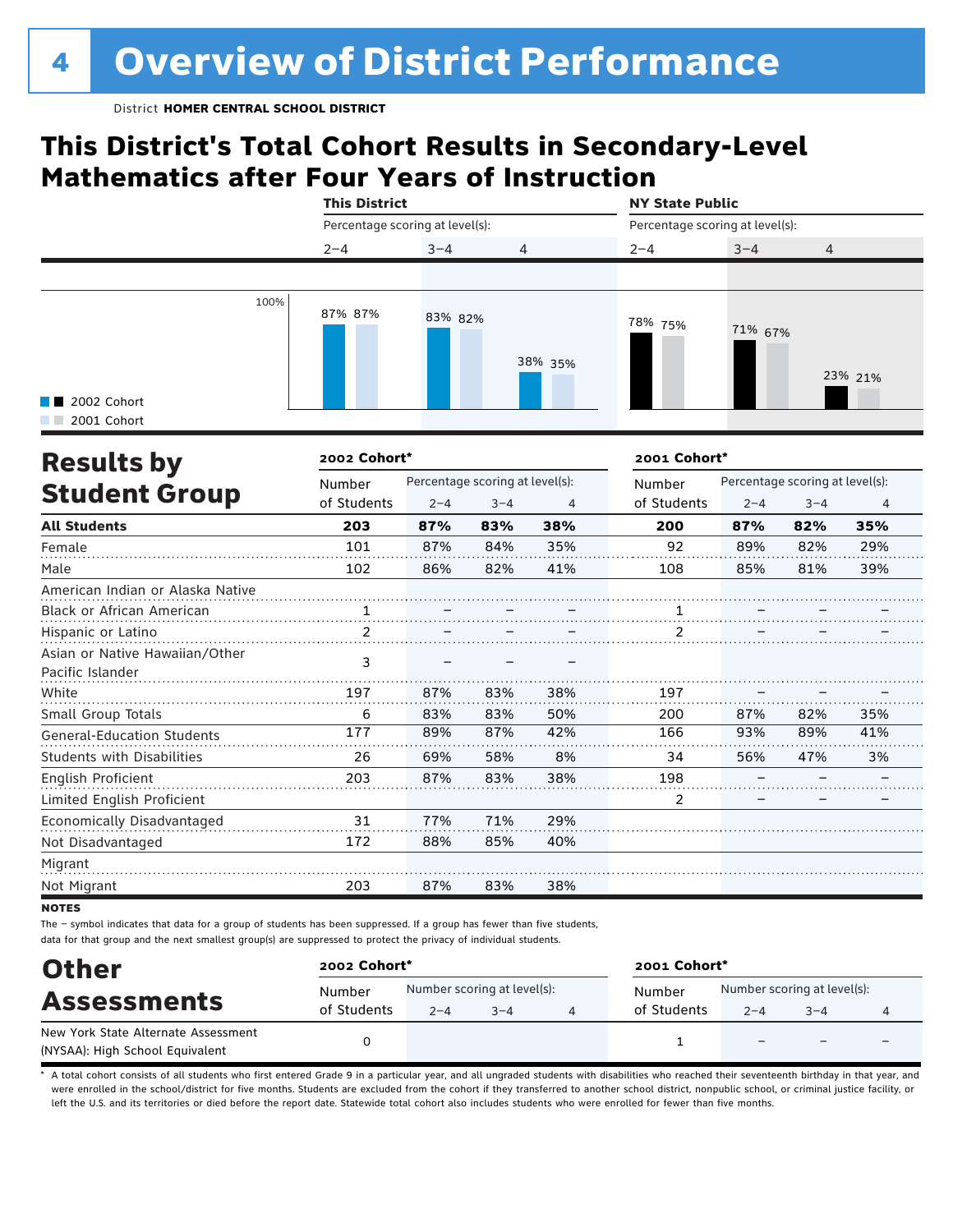## Graduation Rate and Other Outcomes for Total Cohort

Students are included in the State total cohort based on the year they entered Grade 9 or, if ungraded, the school year in which they reached their seventeenth birthday. Students are included in the cohort of the school where they were last enrolled if they were enrolled for a minimum of five months. Students were counted as graduates if they earned a local or a Regents diploma.

## Total Cohort Outcomes after Four Years of School

Percentage of students who:



|  | 2002 Cohort |
|--|-------------|
|  | 2001 Cohort |

|                                   | <b>Cohort</b> | <b>Number</b><br>of Students | <b>Graduated</b> | <b>Earned an</b><br><b>IEP Diploma</b> | <b>Transferred</b><br>to GED | <b>Were Still</b><br><b>Enrolled</b> | <b>Dropped</b><br>Out |
|-----------------------------------|---------------|------------------------------|------------------|----------------------------------------|------------------------------|--------------------------------------|-----------------------|
| <b>All Students</b>               | 2002          | 203                          | 76%              | 2%                                     | 3%                           | 5%                                   | 13%                   |
|                                   | 2001          | 200                          | 78%              | 2%                                     | 3%                           | 5%                                   | 12%                   |
| Female                            | 2002          | 101                          | 76%              | 1%                                     | 3%                           | 5%                                   | 15%                   |
|                                   | 2001          | 92                           | 85%              | 1%                                     | 1%                           | 3%                                   | 10%                   |
| Male                              | 2002          | 102                          | 76%              | 3%                                     | 4%                           | 6%                                   | 11%                   |
|                                   | 2001          | 108                          | 72%              | 3%                                     | 5%                           | 6%                                   | 14%                   |
| American Indian                   | 2002          | $\mathbf 0$                  | N/A              | N/A                                    | N/A                          | N/A                                  | N/A                   |
| or Alaska Native                  |               |                              |                  |                                        |                              |                                      |                       |
| Black or                          | 2002          | 1                            |                  |                                        |                              |                                      |                       |
| African American                  | 2001          | $\mathbf 1$                  |                  |                                        |                              |                                      |                       |
| Hispanic or Latino                | 2002          | 2                            |                  |                                        |                              |                                      |                       |
|                                   | 2001          | $\overline{a}$               |                  |                                        |                              |                                      |                       |
| Asian or Native                   | 2002          | 3                            |                  |                                        |                              |                                      |                       |
| Hawaiian/Other Pacific Islander   |               |                              |                  |                                        |                              |                                      |                       |
| White                             | 2002          | 197                          | 76%              | 2%                                     | 4%                           | 6%                                   | 13%                   |
|                                   | 2001          | 197                          |                  |                                        |                              |                                      |                       |
| Small Group Totals                | 2002          | 6                            | 83%              | 0%                                     | 0%                           | 0%                                   | 17%                   |
|                                   | 2001          | 200                          | 78%              | 2%                                     | 3%                           | 5%                                   | 12%                   |
| <b>General-Education Students</b> | 2002          | 177                          | 79%              | 0%                                     | 3%                           | 5%                                   | 14%                   |
|                                   | 2001          | 166                          | 83%              | 0%                                     | 2%                           | 3%                                   | 11%                   |
| <b>Students with Disabilities</b> | 2002          | 26                           | 62%              | 15%                                    | 4%                           | 12%                                  | 8%                    |
|                                   | 2001          | 34                           | 53%              | 12%                                    | 6%                           | 15%                                  | 15%                   |
| English Proficient                | 2002          | 203                          | 76%              | 2%                                     | 3%                           | 5%                                   | 13%                   |
|                                   | 2001          | 198                          |                  |                                        |                              |                                      |                       |
| Limited English Proficient        | 2002          | 0                            | N/A              | N/A                                    | N/A                          | N/A                                  | N/A                   |
|                                   | 2001          | 2                            |                  |                                        |                              |                                      |                       |
| Economically Disadvantaged        | 2002          | 31                           | 58%              | 3%                                     | 10%                          | 10%                                  | 19%                   |
| Not Disadvantaged                 | 2002          | 172                          | 80%              | 2%                                     | 2%                           | 5%                                   | 12%                   |
| Migrant                           | 2002          | $\Omega$                     | N/A              | N/A                                    | N/A                          | N/A                                  | N/A                   |
| Not Migrant                       | 2002          | 203                          | 76%              | 2%                                     | 3%                           | 5%                                   | 13%                   |

### **NOTES**

The – symbol indicates that data for a group of s tudents has been suppressed. If a group has fewer than five students,

data for that group and the next smallest group(s) are suppressed to protect the privacy of individual students.